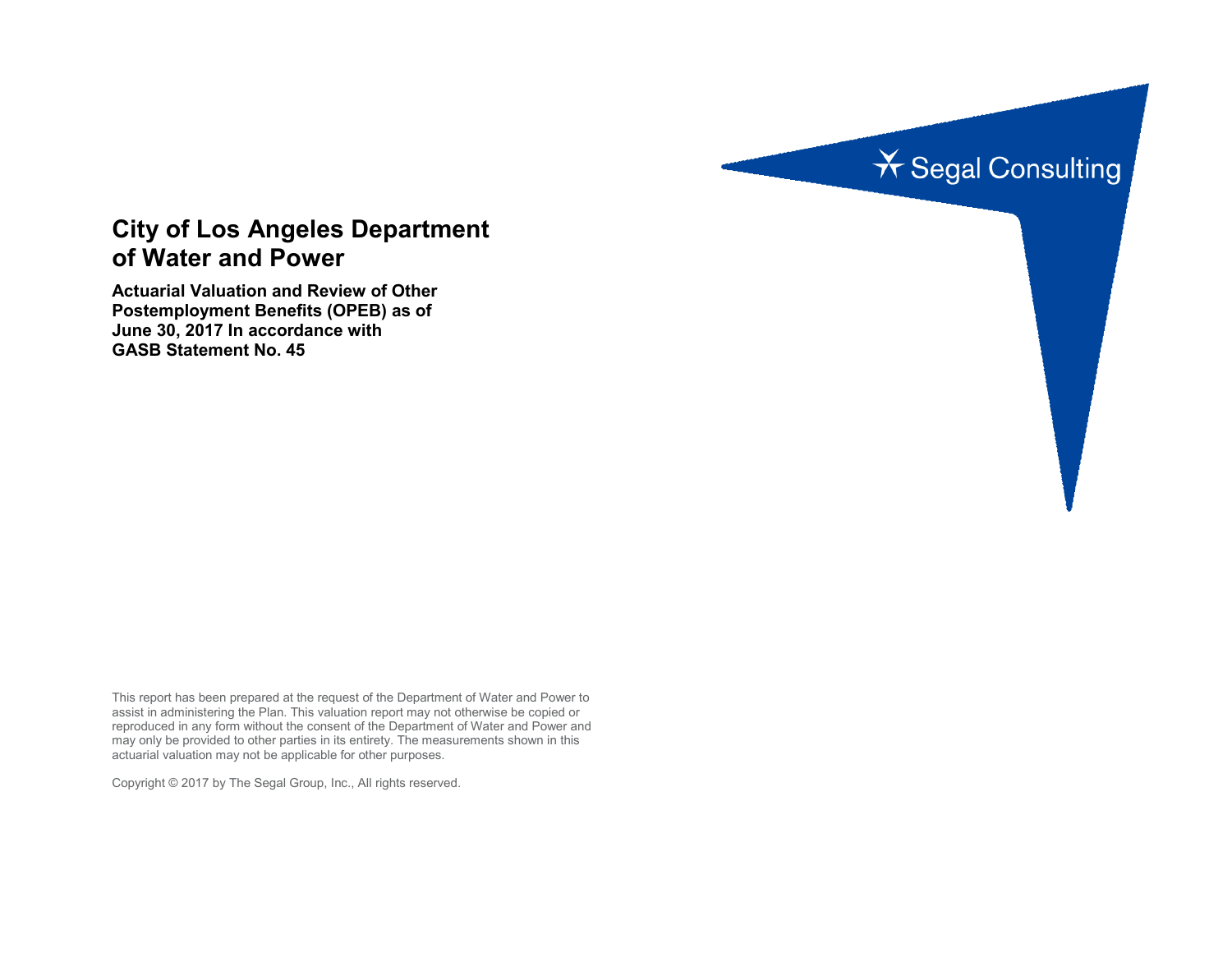

100 Montgomery Street, Suite 500 San Francisco, CA 94104 T 415.263.8200 F 415.376.1167 www.segalco.com

*November 2, 2017*

*Ms. Ann Santilli Assistant Chief Financial Officer and Controller City of Los Angeles Department of Water and Power 111 N. Hope Street, Room 450 Los Angeles, CA 90011*

*Dear Ann:*

*We are pleased to submit this Actuarial Valuation and Review of Other Postemployment Benefits (OPEB) as of June 30, 2017 for funding and financial reporting under Governmental Accounting Standards Board Statement No. 45 (GASB 45). The report summarizes the actuarial data used in the valuation, discloses the Net OPEB Obligation (NOO) as of June 30, 2017, establishes the Annual Required Contribution (ARC) for the coming year, and analyzes the preceding year's experience. This report was based on the census and financial data provided by the Department of Water and Power (DWP), with exceptions noted for data in Exhibit II, and the terms of the Plan as communicated to us by DWP. The actuarial calculations were completed under the supervision of Thomas Bergman, ASA, MAAA, EA and Andy Yeung, ASA, MAAA, FCA, EA.* 

*This actuarial valuation has been completed in accordance with generally accepted actuarial principles and practices. To the best of our knowledge, the information supplied in this actuarial valuation is complete and accurate. Further, in our opinion, the assumptions used in this valuation and described in Exhibit II are reasonably related to the experience of and the expectations for the Plan. The actuarial projections are based on these assumptions and the plan of benefits as summarized in Exhibit III.*

*Sincerely,*

*Segal Consulting, a Member of The Segal Group, Inc.*

*By:*

*Paul Angelo, FSA, MAAA, FCA, EA Andy Yeung, ASA, MAAA, FCA, EA Senior Vice President and Actuary Vice President and Actuary* 

*JAC/bbf*

*cc: Kathy Fong*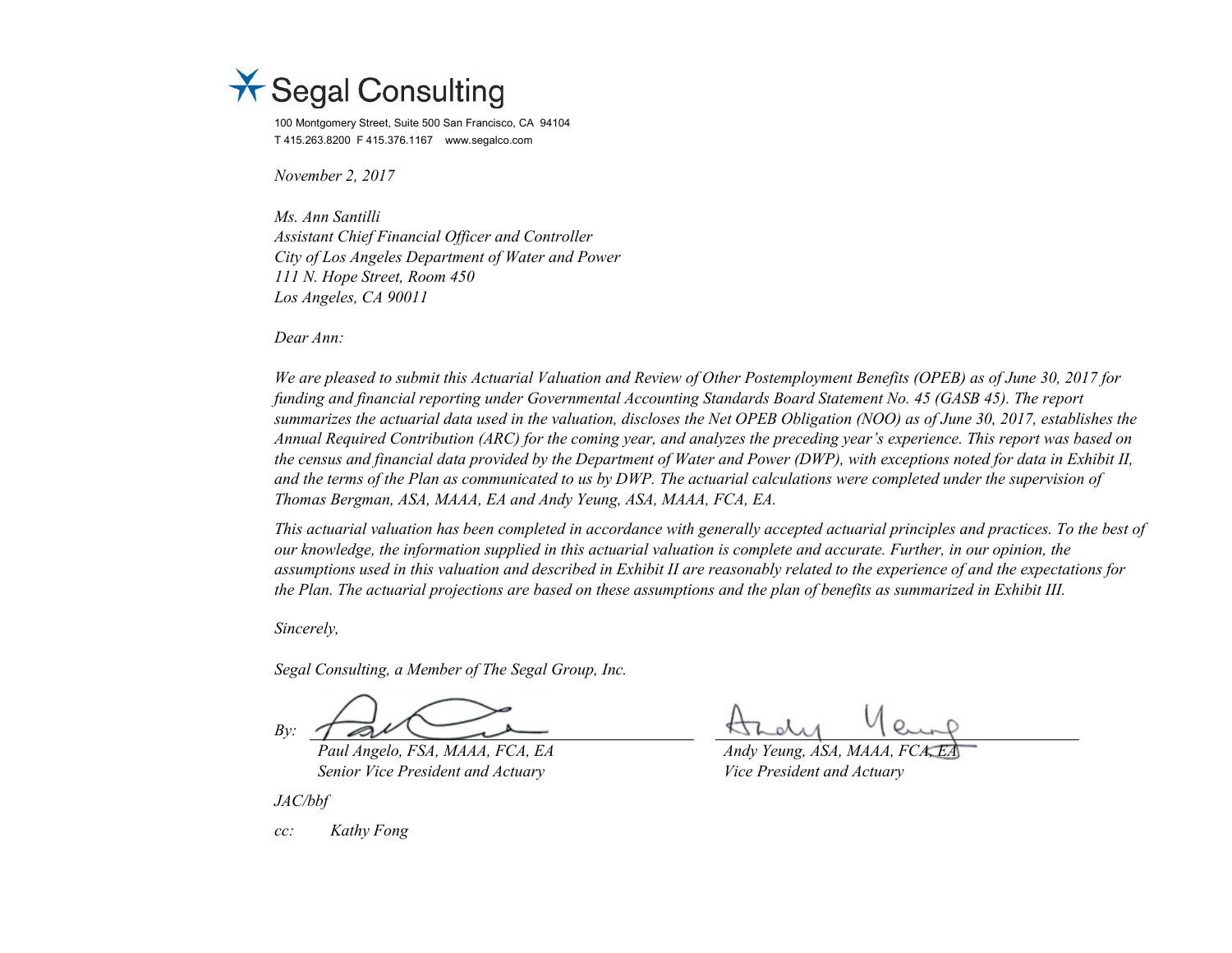| Highlights of the Valuation  1                         |
|--------------------------------------------------------|
| Summary of Valuation Results 3                         |
| Important Information about<br>Actuarial Valuations  4 |
|                                                        |

CHART 1 Actuarial Present Value of Total Projected Benefits (APB) and Actuarial Balance Sheet.............. 7 CHART 2 Actuarial Accrued Liability (AAL) and Unfunded AAL (UAAL) ...................................... 8

CHART 3 Table of Amortization Bases...... 9

#### CHART 4

Determination of Annual Required Contribution (ARC) – Payable Throughout Fiscal Year Total.......................................... 10

#### CHART 5

Required Supplementary Information – Schedule of Employer Contributions GASB 45 .................................. 14

CHART 6 Required Supplementary Information – Schedule of Funding Progress...................... 15

CHART 7 Required Supplementary Information – Net OPEB Obligation (NOO)..................... 16

| EXHIBIT A<br>Summary of Participant Data - |  |
|--------------------------------------------|--|
| <b>EXHIBIT B</b>                           |  |
| <b>EXHIBIT C</b>                           |  |

# **SECTION 1 SECTION 2 SECTION 3 SECTION 4**

#### **EXECUTIVE SUMMARY VALUATION RESULTS VALUATION DETAILS SUPPORTING INFORMATION**

#### EXHIBIT I

Summary of Required Supplementary Information ...... 22

EXHIBIT II Actuarial Assumptions and Actuarial Cost Method.............. 23

EXHIBIT III Summary of Plan ...................... 36

EXHIBIT IV Definitions of Terms................. 39

EXHIBIT V Accounting Requirements ........ 42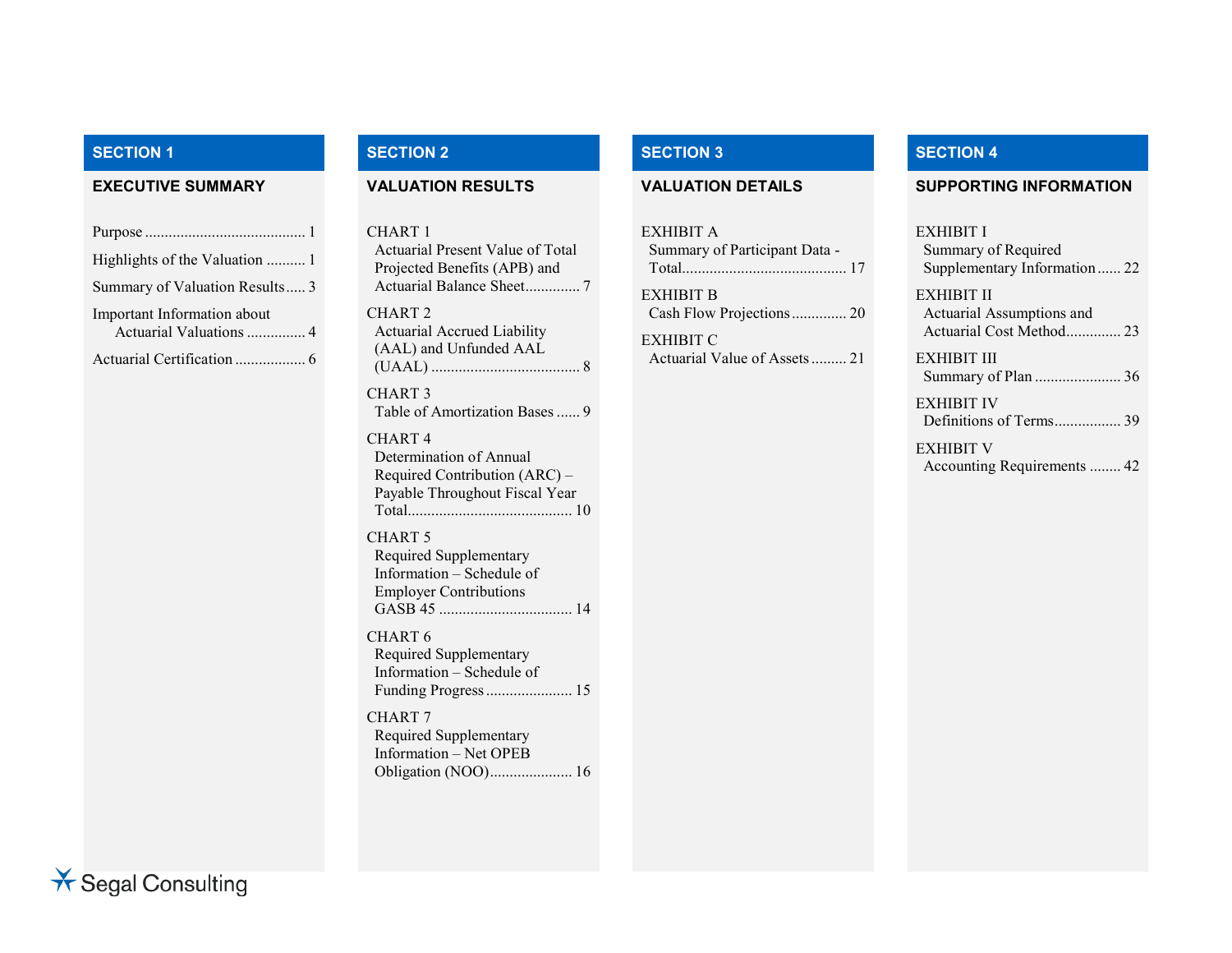#### **PURPOSE**

This report presents the results of our actuarial valuation of the City of Los Angeles Department of Water and Power (DWP) postretirement medical and dental benefits plan as of June 30, 2017 for funding and financial reporting under GASB 45. The results are in accordance with the current Governmental Accounting Standards, which prescribe an accrual methodology for accumulating the value of other postemployment benefits (OPEB) over participants' active working lifetimes.

The membership data used in the June 30, 2017 valuation was based on the characteristics of covered active members, retired members and beneficiaries as of March 31, 2017. In the prior valuation, we used the membership characteristics as of June 30, 2016.

#### **HIGHLIGHTS OF THE VALUATION**

- **The Annual Required Contribution (ARC)** decreased from 10.11% of payroll for the 2016-2017 fiscal year to 8.60% of payroll for the 2017-2018 fiscal year. The reasons for the decrease in ARC include: (a) actual 2017-2018 medical premiums, on average, increased less than the assumed 6.50% projected in our prior valuation, and (b) lowering the ultimate future trend assumption from 5.00% in the prior valuation to 4.50% in this valuation, and (c) favorable investment and demographic experience. The return on market value of assets was 12.93% and the return on actuarial value of assets was 8.33% after reflecting the recognition of deferred losses from prior years.
- As of June 30, 2017, the ratio of assets, on an actuarial value basis, to the Actuarial Accrued Liability (AAL), i.e., the funded ratio, is 80.86% compared to 75.07% in

the prior valuation. These ratios if measured on a Market Value basis have increased to 81.44% from 72.53% during 2016-2017. There is a reduction in the Unfunded Actuarial Liability (UAAL) to \$449.3 million from \$581.8 million calculated in the prior valuation. A detailed reconciliation of the change in UAAL can be found in Chart 2.

- **The Net OPEB Asset (NOA, or negative Net OPEB Obligation (NOO))** decreased from \$1.049 billion in the June 30, 2016 valuation to \$1.042 billion in the June 30, 2017 valuation. Chart 7 shows the detailed derivation of the NOA (negative NOO) as of June 30, 2017. An NOA exists when the cumulative actual employer contributions exceed the cumulative ARCs.
- It is our understanding that DWP does not have a formal funding policy for OPEB. In the past we have calculated the ARC based the following approach: Normal cost plus amortization of the UAAL using the following basis:
	- Declining 30-year amortization beginning June 30, 2005, with 18 years remaining as of June 30, 2017 and,
	- UAAL amortized as a level percent of payroll.

Unless directed otherwise, we will continue to use the above approach to calculate the ARC.

From a governance standpoint, we believe it would be appropriate for DWP to adopt a formal funding policy, particularly as the current practice has a single, declining amortization period.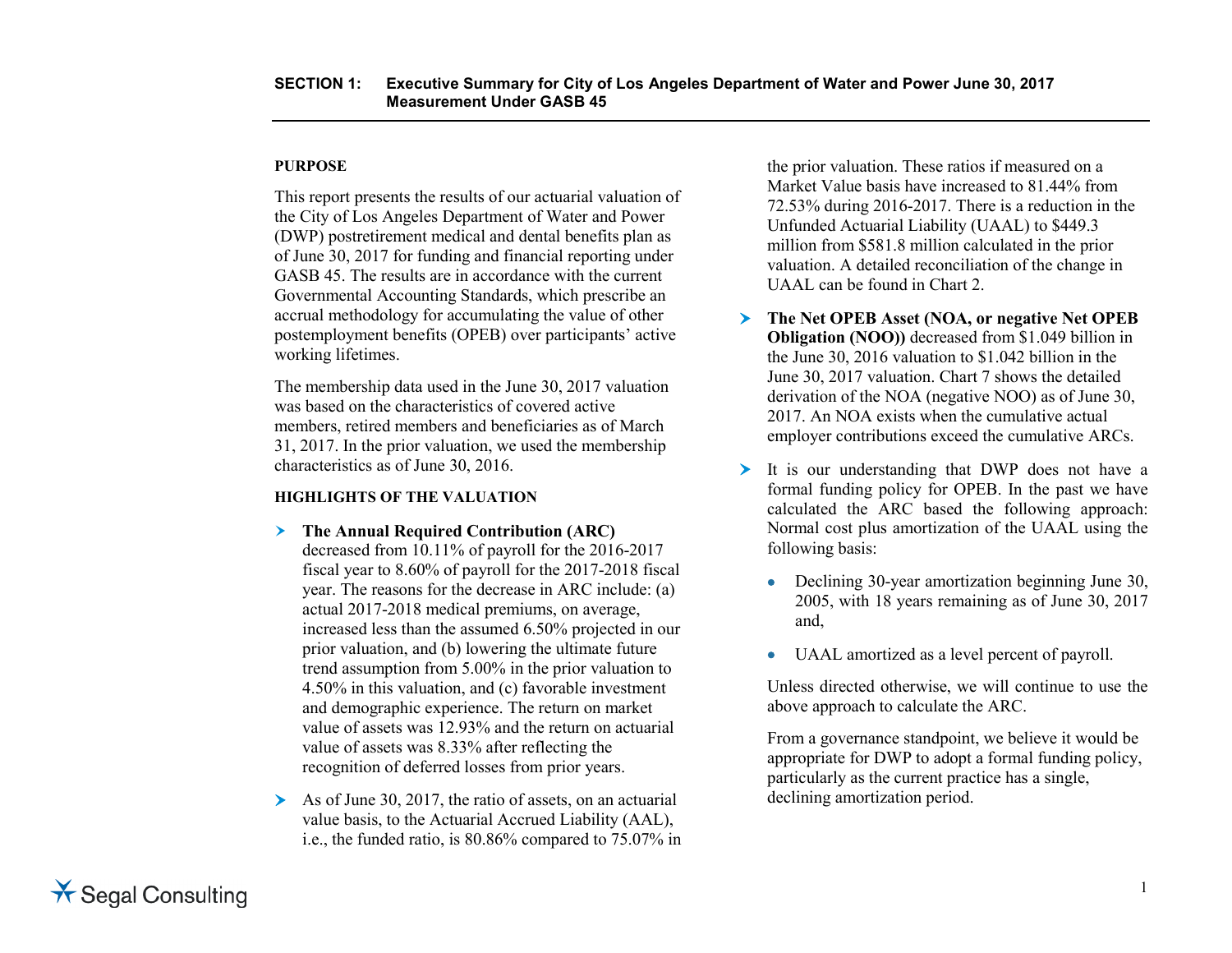$\triangleright$  As of June 30, 2017, the Plan is subject to the new Governmental Accounting Standard No. 74 (GASB 74), which replaced GASB 43. The June 30, 2017 valuation under GASB 74 for financial reporting purposes was provided as a separate report. As of June 30, 2018, DWP (the employer) will be subject to the new Governmental Accounting Standard No. 75 (GASB 75), which replaces GASB 45. This is the last valuation to be used for GASB 45 financial reporting.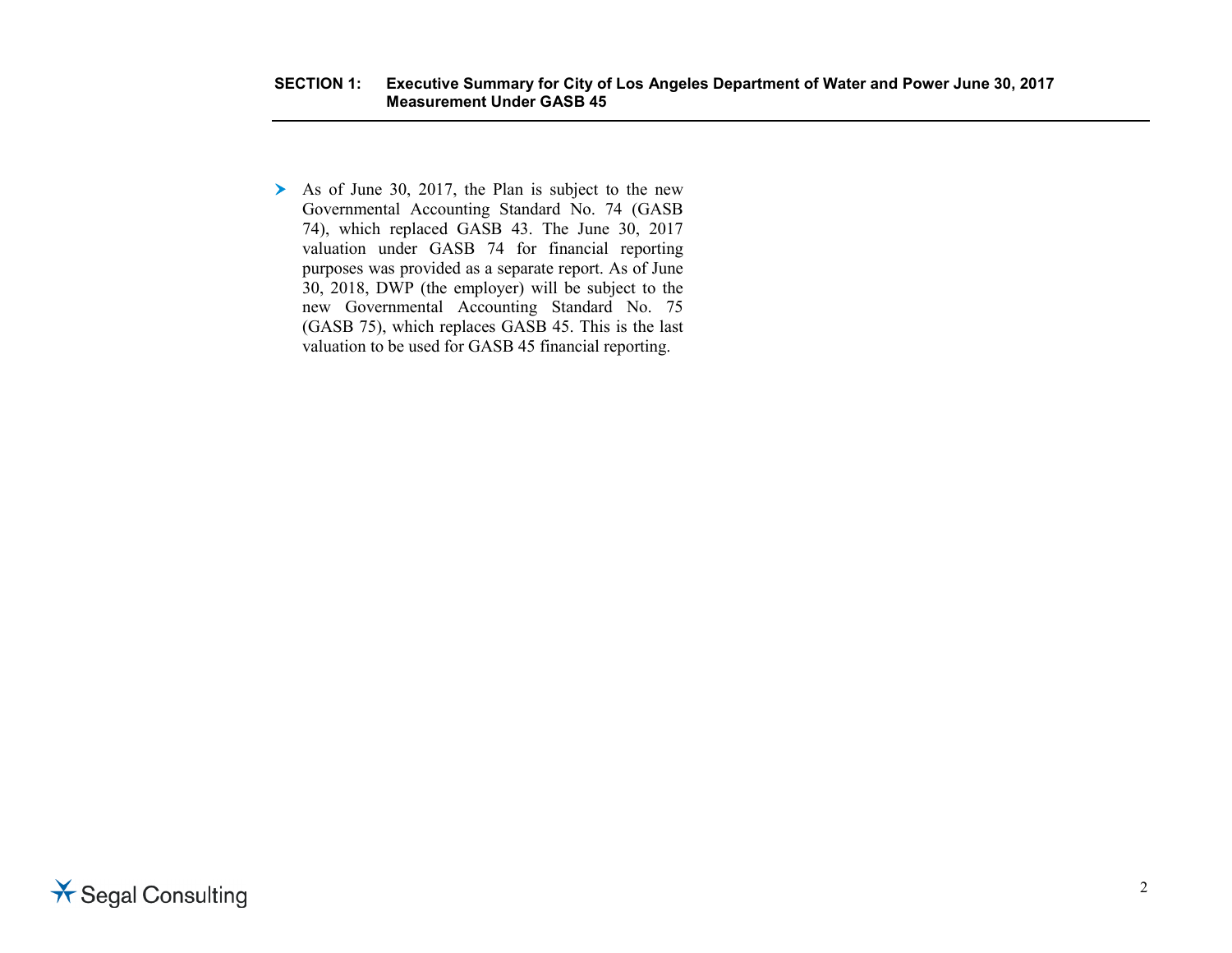#### **SECTION 1: Executive Summary for City of Los Angeles Department of Water and Power June 30, 2017 Measurement Under GASB 45**

*The key valuation results for the current and prior years are shown.*

#### **SUMMARY OF VALUATION RESULTS**

|                                                                          | June 30, 2017   | June 30, 2016   |
|--------------------------------------------------------------------------|-----------------|-----------------|
| <b>Actuarial Accrued Liability (AAL)</b>                                 | \$2,347,483,631 | \$2,334,042,813 |
| <b>Actuarial Value of Assets (AVA)</b>                                   | 1,898,136,791   | 1,752,195,162   |
| <b>Unfunded Actuarial Accrued Liability on AVA Basis</b>                 | 449,346,840     | 581,847,651     |
| <b>Funded Ratio on AVA Basis</b>                                         | 80.86%          | 75.07%          |
| <b>Market Value of Assets (MVA)</b>                                      | \$1,911,892,665 | \$1,692,877,717 |
| <b>Unfunded Actuarial Accrued Liability on MVA Basis</b>                 | 435,590,966     | 641,165,096     |
| <b>Funded Ratio on MVA Basis</b>                                         | 81.44%          | 72.53%          |
| Annual Required Contribution (ARC) for Fiscal Year Ending*:              | June 30, 2018   | June 30, 2017   |
| Normal cost (beginning of year)                                          | \$49,190,698    | \$49,295,168    |
| Amortization of the unfunded actuarial accrued liability                 | 33,213,505      | 41,394,976      |
| Adjustment for timing                                                    | 2,934,888       | 3,229,999       |
| Total Annual Required Contribution (payable throughout the year)         | \$85,339,091    | \$93,920,143    |
| Covered payroll                                                          | 991,814,994     | 928,888,680     |
| ARC as a percentage of pay                                               | 8.60%           | 10.11%          |
| <b>Total Participants</b>                                                | 17,844          | 17,244          |
| Annual OPEB Cost (AOC) for Fiscal Year Ending (payable throughout year): | June 30, 2018   | June 30, 2017   |
| Annual Required Contribution                                             | $N/A**$         | \$93,920,143    |
| Interest on Net OPEB Obligation (NOO)                                    | $N/A**$         | $-73,443,533$   |
| <b>ARC</b> Adjustment                                                    | $N/A**$         | 77,294,965      |
| <b>Total Annual OPEB Cost</b>                                            | $N/A**$         | \$97,771,575    |
| AOC as a percent of pay                                                  | $N/A**$         | 10.53%          |
|                                                                          |                 |                 |

*\* In future valuations, the ARC will be referred to as the Actuarially Determined Contribution (ADC).*

*\*\* The AOC and NOO are not applicable to GASB 75, which replaces GASB 45 for fiscal years ended after June 30, 2017.*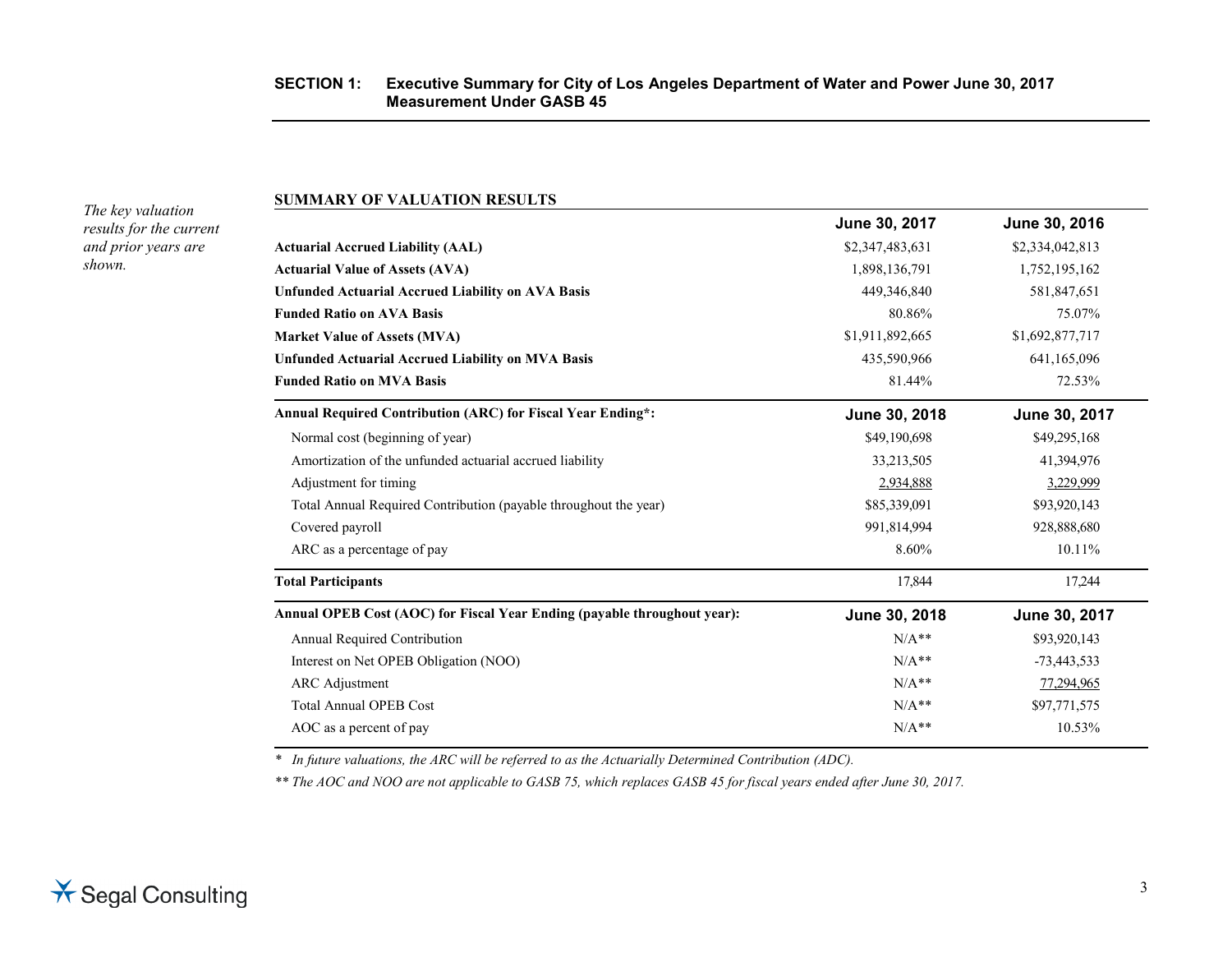#### **SECTION 1: Executive Summary for City of Los Angeles Department of Water and Power June 30, 2017 Measurement Under GASB 45**

#### **IMPORTANT INFORMATION ABOUT ACTUARIAL VALUATIONS**

In order to prepare an actuarial valuation, Segal Consulting ("Segal") relies on a number of input items. These include:

- **Plan of benefits** Plan provisions define the rules that will be used to determine benefit payments, and those rules, or the interpretation of them, may change over time. It is important to keep Segal informed with respect to plan provisions and administrative procedures, and to review the plan description in this report to confirm that Segal has correctly interpreted the plan of benefits.
- **Participant data** An actuarial valuation for a plan is based on data provided to the actuary by DWP with exceptions noted for Data in Exhibit II. Segal does not audit such data for completeness or accuracy, other than reviewing it for obvious inconsistencies compared to prior data and other information that appears unreasonable. It is important for Segal to receive the best possible data and to be informed about any known incomplete or inaccurate data.
- **Assets** This valuation is based on the market value of assets as of the valuation date, as provided by DWP.
- **Actuarial assumptions** In preparing an actuarial valuation, Segal projects the benefits to be paid to existing plan participants for the rest of their lives and the lives of their beneficiaries. This projection requires actuarial assumptions as to the probability of death, disability, withdrawal, and retirement of each participant for each year. In addition, the benefits projected to be paid for each of those events in each future year reflect actuarial assumptions as to health care trends and member enrollment in retiree health benefits. The projected benefits are then discounted to a present value, based on the assumed rate of return that is expected to be achieved on the plan's assets. There is a reasonable range for each assumption used in the projection and the results may vary materially based on which assumptions are selected. It is important for any user of an actuarial valuation to understand this concept. Actuarial assumptions are periodically reviewed to ensure that future valuations reflect emerging plan experience. While future changes in actuarial assumptions may have a significant impact on the reported results, that does not mean that the previous assumptions were unreasonable.

The user of Segal's actuarial valuation (or other actuarial calculations) should keep the following in mind:

- The valuation is prepared at the request of DWP. Segal is not responsible for the use or misuse of its report, particularly by any other party.
- $\triangleright$  An actuarial valuation is a measurement of the plan's assets and liabilities at a specific date. Accordingly, except where otherwise noted, Segal did not perform an analysis of the potential range of future financial measures. The actual long-term cost of the plan will be determined by the actual benefits and expenses paid and the actual investment experience of the plan.
- If DWP is aware of any event or trend that was not considered in this valuation that may materially change the results of the valuation, Segal should be advised, so that we can evaluate it.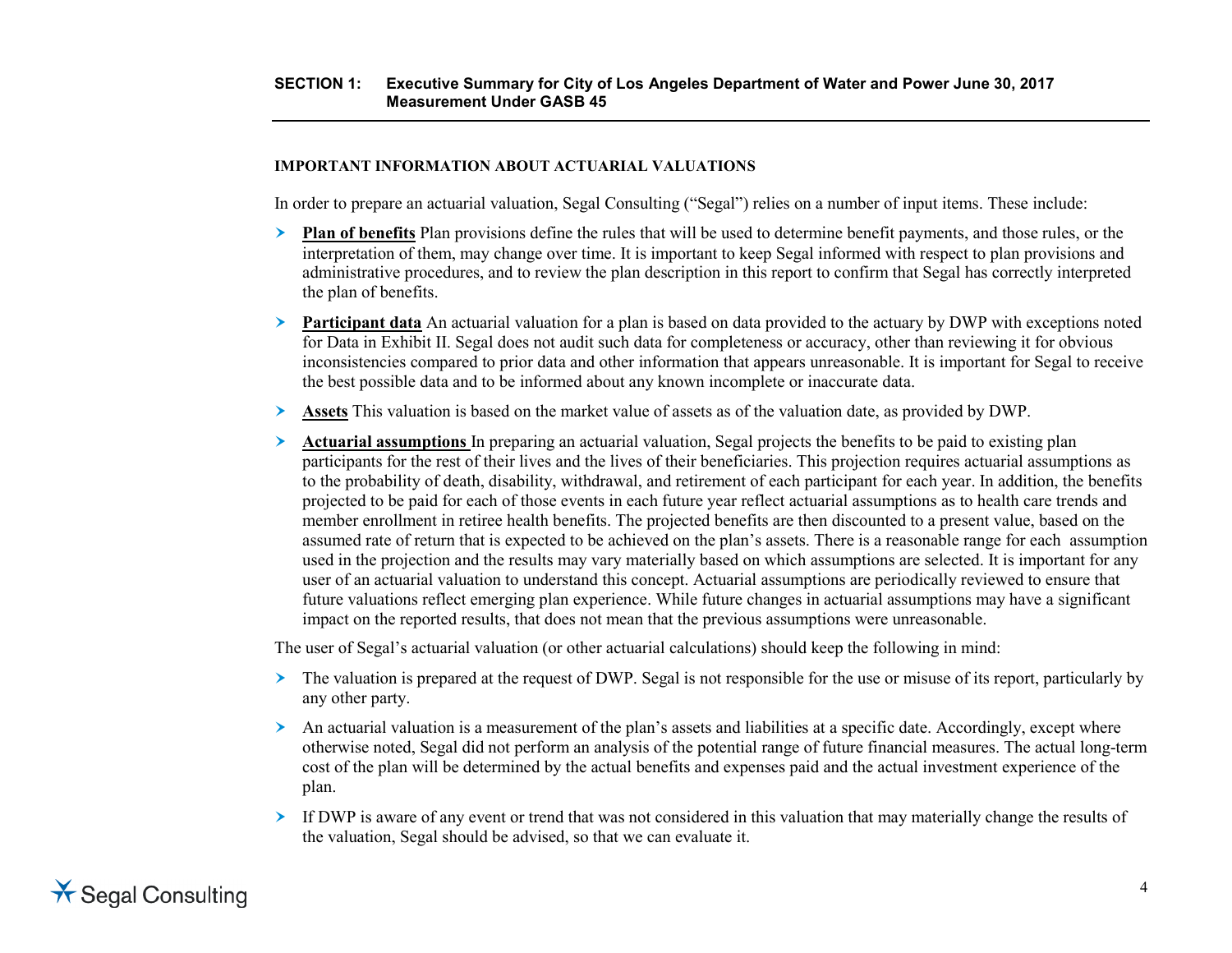#### **SECTION 1: Executive Summary for City of Los Angeles Department of Water and Power June 30, 2017 Measurement Under GASB 45**

- $\triangleright$  Critical events for a plan include, but are not limited to, decisions about changes in benefits and contributions. The basis for such decisions needs to consider many factors such as the risk of changes in plan enrollment, emerging claims experience and health care trend, not just the current valuation results.
- Segal does not provide investment, legal, accounting, or tax advice. Segal's valuation is based on our understanding of applicable guidance in these areas and of the plan's provisions, but they may be subject to alternative interpretations. DWP should look to their other advisors for expertise in these areas.

As Segal Consulting has no discretionary authority with respect to the management or assets of DWP, it is not a fiduciary in its capacity as actuaries and consultants with respect to DWP.

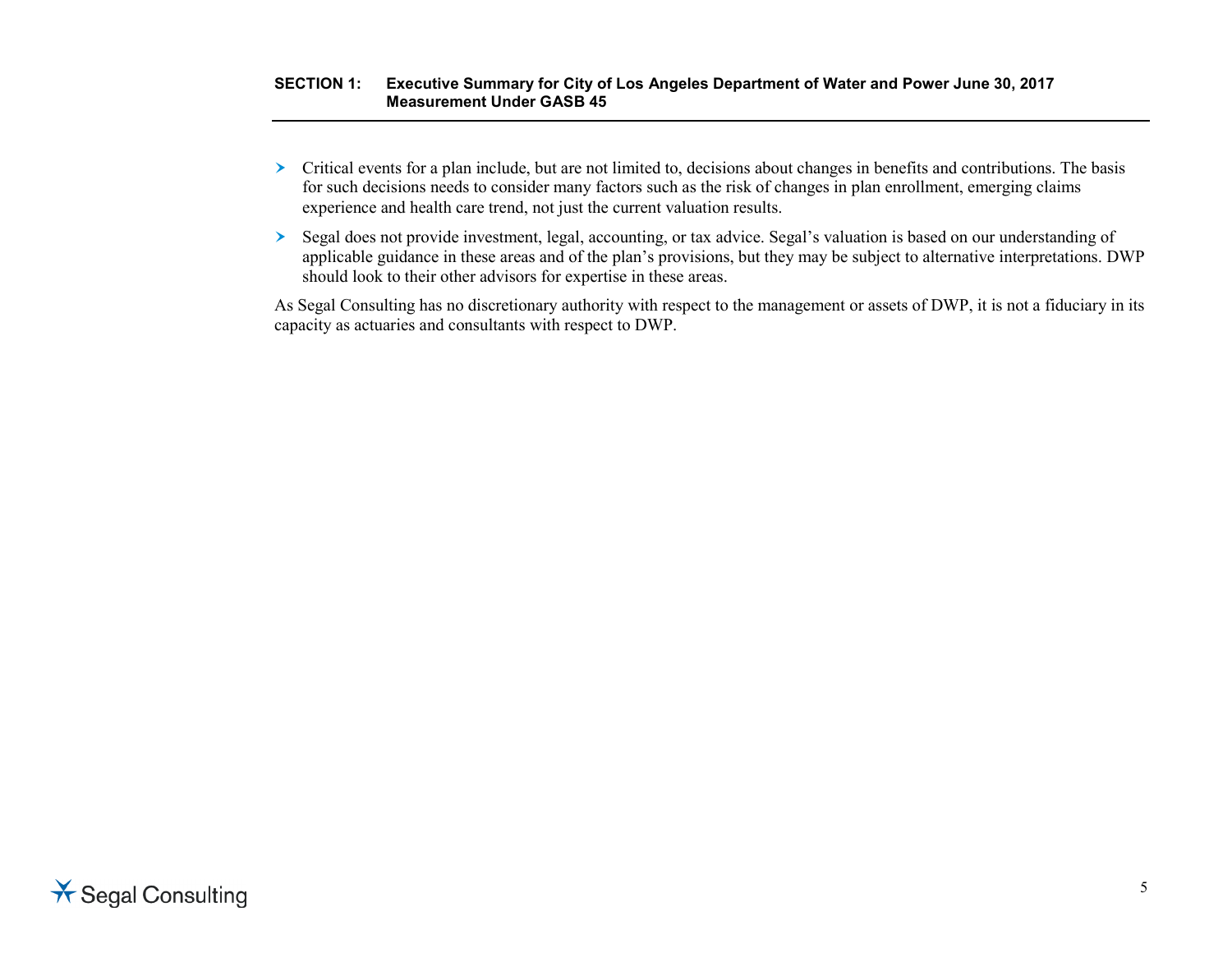November 2, 2017

### **ACTUARIAL CERTIFICATION**

This is to certify that Segal Consulting, a Member of The Segal Group, Inc. has conducted an actuarial valuation of certain benefit obligations of City of Los Angeles Department of Water and Power's other postemployment benefit programs as of June 30, 2017, in accordance with generally accepted actuarial principles and practices. The actuarial calculations presented in this report have been made on a basis consistent with our understanding of GASB Statement No. 45 for the determination of the liability for postemployment benefits other than pensions.

The actuarial valuation is based on the plan of benefits verified by the Employer and reliance on participant, premium, claims and expense data provided by the Employer or from vendors employed by the Employer with exceptions noted for Data in Exhibit II. Segal Consulting does not audit the data provided. The accuracy and comprehensiveness of the data is the responsibility of those supplying the data. Segal, however, does review the data for reasonableness and consistency.

The actuarial computations made are for purposes of fulfilling funding and plan accounting requirements. Determinations for purposes other than meeting funding and financial accounting requirements may be significantly different from the results reported here. Accordingly, additional determinations may be needed for other purposes, such as judging benefit security at termination of the plan, or determining short-term cash flow requirements.

To the best of our knowledge, this report is complete and accurate and in our opinion presents the information necessary to comply with GASB Statement No. 45 with respect to the benefit obligations addressed. The signing actuaries are members of the Society of Actuaries, the American Academy of Actuaries, and other professional actuarial organizations and collectively meet their "General Qualification Standards for Statements of Actuarial Opinions" to render the actuarial opinion contained herein.

Hroma Bergmin

Thomas Bergman, ASA, MAAA, EA Associate Actuary

Andy Yeung, ASA, MAAA, FCA, EA Vice President and Actuary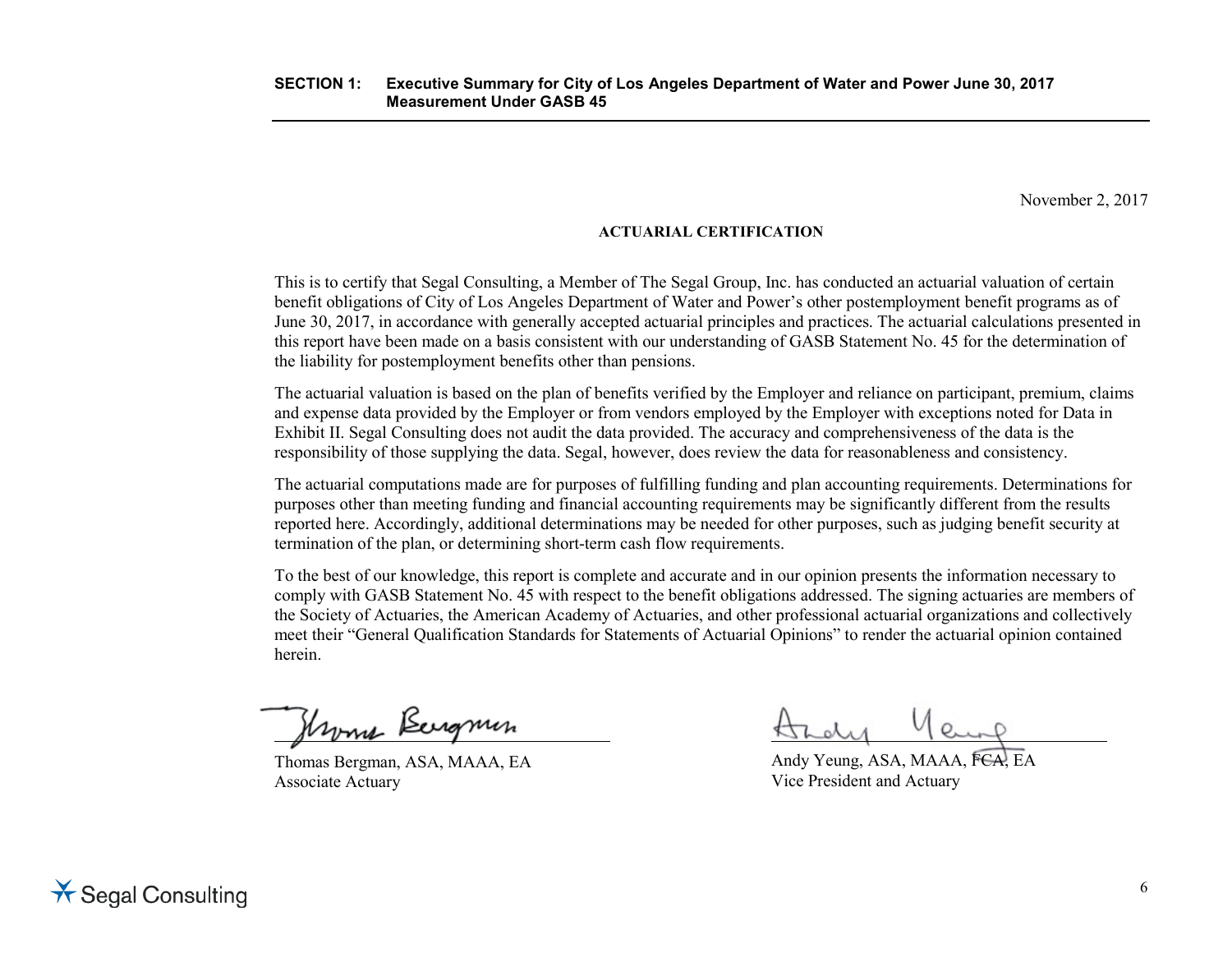The actuarial present value of total projected benefits uses the actuarial assumptions disclosed in Section 4 to calculate the value today of all benefits expected to be paid to current actives and retired plan members. The actuarial balance sheet shows the expected breakdown of how these benefits will be financed.

#### **CHART 1**

**Actuarial Present Value of Total Projected Benefits (APB) and Actuarial Balance Sheet**

|       |                                                                     | <b>Actuarial Present Value</b><br>of Total Projected Benefits (APB) |                 |
|-------|---------------------------------------------------------------------|---------------------------------------------------------------------|-----------------|
|       |                                                                     | June 30, 2017                                                       | June 30, 2016   |
|       | <b>Participant Category</b>                                         |                                                                     |                 |
|       | Current retirees, beneficiaries, and dependents                     | \$1,330,963,851                                                     | \$1,302,645,211 |
|       | Current active members                                              | 1,525,681,292                                                       | 1,553,145,299   |
| Total |                                                                     | \$2,856,645,143                                                     | \$2,855,790,510 |
|       |                                                                     | June 30, 2017                                                       | June 30, 2016   |
|       | <b>Actuarial Balance Sheet</b>                                      |                                                                     |                 |
|       | The actuarial balance sheet as of the valuation date is as follows: |                                                                     |                 |
|       | <b>Assets</b>                                                       |                                                                     |                 |
|       | Actuarial value of assets                                           | \$1,898,136,791                                                     | \$1,752,195,162 |
|       | Present value of future normal costs                                | 509, 161, 512                                                       | 521,747,697     |
| 3.    | Unfunded actuarial accrued liability                                | 449,346,840                                                         | 581,847,651     |
| 4.    | Present value of current and future assets                          | \$2,856,645,143                                                     | \$2,855,790,510 |
|       | <b>Liabilities</b>                                                  |                                                                     |                 |
| 5.    | Actuarial Present Value of total Projected Benefits                 | \$2,856,645,143                                                     | \$2,855,790,510 |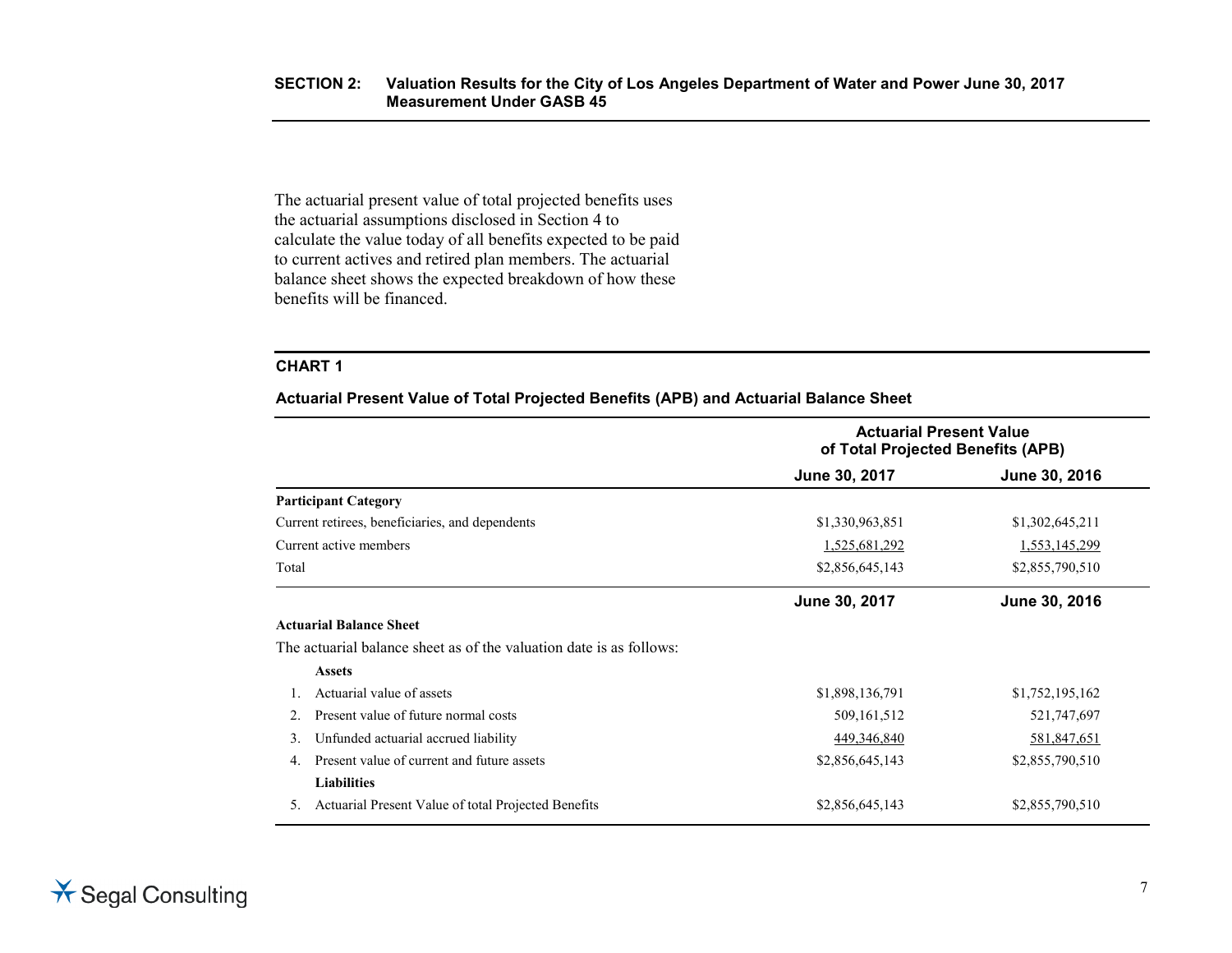The actuarial accrued liability shows that portion of the APB (Chart 1) allocated to periods prior to the valuation date by the actuarial cost method. The chart below shows the portion covered by accumulated plan assets, and reconciles the unfunded actuarial accrued liability from last year to this year.

#### **CHART 2**

#### **Actuarial Accrued Liability (AAL) and Unfunded AAL (UAAL)**

|                                                                    | June 30, 2017   | June 30, 2016   |
|--------------------------------------------------------------------|-----------------|-----------------|
| <b>Participant Category</b>                                        |                 |                 |
| Current retirees, beneficiaries, and dependents                    | \$1,330,963,851 | \$1,302,645,211 |
| Current active members                                             | 1,016,519,780   | 1,031,397,602   |
| Total actuarial accrued liability                                  | \$2,347,483,631 | \$2,334,042,813 |
| Actuarial value of assets                                          | 1,898,136,791   | 1,752,195,162   |
| Unfunded actuarial accrued liability                               | \$449,346,840   | \$581,847,651   |
| <b>Development of Unfunded Actuarial Accrued Liability</b>         |                 |                 |
| Unfunded actuarial accrued liability as of June 30, 2016           |                 | \$581,847,651   |
| Employer normal cost at beginning of year                          |                 | 49,295,168      |
| Total employer contributions                                       |                 | $-91,023,926$   |
| Interest on 1, 2 and 3<br>4.                                       |                 | 42,515,969      |
| Expected unfunded actuarial accrued liability (sum of $1 - 4$ )    |                 | \$582,634,862   |
| Change due to non-investment and investment experience gains<br>6. |                 | -41,878,554     |
| Change due to premiums on average, increasing less than expected   |                 | $-21,388,901$   |
| Change due to updating health trend assumptions<br>8.              |                 | -70,508,237     |
| Change from other assumption and method changes<br>9.              |                 | 487,670         |
| Subtotal of $6 - 9$<br>10.                                         |                 | $-$133,288,022$ |
| Unfunded actuarial accrued liability as of June 30, 2017           |                 | \$449,346,840   |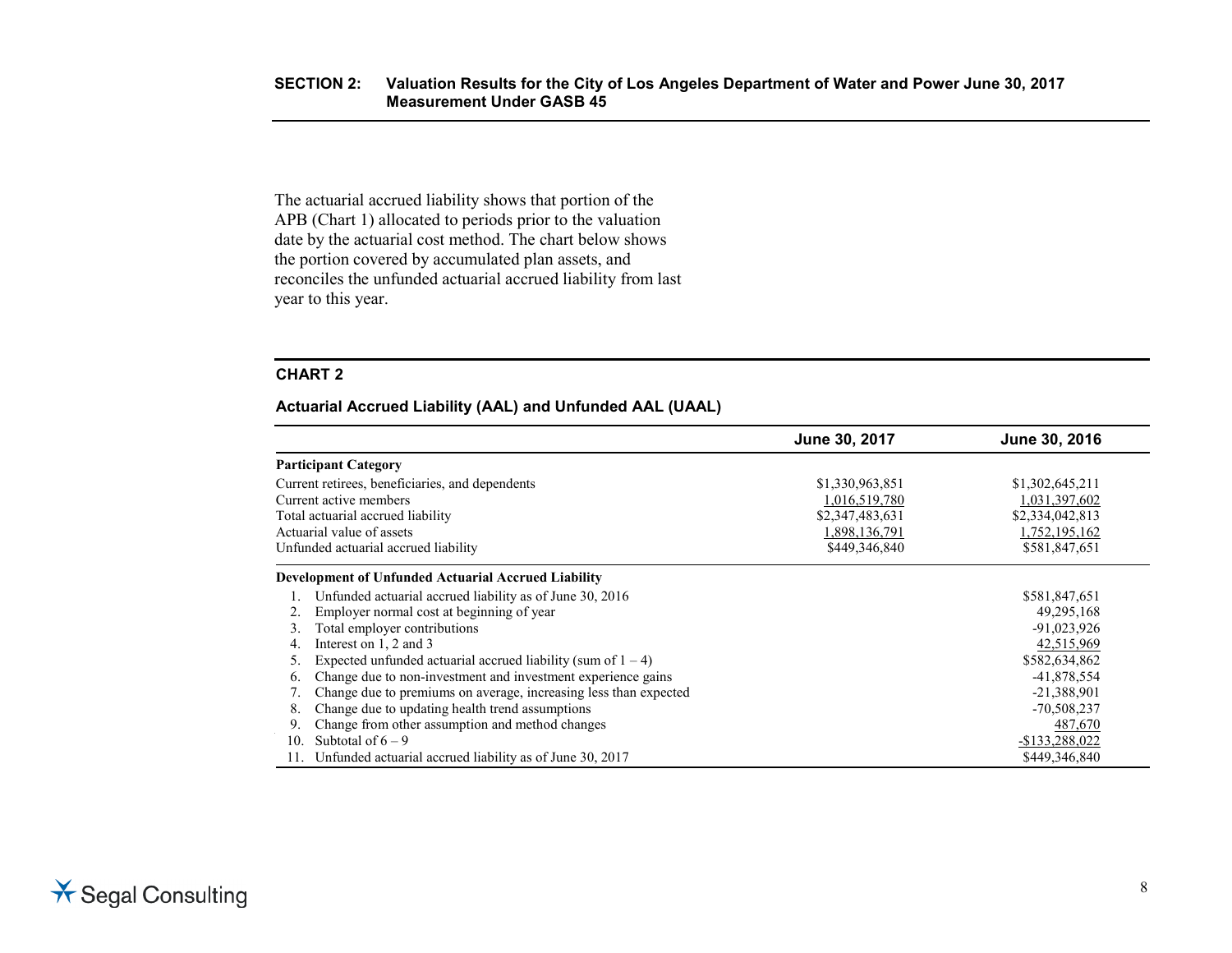The unfunded actuarial accrued liability may be amortized over periods of up to 30 years. Amortization payments may be calculated as level dollar amounts or as amounts designed to remain level as a percent of a growing payroll. base.

It is our understanding that DWP does not have a formal funding policy. In the past we have calculated the ARC based the following approach: Normal cost plus amortization of the UAAL using the following rules:

- $\geq$  Declining 30-year amortization beginning June 30, 2005, with 18 years remaining as of June 30, 2017 and
- UAAL amortized as a level percent of payroll.

Unless directed otherwise, we will continue to use the above approach to calculate the ARC.

From a governance standpoint, we believe it would be

#### **CHART 3**

#### **Table of Amortization Bases**

| Type                                       | <b>Date</b> | <b>Initial</b> | <b>Initial</b> | Annual       | Years     | Outstanding   |
|--------------------------------------------|-------------|----------------|----------------|--------------|-----------|---------------|
|                                            | Established | Year           | Amount         | Payment*     | Remaining | Balance       |
| Total Unfunded Actuarial Accrued Liability | 6/30/2017   | 18             | \$449,346,840  | \$33,213,505 | 18        | \$449,346,840 |

*\* Level percentage of pay*

appropriate for DWP to adopt a formal funding policy, particularly as the current practice has a single, declining amortization period.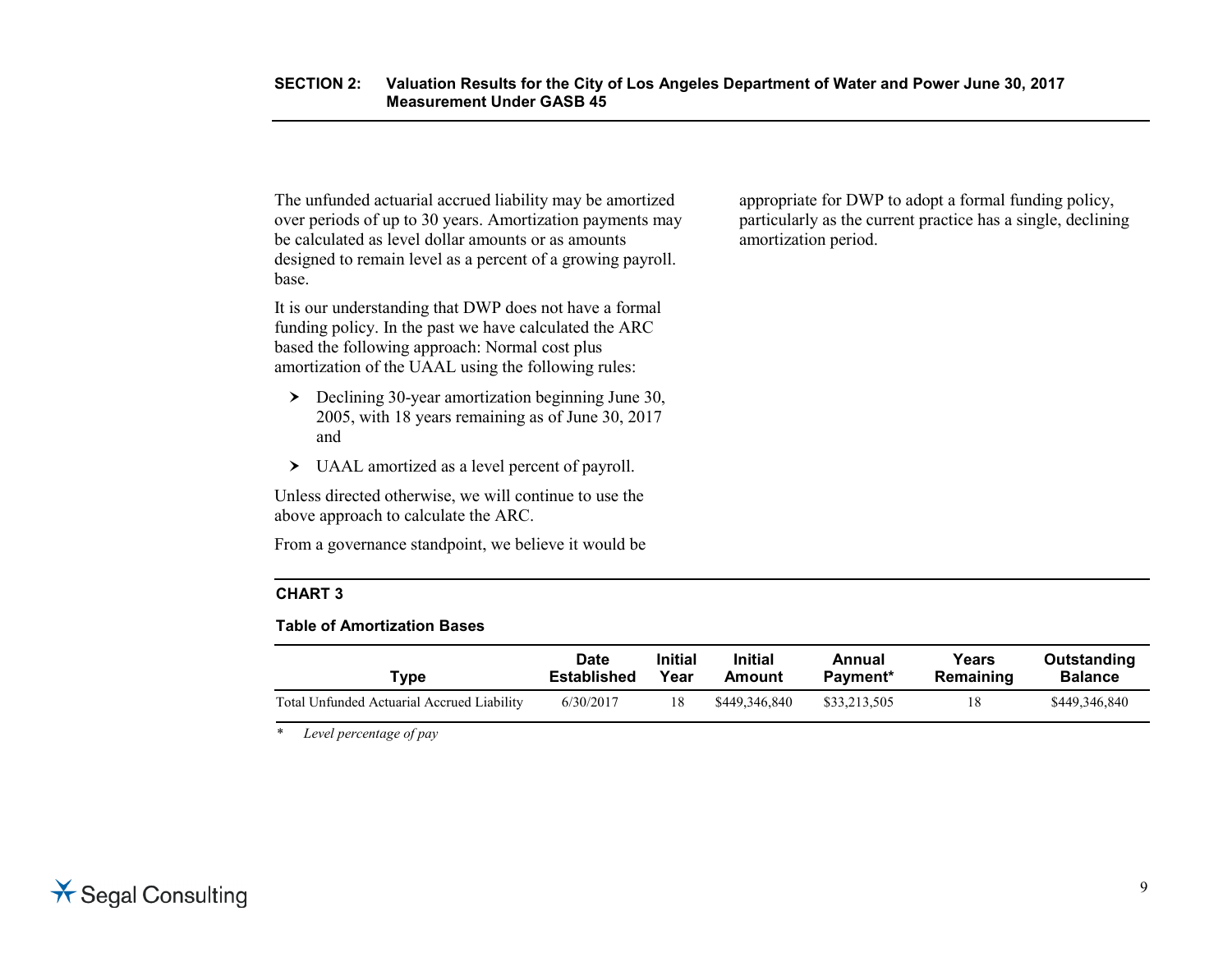The Annual Required Contribution (ARC) is the amount calculated to determine the annual cost of the OPEB plan for accounting purposes *as if* the plan were being funded through contributions to a trust fund. The GASB standards cannot require the contributions actually be made to a trust fund. The ARC is simply a device used to measure annual plan costs on an accrual basis. The calculation consists of adding the Normal Cost of the plan to an amortization payment. The resulting sum is then adjusted to the start of the accounting period and adjusted as if the annual cost were to be contributed throughout the fiscal year.

The amortization payment is based on a 30-year declining amortization of the Unfunded Actuarial Accrued Liability on a level percent of payroll basis. As of June 30, 2017, 18 years remained on the schedule.

The primary reasons behind the decrease in the ARC from the prior valuation were:

- $\triangleright$  Premiums on average, increasing less than expected
- > Favorable investment and demographic experience.
- $\sum$  Lowering the ultimate medical trend assumption from 5.00% to 4.50%.

#### **CHART 4**

**Determination of Annual Required Contribution (ARC) – Payable Throughout Fiscal Year\* Total**

|    | <b>Cost Element</b>                                                                                   | <b>Fiscal Year Beginning</b><br>July 1, 2017 and Ending<br>June 30, 2018 |                               |               | <b>Fiscal Year Beginning</b><br>July 1, 2016 and Ending<br>June 30, 2017 |
|----|-------------------------------------------------------------------------------------------------------|--------------------------------------------------------------------------|-------------------------------|---------------|--------------------------------------------------------------------------|
|    |                                                                                                       | Amount                                                                   | Percentage of<br>Compensation | Amount        | Percentage of<br>Compensation                                            |
|    | Normal cost                                                                                           | \$49,190,698                                                             | 4.96%                         | \$49,295,168  | 5.31%                                                                    |
|    | Amortization of the unfunded actuarial accrued liability<br>$(18 \text{ years as of June } 30, 2017)$ | 33,213,505                                                               | $3.35\%$                      | 41,394,976    | 4.46%                                                                    |
| 3. | Adjustment for timing                                                                                 | 2,934,888                                                                | $0.29\%$                      | 3,229,999     | 0.34%                                                                    |
| 4. | Total Annual Required Contribution (ARC)                                                              | \$85,339,091                                                             | $8.60\%$                      | \$93,920,143  | 10.11%                                                                   |
|    | Total Compensation                                                                                    | \$991,814,994                                                            |                               | \$928,888,680 |                                                                          |

*\* In future valuations, the ARC will be referred to as the Actuarially Determined Contribution (ADC).*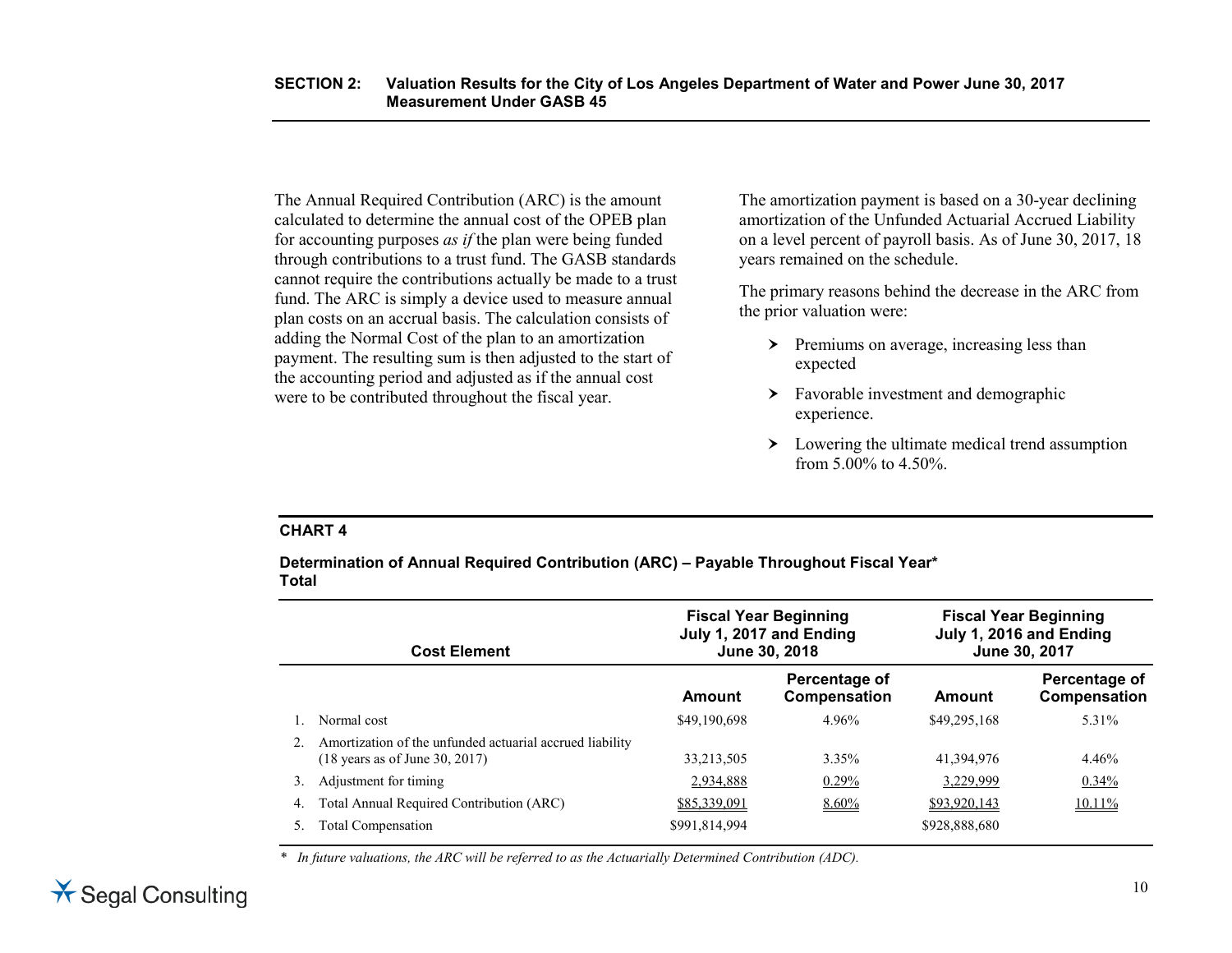### **CHART 4 (continued)**

**Determination of Annual Required Contribution (ARC) – Payable Throughout Fiscal Year\* Tier 1**

|    | <b>Cost Element</b>                                                                                   | <b>Fiscal Year Beginning</b><br>July 1, 2017 and Ending<br>June 30, 2018 |                               |               | <b>Fiscal Year Beginning</b><br>July 1, 2016 and Ending<br>June 30, 2017 |
|----|-------------------------------------------------------------------------------------------------------|--------------------------------------------------------------------------|-------------------------------|---------------|--------------------------------------------------------------------------|
|    |                                                                                                       | Amount                                                                   | Percentage of<br>Compensation | Amount        | Percentage of<br>Compensation                                            |
|    | Normal cost                                                                                           | \$40,861,763                                                             | 5.06%                         | \$43,709,535  | 5.40%                                                                    |
|    | Amortization of the unfunded actuarial accrued liability<br>$(18 \text{ years as of June } 30, 2017)$ | 27,020,381                                                               | 3.35%                         | 36,040,727    | 4.46%                                                                    |
| 3. | Adjustment for timing                                                                                 | 2,417,674                                                                | $0.30\%$                      | 2,840,367     | $0.35\%$                                                                 |
| 4. | Total Annual Required Contribution (ARC)                                                              | \$70,299,818                                                             | 8.71%                         | \$82,590,629  | 10.21%                                                                   |
|    | <b>Total Compensation</b>                                                                             | \$806,945,610                                                            |                               | \$808,838,256 |                                                                          |

*\* In future valuations, the ARC will be referred to as the Actuarially Determined Contribution (ADC).*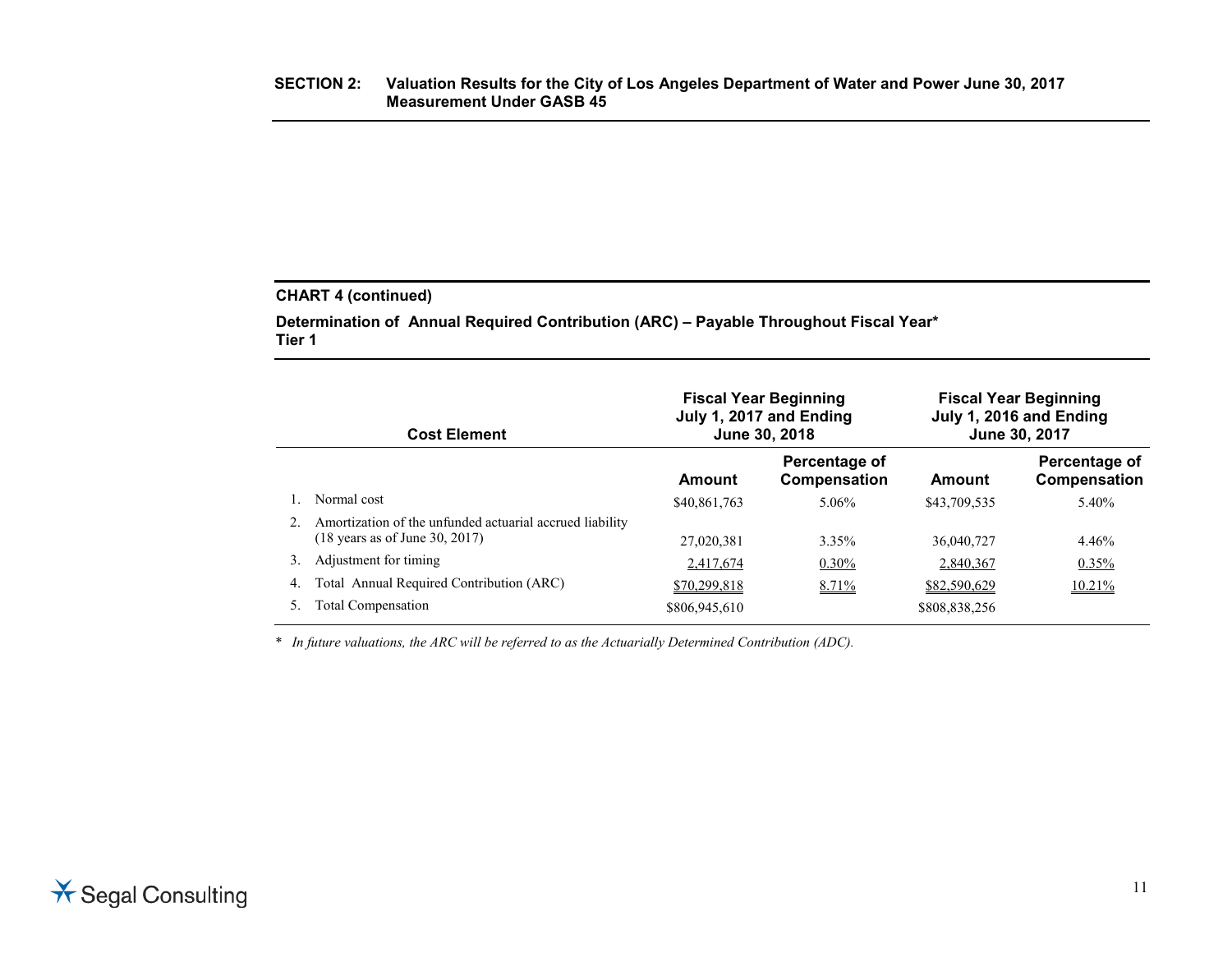### **CHART 4 (continued)**

**Determination of Annual Required Contribution (ARC) – Payable Throughout Fiscal Year\* Tier 2**

|    | <b>Cost Element</b>                                      | <b>Fiscal Year Beginning</b><br>July 1, 2017 and Ending<br>June 30, 2018 |                               |               | <b>Fiscal Year Beginning</b><br>July 1, 2016 and Ending<br>June 30, 2017 |
|----|----------------------------------------------------------|--------------------------------------------------------------------------|-------------------------------|---------------|--------------------------------------------------------------------------|
|    |                                                          | Amount                                                                   | Percentage of<br>Compensation | Amount        | Percentage of<br>Compensation                                            |
|    | Normal cost                                              | \$8,328,935                                                              | $4.51\%$                      | \$5,585,633   | 4.65%                                                                    |
|    | Amortization of the unfunded actuarial accrued liability |                                                                          |                               |               |                                                                          |
|    | $(18 \text{ years as of June } 30, 2017)$                | 6.193.124                                                                | 3.35%                         | 5,354,249     | 4.46%                                                                    |
| 3. | Adjustment for timing                                    | 517,214                                                                  | $0.28\%$                      | 389,632       | $0.33\%$                                                                 |
| 4. | Total Annual Required Contribution (ARC)                 | \$15,039,273                                                             | 8.14%                         | \$11,329,514  | $9.44\%$                                                                 |
| 5. | Total Compensation                                       | \$184,869,384                                                            |                               | \$120,050,424 |                                                                          |

*\* In future valuations, the ARC will be referred to as the Actuarially Determined Contribution (ADC).*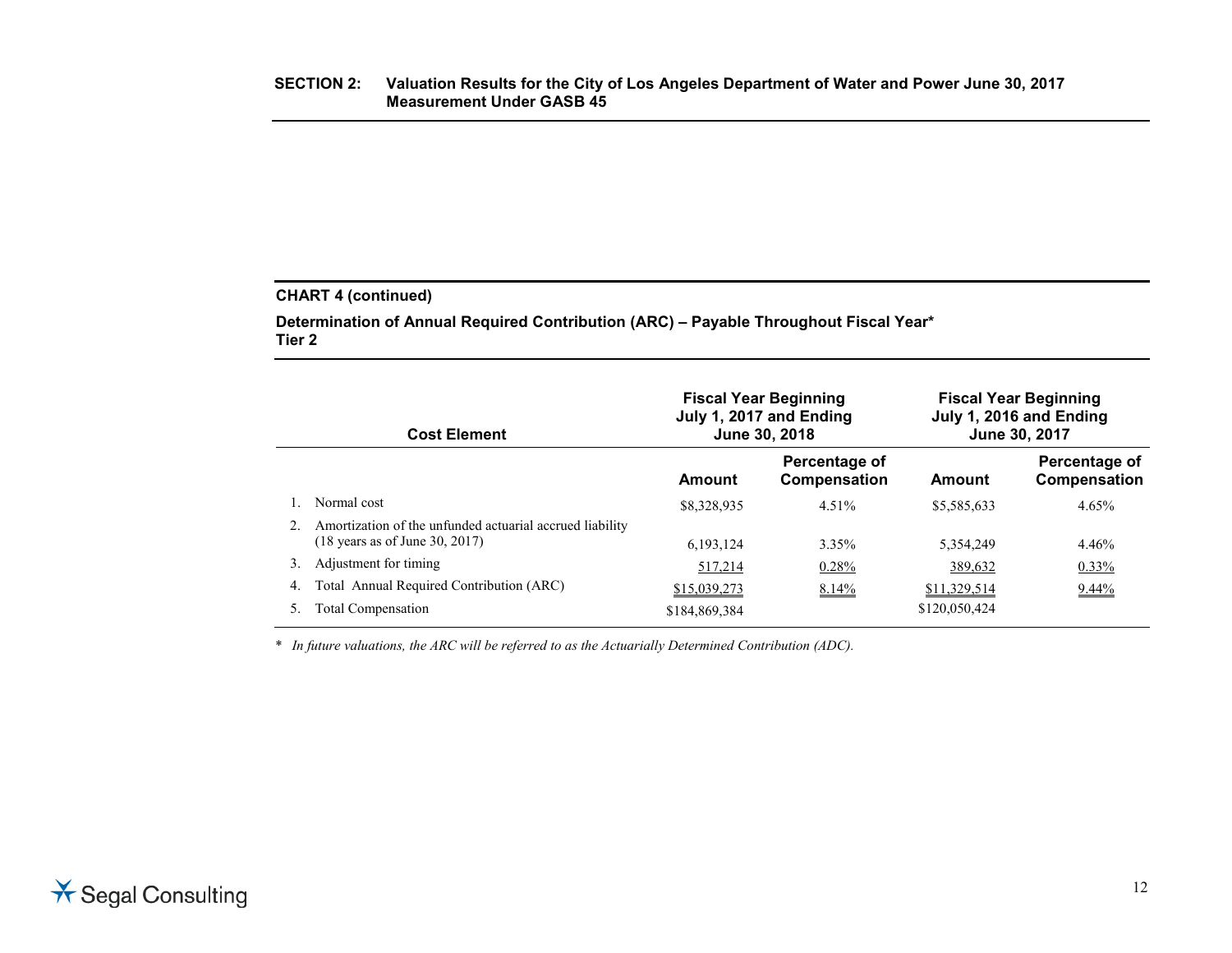The Annual OPEB Cost (AOC) adjusts the ARC for timing differences between the ARC and contributions in relation to the ARC. The AOC is the cost of OPEB actually booked as an expense for the Fiscal Year under GASB 45.

The AOC is not applicable to GASB 75, which replaces GASB 45 for the fiscal years ended after June 30, 2017.

#### **CHART 4 (continued)**

#### **Determination of Annual OPEB Cost (AOC) – Payable Throughout Fiscal Year**

|    | <b>Cost Element</b>                                                                                    | <b>Fiscal Year Beginning</b><br>July 1, 2017 and Ending<br>June 30, 2018 |                               |               | <b>Fiscal Year Beginning</b><br>July 1, 2016 and Ending<br>June 30, 2017 |
|----|--------------------------------------------------------------------------------------------------------|--------------------------------------------------------------------------|-------------------------------|---------------|--------------------------------------------------------------------------|
|    |                                                                                                        | Amount                                                                   | Percentage of<br>Compensation | Amount        | Percentage of<br>Compensation                                            |
|    | <b>Annual Required Contribution</b>                                                                    | $N/A^*$                                                                  |                               | \$93,920,143  | $10.11\%$                                                                |
|    | Interest on Beginning of Year Net OPEB Assets (NOA),<br><i>i.e.</i> negative Net OPEB Obligation (NOO) | $N/A*$                                                                   |                               | $-73,443,533$ | $-7.90\%$                                                                |
| 3. | ARC adjustment                                                                                         | $N/A^*$                                                                  |                               | 77,294,965    | 8.32%                                                                    |
| 4. | Annual OPEB Cost                                                                                       | $N/A^*$                                                                  |                               | \$97,771,575  | $10.53\%$                                                                |
|    | <b>Total Compensation</b>                                                                              | $N/A^*$                                                                  |                               | \$928,888,680 |                                                                          |

*\* The AOC and NOO are not applicable to GASB 75, which replaces GASB 45 for fiscal years ended after June 30, 2017.*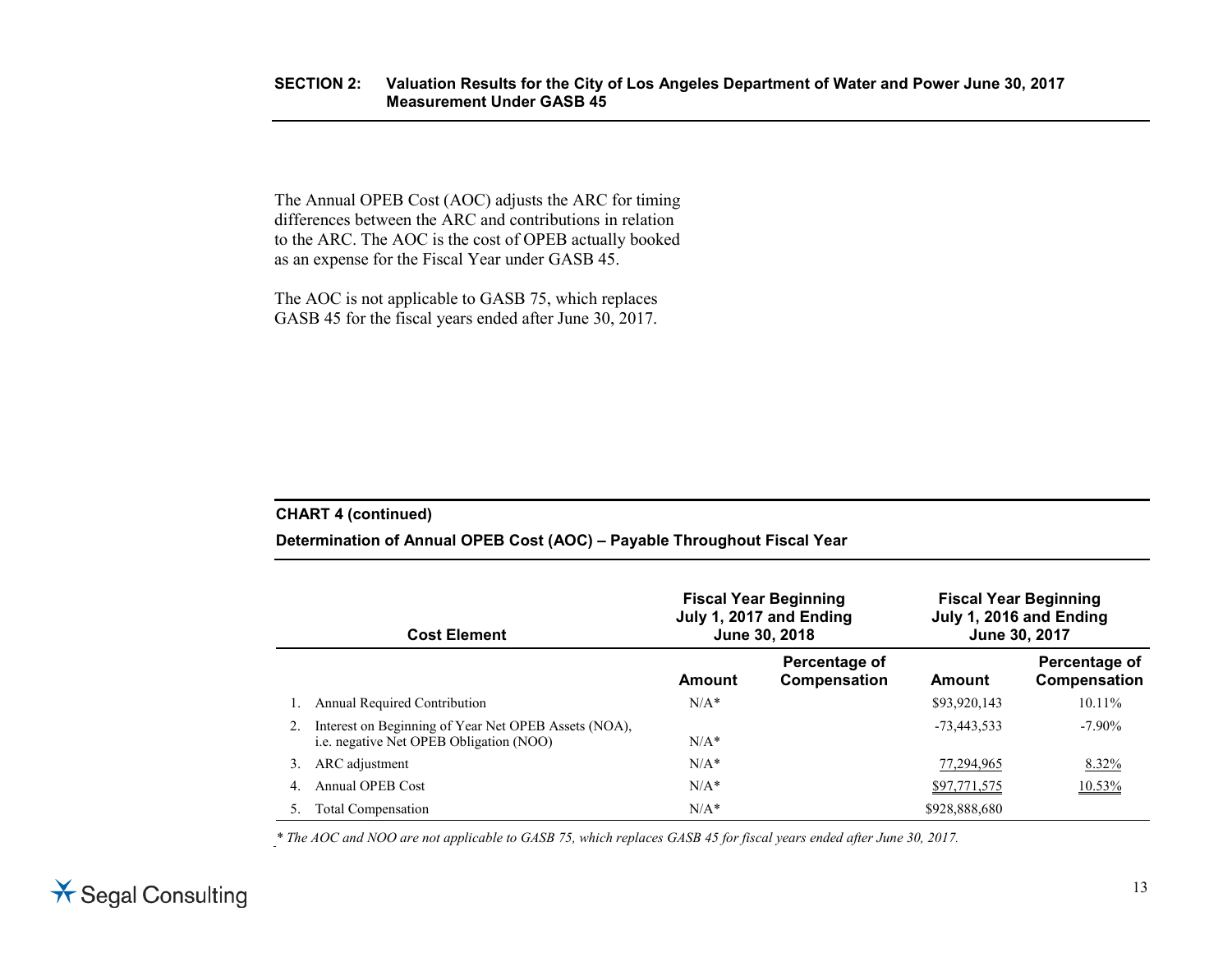#### **SECTION 2: Valuation Results for the City of Los Angeles Department of Water and Power June 30, 2017 Measurement Under GASB 45**

For GASB 45 (employer reporting) purposes, the schedule of employer contributions compares actual contributions to the AOC.

### **CHART 5**

| . .                                 |                                                        |                                         |                                  |
|-------------------------------------|--------------------------------------------------------|-----------------------------------------|----------------------------------|
| <b>Fiscal Year Ended</b><br>June 30 | <b>Annual Required</b><br>Contributions <sup>(1)</sup> | <b>Actual</b><br>Contributions $(1)(2)$ | Percentage<br><b>Contributed</b> |
| 2013                                | \$49,496,185                                           | \$70,796,216                            | 143.03%                          |
| 2014                                | 60,676,014                                             | 77,555,959                              | 127.82%                          |
| 2015                                | 73,353,532                                             | 82,075,281                              | 111.89%                          |
| 2016                                | 64,253,043                                             | 83,574,832                              | 130.07%                          |
| 2017                                | 97, 265, 180                                           | 94, 265, 812                            | 96.92%                           |
| 2018                                | 88,378,508                                             | Not Made Yet                            | N/A                              |
|                                     |                                                        |                                         |                                  |

#### **Required Supplementary Information – Schedule of Employer Contributions GASB 45**

| <b>Fiscal Year Ended</b><br>June 30 | <b>Annual OPEB</b><br>Cost <sup>(1)</sup> | <b>Actual</b><br>Contributions (1)(2) | Percentage<br><b>Contributed</b> |
|-------------------------------------|-------------------------------------------|---------------------------------------|----------------------------------|
| 2013                                | \$38,311,203                              | \$70,796,216                          | 184.79%                          |
| 2014                                | 51,084,335                                | 77,555,959                            | 151.82%                          |
| 2015                                | 68,150,228                                | 82,075,281                            | 120.43%                          |
| 2016                                | 61,466,878                                | 83,574,832                            | 135.97%                          |
| 2017                                | 101,253,784                               | 94,265,812                            | 93.10%                           |
| 2018                                | N/A <sup>(3)</sup>                        | N/A <sup>(3)</sup>                    | N/A <sup>(3)</sup>               |

(1) *Includes an interest adjustment to the end of the year.*

(2) *Contributions without interest were: \$68,234,175 for 2012-2013, \$74,714,782 for 2013-2014, \$79,160,430 for 2014-2015, \$80,606,726 for 2015-2016, and \$91,023,926 for 2016-2017.*

(3) *The AOC is not applicable to GASB 75, which replaces GASB 45 for fiscal years ended after June 30, 2017*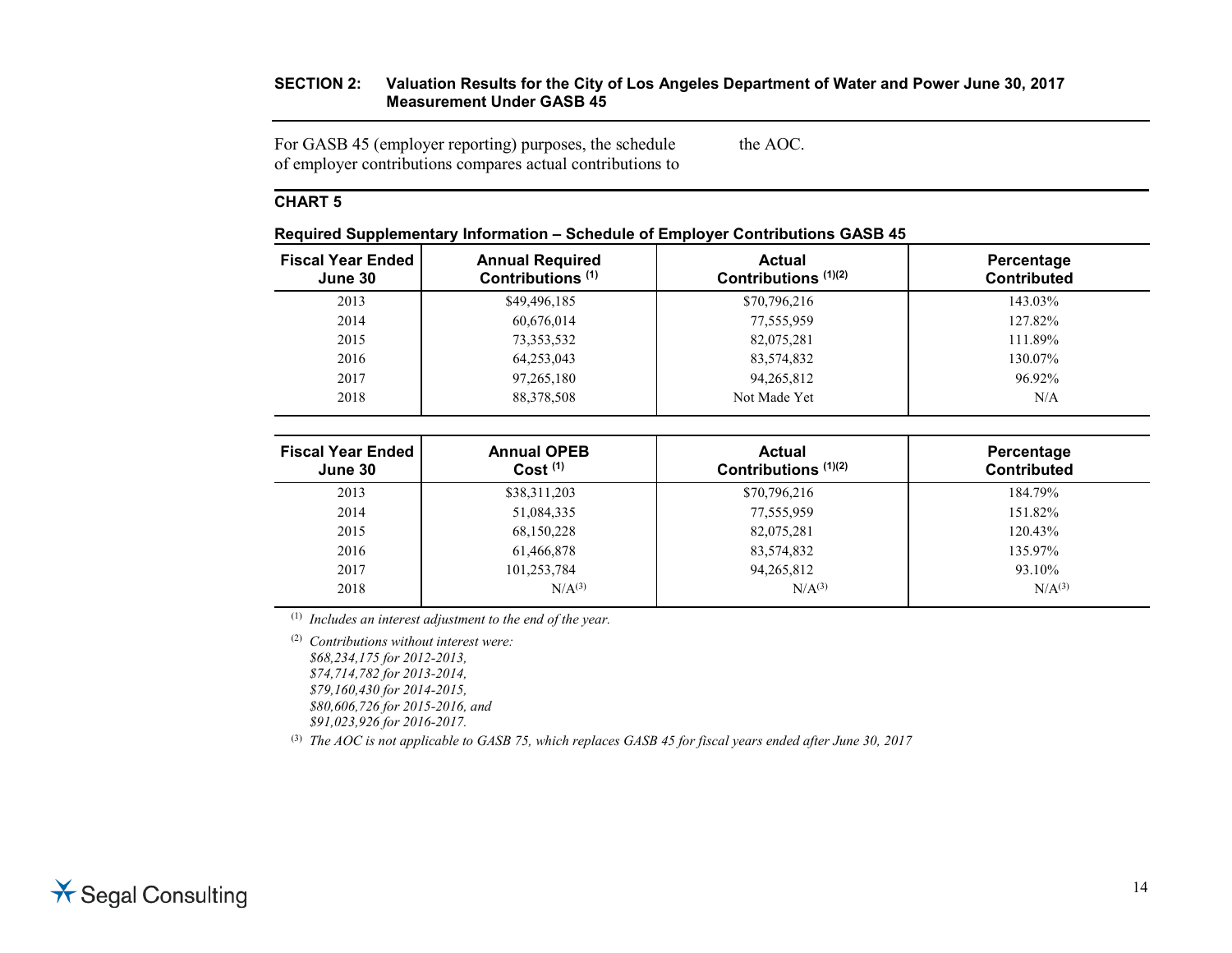This schedule of funding progress presents multi-year trend information about whether the actuarial value of plan assets is increasing or decreasing over time relative to the actuarial accrued liability for benefits.

### **CHART 6**

# **Required Supplementary Information – Schedule of Funding Progress**

| <b>Actuarial</b><br><b>Valuation</b><br><b>Date</b> | <b>Actuarial</b><br>Value<br>of Assets<br>(a) | <b>Actuarial</b><br><b>Accrued Liability</b><br>(AAL)<br>(b) | <b>Unfunded</b><br><b>AAL</b><br>(UAAL)<br>$(b) - (a)$ | <b>Funded</b><br><b>Ratio</b><br>(a) $/$ (b) | Covered<br><b>Payroll</b><br>(c) | UAAL as a<br>Percentage of<br>Covered<br><b>Payroll</b><br>$[(b) - (a) / (c)]$ |
|-----------------------------------------------------|-----------------------------------------------|--------------------------------------------------------------|--------------------------------------------------------|----------------------------------------------|----------------------------------|--------------------------------------------------------------------------------|
| 06/30/2012                                          | \$1,244,039,107                               | \$1,566,059,276                                              | \$322,020,169                                          | 79.44%                                       | \$886,539,366                    | 36.32%                                                                         |
| 06/30/2013                                          | 1,332,135,662                                 | 1,743,726,715                                                | 411,591,053                                            | 76.40%                                       | 900,254,454                      | 45.72%                                                                         |
| 06/30/2014                                          | 1,485,139,934                                 | 1,947,912,233                                                | 462,772,299                                            | 76.24%                                       | 900,126,274                      | 51.41%                                                                         |
| 06/30/2015                                          | 1,637,578,438                                 | 1,956,230,463                                                | 318,652,025                                            | 83.71%                                       | 920,781,074                      | 34.61%                                                                         |
| 06/30/2016                                          | 1,752,195,162                                 | 2,334,042,813                                                | 581,847,651                                            | 75.07%                                       | 928,888,680                      | 62.64%                                                                         |
| 06/30/2017                                          | 1,898,136,791                                 | 2,347,483,631                                                | 449,346,840                                            | 80.86%                                       | 991,814,994                      | 45.31%                                                                         |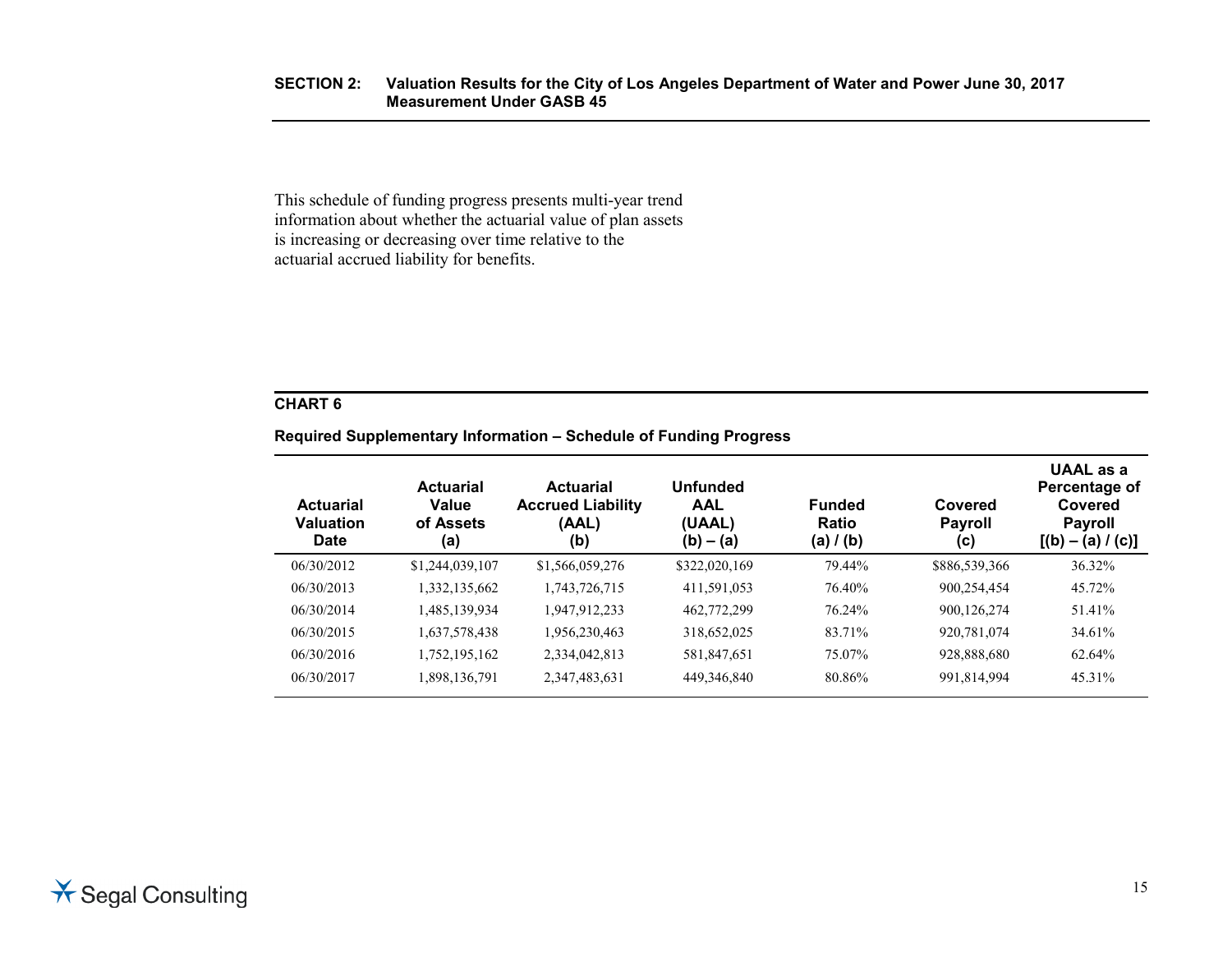#### **SECTION 2: Valuation Results for the City of Los Angeles Department of Water and Power June 30, 2017 Measurement Under GASB 45**

The Net OPEB Obligation (NOO) measures the accumulated differences between the annual OPEB cost and the actual contributions in relation to the ARC. A negative NOO is sometimes called a Net OPEB Asset (NOA). The AOC and NOO are not applicable to GASB 75, which replaces GASB 45 for the fiscal years ending after June 30, 2017.

#### **CHART 7**

#### **Required Supplementary Information – Net OPEB Obligation (NOO)**

| <b>Actuarial</b><br><b>Valuation</b><br><b>Date</b> | <b>Fiscal</b><br>Year<br>End | Annual<br><b>Required</b><br>Contribution $(1)$<br>(a) | Interest on<br><b>Existing</b><br><b>NOO</b><br>(b) | <b>ARC</b><br>Adjustment <sup>(1)</sup><br>(c) | <b>Annual OPEB</b><br>Cost<br>$(a) + (b) + (c)$<br>(d) | <b>Actual</b><br><b>Contribution</b><br>Amount <sup><math>(1)(2)</math></sup><br>(e) | <b>Net Increase</b><br>in NOO<br>$(d) - (e)$<br>(f) | <b>NOO</b><br>as of<br><b>Fiscal Year</b><br>(g) |
|-----------------------------------------------------|------------------------------|--------------------------------------------------------|-----------------------------------------------------|------------------------------------------------|--------------------------------------------------------|--------------------------------------------------------------------------------------|-----------------------------------------------------|--------------------------------------------------|
| 06/30/2012                                          | 06/30/2013                   | \$49,496,185                                           | $-$ \$73,943,050                                    | \$62,758,068                                   | \$38,311,203                                           | \$70,796,216                                                                         | $-$ \$32,485,013                                    | -\$986,588,883                                   |
| 06/30/2013                                          | 06/30/2014                   | 60,676,014                                             | $-76,460,638$                                       | 66,868,959                                     | 51,084,335                                             | 77,555,959                                                                           | $-26,471,624$                                       | $-1,013,060,507$                                 |
| 06/30/2014                                          | 06/30/2015                   | 73, 353, 532                                           | $-75,979,538$                                       | 70,776,234                                     | 68,150,228                                             | 82,075,281                                                                           | $-13,925,053$                                       | $-1,026,985,560$                                 |
| 06/30/2015                                          | 06/30/2016                   | 64,253,043                                             | $-77,023,917$                                       | 74, 237, 752                                   | 61,466,878                                             | 83,574,832                                                                           | $-22,107,954$                                       | $-1,049,093,514$                                 |
| 06/30/2016                                          | 06/30/2017                   | 97,265,180                                             | $-76,059,280$                                       | 80,047,884                                     | 101,253,784                                            | 94,265,812                                                                           | 6,987,972                                           | $-1,042,105,542$                                 |
| 06/30/2017                                          | 06/30/2018                   | N/A <sup>(3)</sup>                                     | N/A <sup>(3)</sup>                                  | N/A <sup>(3)</sup>                             | N/A <sup>(3)</sup>                                     | $N/A^{(3)}$                                                                          | N/A <sup>(3)</sup>                                  | $N/A^{(3)}$                                      |

(1) *Includes an interest adjustment to the end of the year.*

(2) *Contributions without interest were:*

*\$68,234,175 for 2012-2013,* 

*\$74,714,782 for 2013-2014,* 

*\$79,160,430 for 2014-2015,*

*\$80,606,726 for 2015-2016*

*\$91,023,926 for 2016-2017, and*

*(3) The AOC* is *not applicable to GASB 75, which replaces GASB 45 for fiscal years ended after June 30, 2017.*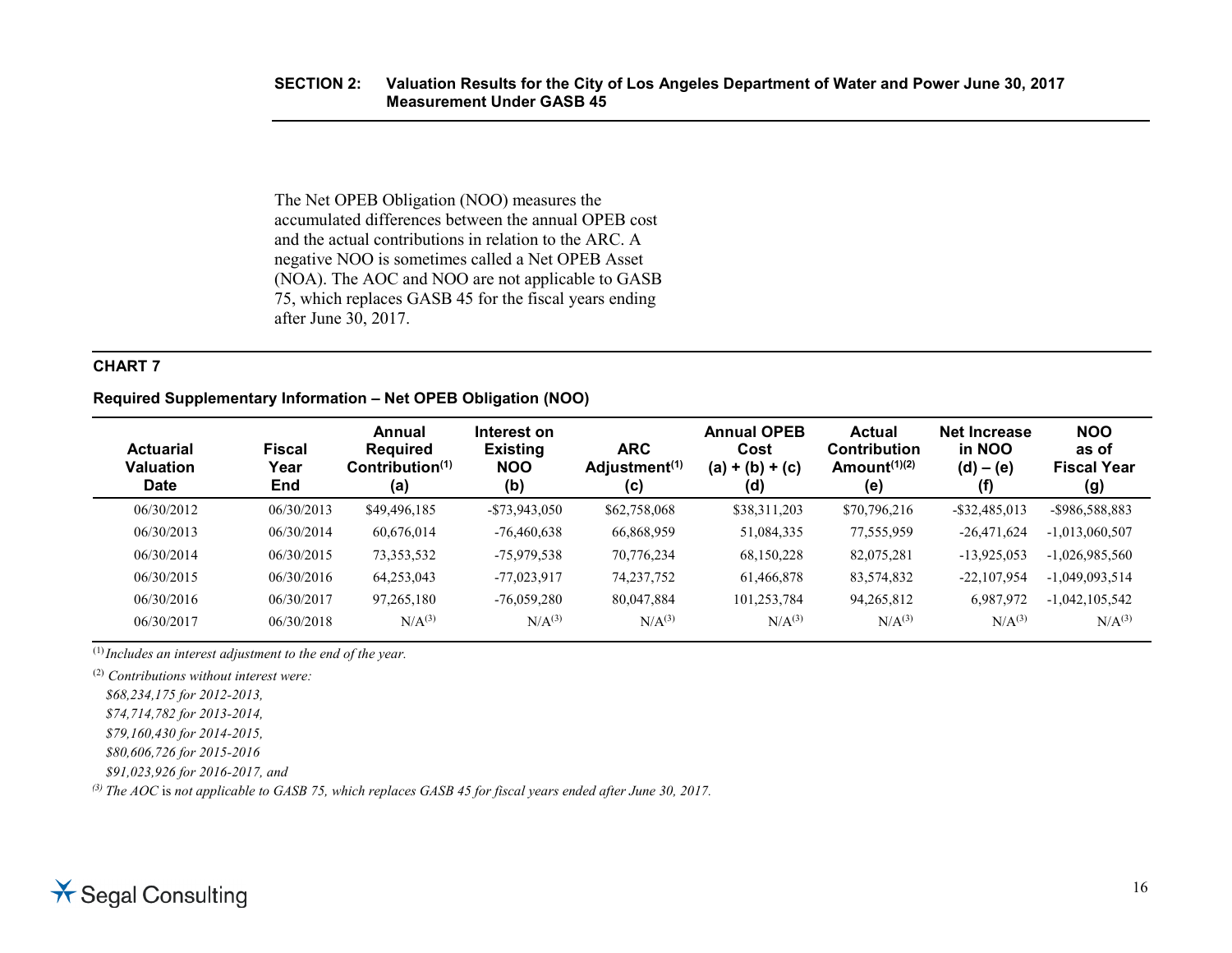*This exhibit summarizes the participant data used for the current and prior valuations.*

**EXHIBIT A**

**Summary of Participant Data - Total**

|                                       | June 30, 2017 | June 30, 2016 |
|---------------------------------------|---------------|---------------|
| <b>Retirees</b>                       |               |               |
| Number*                               | 6,674         | 6,649         |
| Average age of retirees               | 72.8          | 72.4          |
| Number of spouses                     | 3,476         | 3,496         |
| Average age of spouses                | 68.7          | 68.3          |
| <b>Surviving Spouses</b>              |               |               |
| Number*                               | 1,364         | 1,331         |
| Average age                           | 80.8          | 80.7          |
| <b>Active Participants</b>            |               |               |
| Number                                | 9,806         | 9,264         |
| Average age                           | 47.9          | 47.9          |
| Average years of qualifying service** | 16.3          | 17.0          |
| Average expected retirement age       | 63.0          | 62.7          |

*\* A retiree or surviving spouse is only counted if receiving a medical and/or dental benefit.*

*\*\*Differs from the service type shown (Service Credit) in the Retirement Plan valuation.*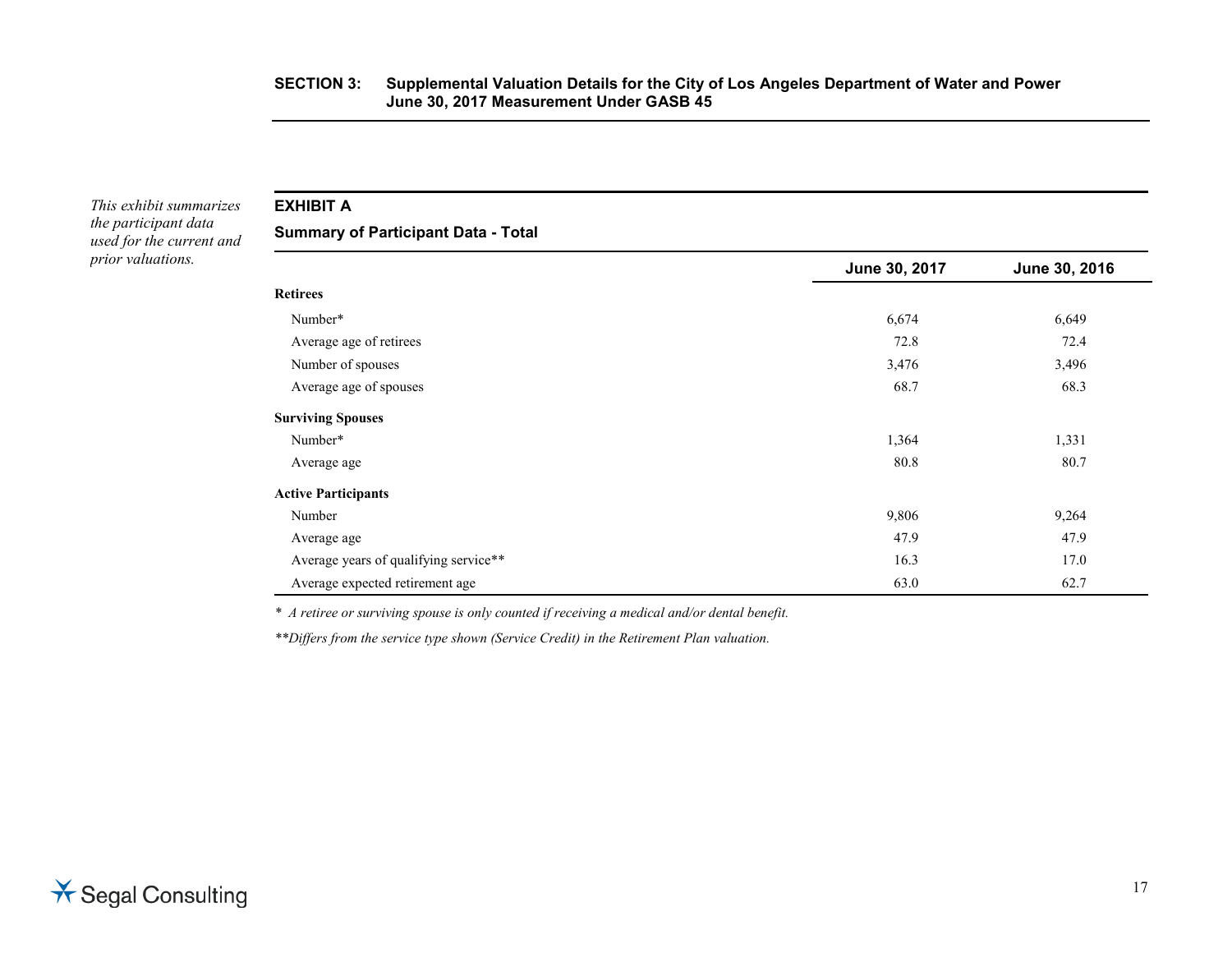# **EXHIBIT A (continued)**

**Summary of Participant Data – Tier 1**

|                                       | June 30, 2017 | June 30, 2016 |
|---------------------------------------|---------------|---------------|
| <b>Retirees</b>                       |               |               |
| Number*                               | 6,674         | 6,649         |
| Average age of retirees               | 72.8          | 72.4          |
| Number of spouses                     | 3,476         | 3,496         |
| Average age of spouses                | 68.7          | 68.3          |
| <b>Surviving Spouses</b>              |               |               |
| Number*                               | 1,364         | 1,331         |
| Average age                           | 80.8          | 80.7          |
| <b>Active Participants</b>            |               |               |
| Number                                | 7,543         | 7,827         |
| Average age                           | 50.6          | 49.7          |
| Average years of qualifying service** | 20.2          | 19.5          |
| Average expected retirement age       | 62.6          | 62.4          |

*\* A retiree or surviving spouse is only counted if receiving a medical and/or dental benefit.*

*\*\*Differs from the service type shown (Service Credit) in the Retirement Plan valuation.*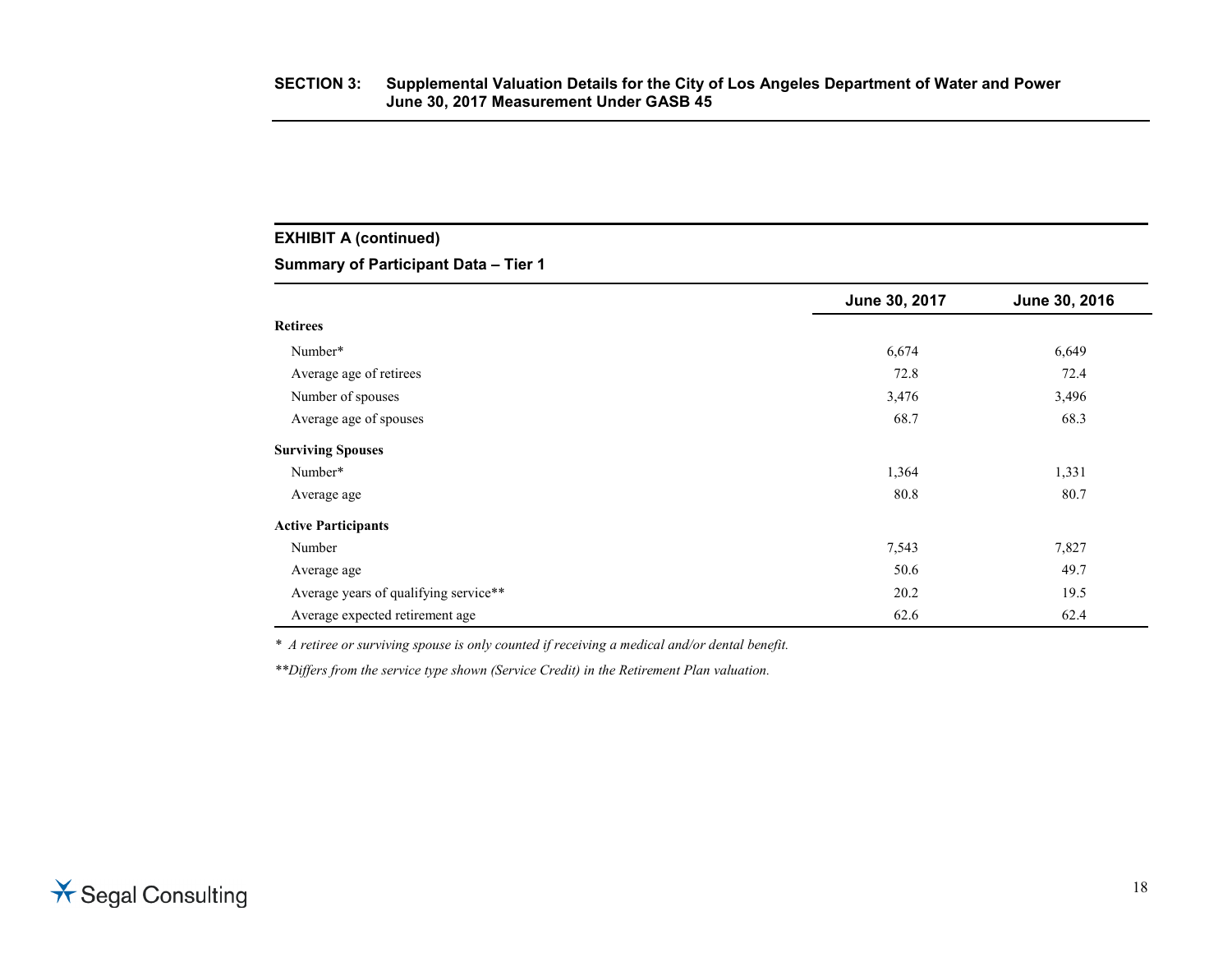# **EXHIBIT A (continued)**

#### **Summary of Participant Data – Tier 2**

|                                       | June 30, 2017    | June 30, 2016    |
|---------------------------------------|------------------|------------------|
| <b>Retirees</b>                       |                  |                  |
| Number*                               | $\boldsymbol{0}$ | $\boldsymbol{0}$ |
| Average age of retirees               | N/A              | N/A              |
| Number of spouses                     | N/A              | N/A              |
| Average age of spouses                | N/A              | N/A              |
| <b>Surviving Spouses</b>              |                  |                  |
| Number*                               | $\boldsymbol{0}$ | $\theta$         |
| Average age                           | N/A              | N/A              |
| <b>Active Participants</b>            |                  |                  |
| Number                                | 2,263            | 1,437            |
| Average age                           | 38.8             | 37.9             |
| Average years of qualifying service** | 3.4              | 3.1              |
| Average expected retirement age       | 64.4             | 64.2             |

*\* A retiree or surviving spouse is only counted if receiving a medical and/or dental benefit.*

*\*\*Differs from the service type shown (Service Credit) in the Retirement Plan valuation.*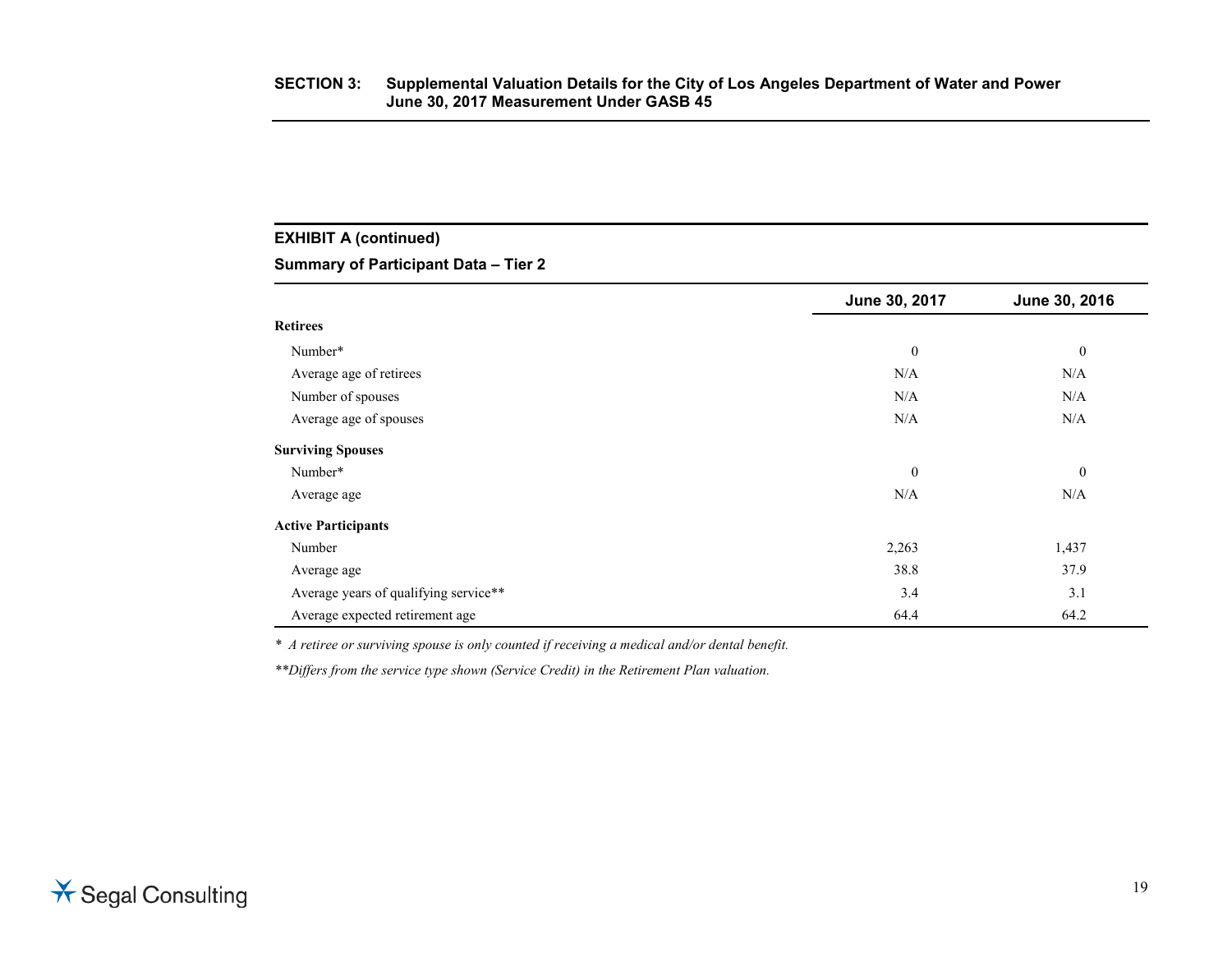#### **EXHIBIT B**

#### **Cash Flow Projections**

Initially, the ARC generally exceeds the current pay-asyou-go ("paygo") cost of an OPEB plan. Over time the paygo cost will tend to grow and becomes close to and may exceed the ARC, which is expected in a well-funded and more mature plan such as this one. The following table projects the paygo cost as the projected net fund payment over the next ten years.

| Year                     | <b>Projected Number of Retirees*</b> |               |        | <b>Projected Benefit Payments</b> |               |               |
|--------------------------|--------------------------------------|---------------|--------|-----------------------------------|---------------|---------------|
| <b>Ending</b><br>June 30 | <b>Current</b>                       | <b>Future</b> | Total  | <b>Current</b>                    | <b>Future</b> | Total         |
| 2018                     | 11,514                               | 579           | 12,093 | \$96,466,515                      | \$5,215,181   | \$101,681,696 |
| 2019                     | 11,135                               | 1,161         | 12,296 | 99,421,950                        | 11,275,581    | 110,697,531   |
| 2020                     | 10,758                               | 1,736         | 12,494 | 101,862,684                       | 17,967,601    | 119,830,285   |
| 2021                     | 10,381                               | 2,343         | 12,724 | 104,476,675                       | 26,454,440    | 130,931,115   |
| 2022                     | 10,007                               | 2,928         | 12,935 | 106, 192, 655                     | 35,020,093    | 141,212,748   |
| 2023                     | 9.637                                | 3,467         | 13,104 | 107,081,492                       | 43,502,393    | 150,583,885   |
| 2024                     | 9,266                                | 3,980         | 13,246 | 107,850,568                       | 52,164,287    | 160,014,855   |
| 2025                     | 8,901                                | 4.454         | 13,355 | 108.493.996                       | 60,312,642    | 168,806,638   |
| 2026                     | 8,538                                | 4,905         | 13,443 | 108,611,512                       | 68,257,589    | 176,869,101   |
| 2027                     | 8,178                                | 5,336         | 13,514 | 108,713,999                       | 75,920,609    | 184,634,608   |

*\* Includes spouses of retirees.*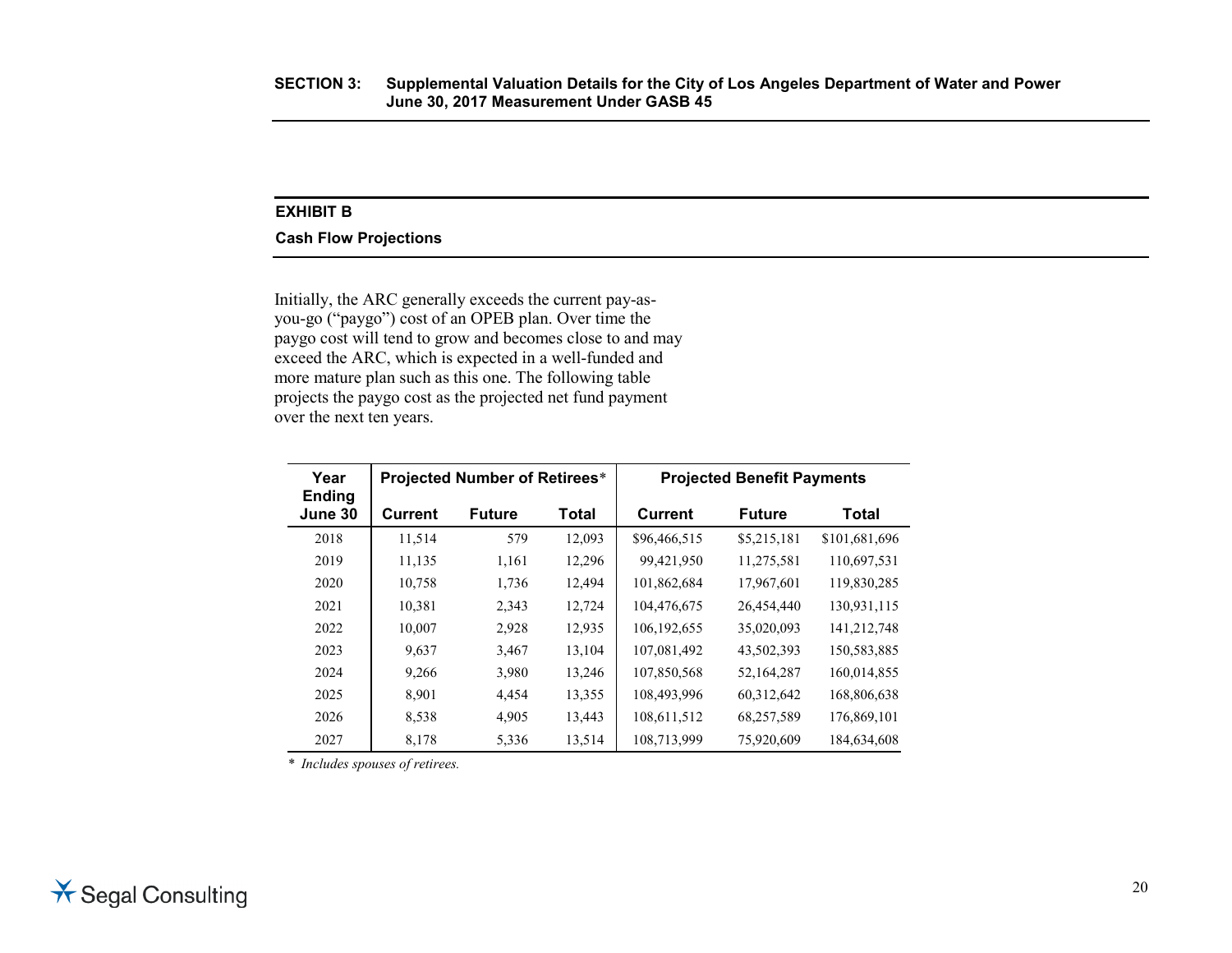#### **EXHIBIT C**

#### **Actuarial Value of Assets**

To minimize volatility in the calculation of the Annual Required Contribution, the Employer may choose to smooth out short-term changes in the market value of plan assets by use of an actuarial value of assets method. City of Los Angeles Department of Water and Power adopted the following method that smooths such changes over a fiveyear period.

|                                                                    |                        |       |                            | \$1,911,892,665             |
|--------------------------------------------------------------------|------------------------|-------|----------------------------|-----------------------------|
|                                                                    | <b>Original Amount</b> |       | <b>Unrecognized Amount</b> |                             |
| Calculation of unrecognized return*                                |                        |       |                            |                             |
| (a) Year ended June 30, 2017                                       | \$96,241,076           | 80%   | 76,992,860                 |                             |
| (b) Year ended June $30, 2016$                                     | $-111,317,036$         | 60%   | $-66,790,222$              |                             |
| Year ended June 30, 2015<br>(c)                                    | $-54,731,423$          | 40%   | $-21,892,569$              |                             |
| Year ended June 30, 2014<br>(d)                                    | 127,229,022            | 20%   | 25,445,805                 |                             |
| Year ended June 30, 2013<br>(e)                                    | 58,417,148             | $0\%$ |                            |                             |
| Total unrecognized return**                                        |                        |       |                            | \$13,755,874                |
| Actuarial value: $(1) - (3)$                                       |                        |       |                            | \$1,898,136,791             |
| Actuarial value as a percentage of market<br>value: $(5) \div (1)$ |                        |       |                            | 99.28%                      |
|                                                                    | Market value of assets |       |                            | <b>Percent Unrecognized</b> |

**Determination of Actuarial Value of Assets as of June 30, 2017**

Total return minus expected return on a market value basis

\*\* Deferred return as of June 30, 2017 recognized in each of the next 4 years: (a) Amount recognized during 2017-2018: \$11,484,328 (b) Amount recognized during 2018-2019: -13,961,476 (c) Amount recognized during 2019-2020:  $-3,015,193$ <br>(d) Amount recognized during 2020-2021:  $19,248,215$  $(d)$  Amount recognized during 2020-2021: (e) Total \$13,755,874

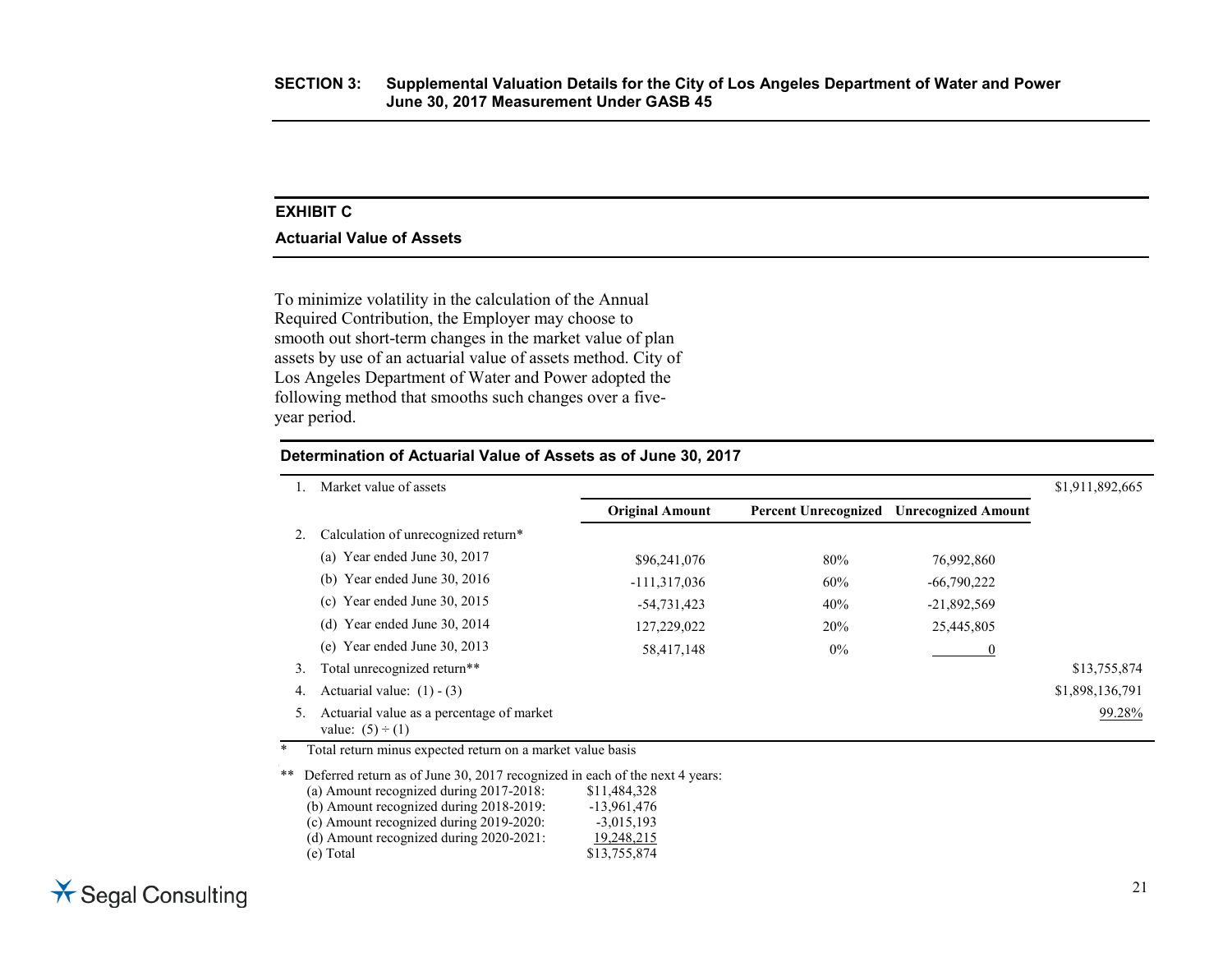| <b>Summary of Required Supplementary Information</b>                        |                                                                                                                                                                                                                                                                          |                                                              |               |  |  |
|-----------------------------------------------------------------------------|--------------------------------------------------------------------------------------------------------------------------------------------------------------------------------------------------------------------------------------------------------------------------|--------------------------------------------------------------|---------------|--|--|
| <b>Valuation date</b>                                                       | June 30, 2017                                                                                                                                                                                                                                                            |                                                              |               |  |  |
| <b>Actuarial cost method</b>                                                |                                                                                                                                                                                                                                                                          | Entry Age, Level Percent of Pay                              |               |  |  |
| <b>Amortization method</b>                                                  |                                                                                                                                                                                                                                                                          | 30-Year Amortization Closed, Level Percent of Pay            |               |  |  |
| <b>Remaining amortization period</b>                                        |                                                                                                                                                                                                                                                                          | 18 years as of June 30, 2017                                 |               |  |  |
| <b>Asset valuation method</b>                                               | The market value of assets less unrecognized returns in each of the last five years.<br>Unrecognized return is equal to the difference between the actual market returns and the<br>expected returns on a market value basis, and is recognized over a five-year period. |                                                              |               |  |  |
| <b>Actuarial assumptions:</b>                                               |                                                                                                                                                                                                                                                                          |                                                              |               |  |  |
| Investment rate of return                                                   | 7.25%                                                                                                                                                                                                                                                                    |                                                              |               |  |  |
| Inflation rate                                                              | 3.00%                                                                                                                                                                                                                                                                    |                                                              |               |  |  |
| Projected salary increases                                                  | 3.50%, plus merit and promotional increases, shown in Exhibit II.                                                                                                                                                                                                        |                                                              |               |  |  |
| Non-Medicare cost trend rate                                                | 7.00%, graded down to an ultimate rate of 4.50% over 10 years                                                                                                                                                                                                            |                                                              |               |  |  |
| Medicare cost trend rate                                                    |                                                                                                                                                                                                                                                                          | 6.50%, graded down to an ultimate rate of 4.50% over 8 years |               |  |  |
| Dental and Medicare Part B subsidy costs trend rate                         | 4.50%                                                                                                                                                                                                                                                                    |                                                              |               |  |  |
| Plan membership:                                                            |                                                                                                                                                                                                                                                                          | June 30, 2017                                                | June 30, 2016 |  |  |
| Current retirees* and beneficiaries receiving dental and/or medical subsidy |                                                                                                                                                                                                                                                                          | 8,038                                                        | 7,980         |  |  |
| Current active participants                                                 |                                                                                                                                                                                                                                                                          | 9,806                                                        | 9,264         |  |  |
| Total                                                                       |                                                                                                                                                                                                                                                                          | 17,844                                                       | 17,244        |  |  |

*\* Excludes 3,476 and 3,496 spouses from the June 30, 2017 and 2016 valuations, respectively.*

**EXHIBIT I**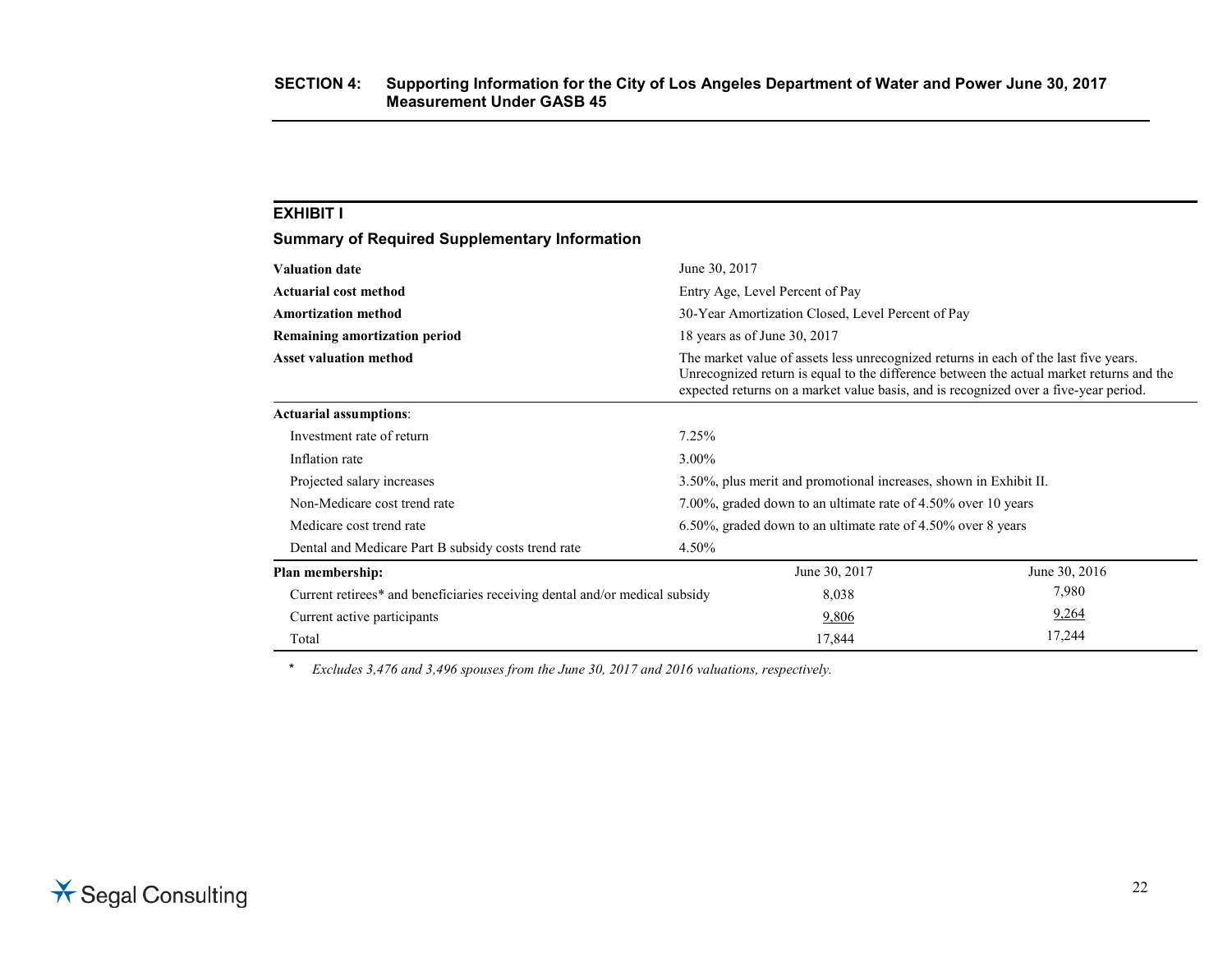| <b>EXHIBIT II</b><br><b>Actuarial Assumptions and Actuarial Cost Method</b> |                                                                                                                                                                                                                                                                                                                                                                                                                       |
|-----------------------------------------------------------------------------|-----------------------------------------------------------------------------------------------------------------------------------------------------------------------------------------------------------------------------------------------------------------------------------------------------------------------------------------------------------------------------------------------------------------------|
| Data:                                                                       | Detailed census data and financial data for postemployment benefits were provided by<br>DWP. Consistent with valuation for the Retirement Plan, that service has been<br>increased by three months to account for the difference between the date the active<br>census data was captured (March 31) and the valuation date (June 30). Where known,<br>actual subsidies (updated from March 31 to July 1) were valued. |
| <b>Actuarial Cost Method:</b>                                               | Entry age, level percent of pay.                                                                                                                                                                                                                                                                                                                                                                                      |
| <b>Rationale for Assumptions:</b>                                           | The information and analysis used in selecting each non-health-related assumption<br>that has a significant effect on this actuarial valuation is shown in the July 1, 2012<br>through June 30, 2015 Actuarial Experience Study dated May 23, 2016 performed by<br>Segal for the Retirement Plan.                                                                                                                     |
|                                                                             | The information and analysis used in selecting health-related assumptions is shown in<br>our assumptions letter dated September 22, 2017. Unless otherwise noted, all actuarial<br>assumptions and methods shown below apply to both Tier 1 and Tier 2 employees.                                                                                                                                                     |
| <b>Mortality Rates:</b>                                                     |                                                                                                                                                                                                                                                                                                                                                                                                                       |
| Pre-retirement:                                                             | Head count-weighted RP-2014 Employee Mortality Table times 80%, projected<br>generationally with the two-dimensional MP-2015 projection scale.                                                                                                                                                                                                                                                                        |
| After Service Retirement:                                                   | Head count-weighted RP-2014 Healthy Annuitant Mortality Table with no age<br>adjustment for males and set back one year for females, projected generationally with<br>the two-dimensional MP-2015 projection scale.                                                                                                                                                                                                   |
| After Disability Retirement:                                                | Head count-weighted RP-2014 Healthy Annuitant Mortality Table with no age<br>adjustment for males and set back one year for females, projected generationally with<br>the two-dimensional MP-2015 projection scale.                                                                                                                                                                                                   |
|                                                                             | $\sim$ $\sim$ $\sim$ $\sim$ $\sim$ $\sim$                                                                                                                                                                                                                                                                                                                                                                             |

The RP-2014 mortality tables and adjustments as shown above reflect the mortality experience as of the measurement date. The generational projection is a provision for future mortality improvement.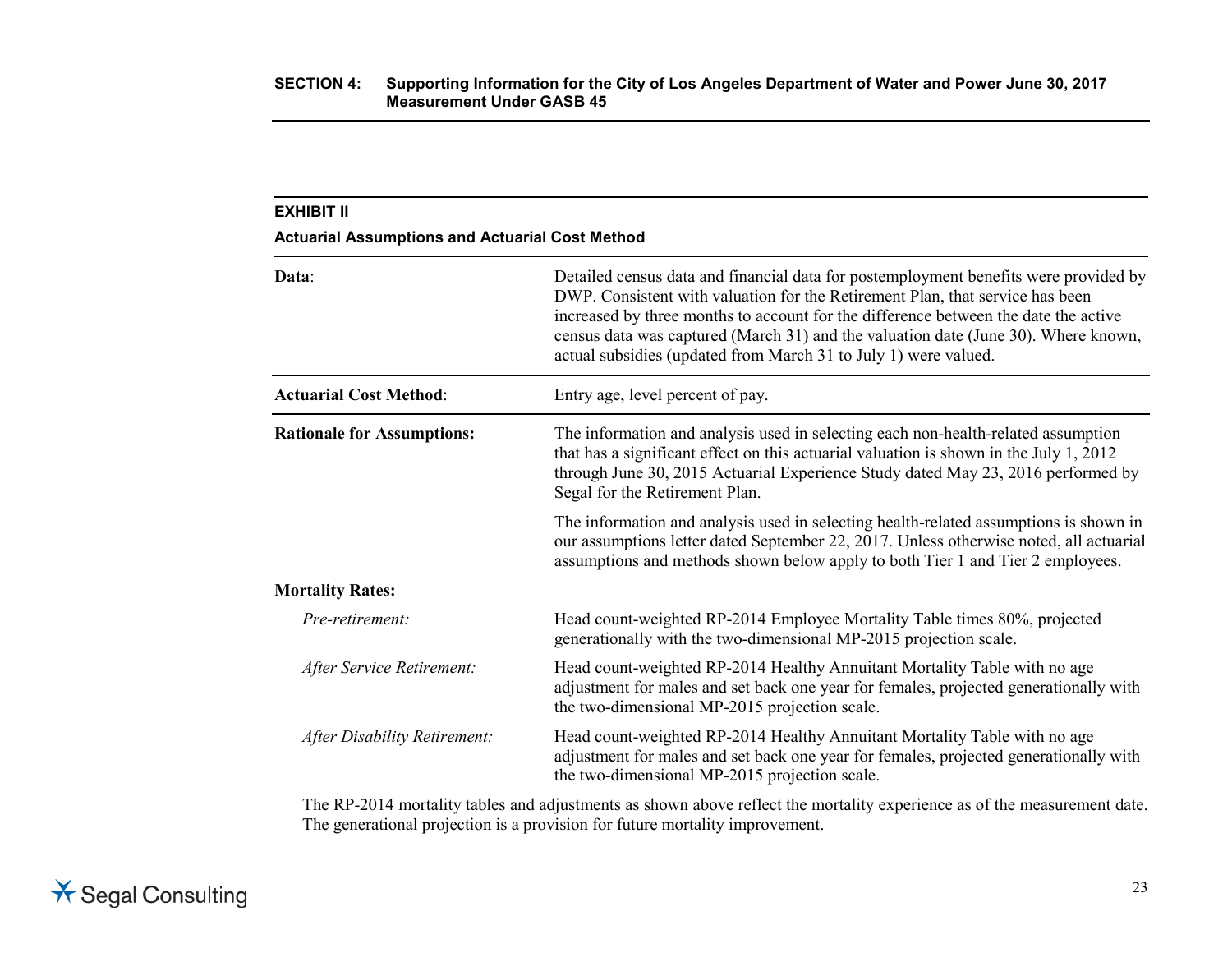#### **SECTION 4: Supporting Information for the City of Los Angeles Department of Water and Power June 30, 2017 Measurement Under GASB 45**

#### **EXHIBIT II**

**Actuarial Assumptions and Actuarial Cost Method (continued)**

**Termination Rates Before Retirement:**

|     | Rate (%)      |                   |
|-----|---------------|-------------------|
|     | <b>Male</b>   |                   |
| Age | Mortality*    | <b>Disability</b> |
| 25  | 0.049         | 0.006             |
| 30  | 0.048         | 0.012             |
| 35  | 0.053         | 0.012             |
| 40  | 0.064         | 0.018             |
| 45  | 0.098         | 0.030             |
| 50  | 0.167         | 0.054             |
| 55  | 0.273         | 0.126             |
| 60  | 0.452         | 0.240             |
| 65  | 0.779         | 0.000             |
|     | <b>Female</b> |                   |
| Age | Mortality*    | <b>Disability</b> |
| 25  | 0.017         | 0.000             |
| 30  | 0.022         | 0.006             |
| 35  | 0.029         | 0.036             |
| 40  | 0.039         | 0.072             |
| 45  | 0.058         | 0.102             |
| 50  | 0.100         | 0.138             |
| 55  | 0.168         | 0.168             |
| 60  | 0.241         | 0.000             |
| 65  | 0.356         | 0.000             |

\* *Note that generational projections beyond the base year (2014) are not reflected in the above mortality rates.*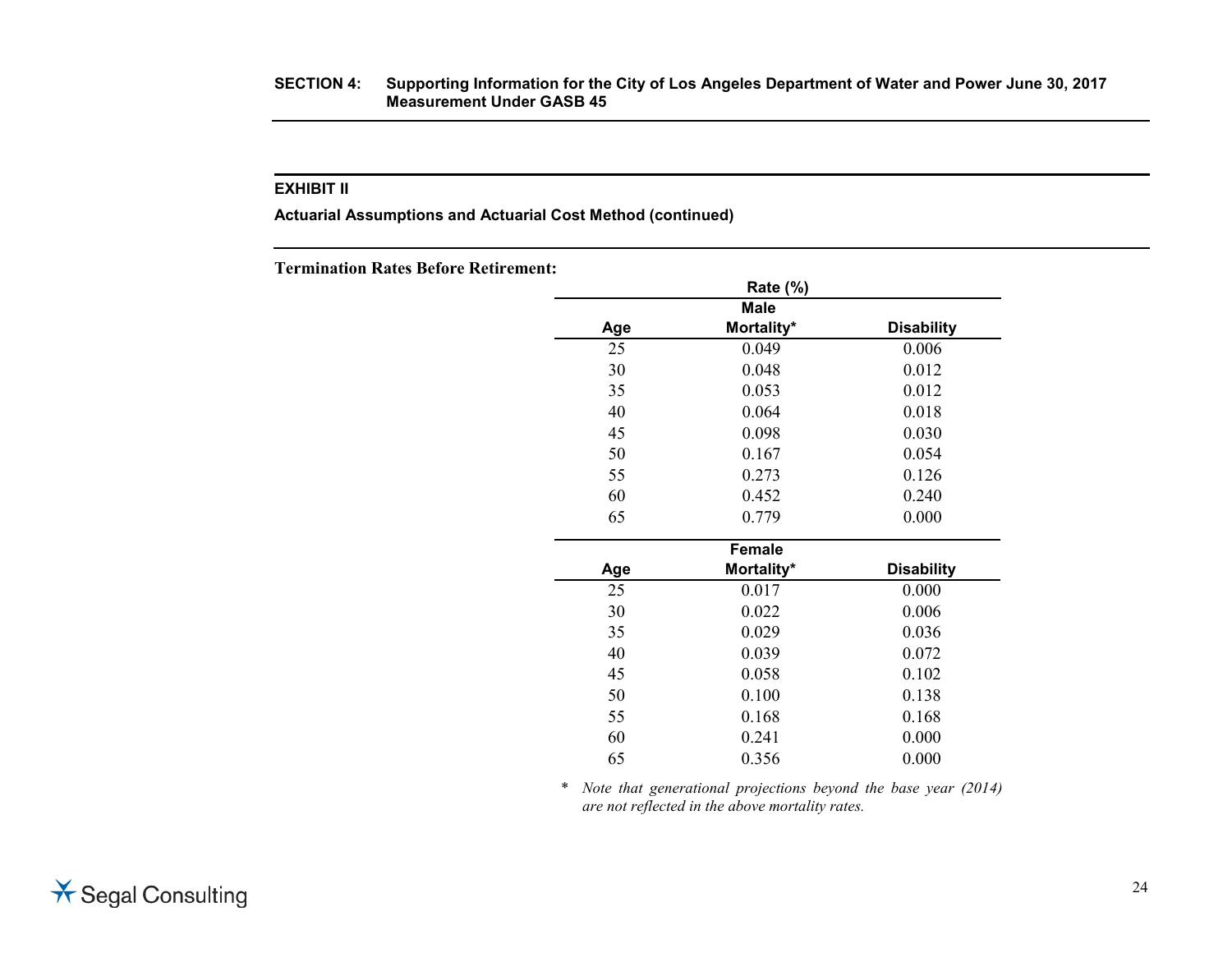#### **SECTION 4: Supporting Information for the City of Los Angeles Department of Water and Power June 30, 2017 Measurement Under GASB 45**

**Withdrawal Rates:**

| <b>Years of Service</b> | <b>Total Withdrawal*</b> |
|-------------------------|--------------------------|
| Less than 1             | 12.00%                   |
| 1                       | $6.00\%$                 |
| 2                       | 4.00%                    |
| 3                       | 2.50%                    |
| 4                       | 2.00%                    |
| 5                       | 2.00%                    |
| 6                       | 1.75%                    |
| 7                       | 1.50%                    |
| 8                       | 1.25%                    |
| 9                       | 1.00%                    |
| $10 \& over$            | 0.75%                    |

\**No withdrawal is assumed after a member is first eligible to retire*

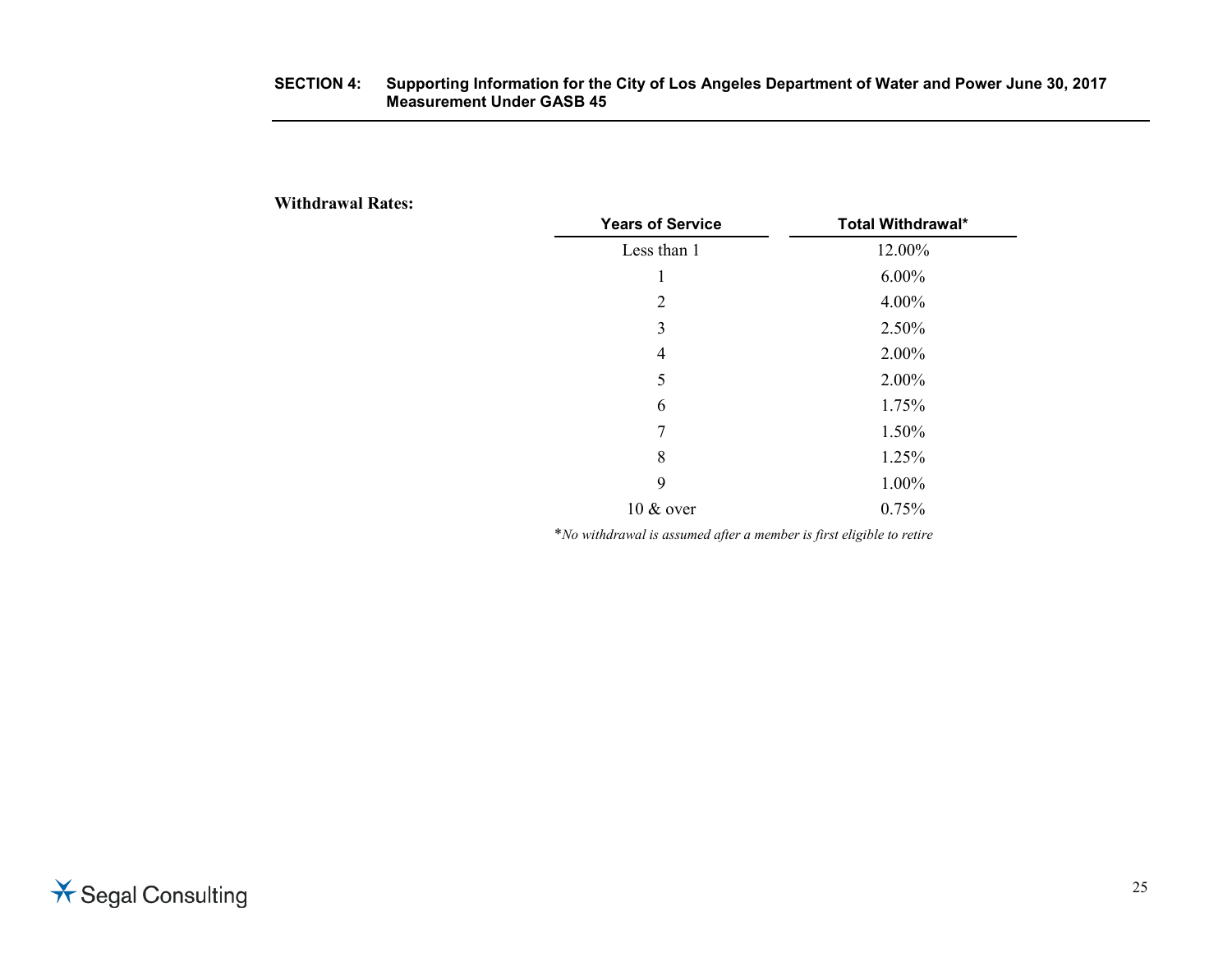**Actuarial Assumptions and Actuarial Cost Method (continued)**

**Retirement Rates:**

|     |                                     | Tier 1                                | Rate (%)                            | Tier <sub>2</sub>              |
|-----|-------------------------------------|---------------------------------------|-------------------------------------|--------------------------------|
| Age | <b>Under 30 Years</b><br>of Service | 30 or More<br><b>Years of Service</b> | <b>Under 30 Years</b><br>of Service | 30 or More Years<br>of Service |
| 55  | 4.50%                               | 25.00%                                | $0.0\%$                             | 25.0%                          |
| 56  | 2.00                                | 20.00                                 | 0.0                                 | 14.0                           |
| 57  | 2.50                                | 17.00                                 | 0.0                                 | 12.0                           |
| 58  | 3.00                                | 17.00                                 | 0.0                                 | 12.0                           |
| 59  | 3.00                                | 17.00                                 | 0.0                                 | 12.0                           |
| 60  | 5.00                                | 20.00                                 | 5.0                                 | 17.5                           |
| 61  | 6.00                                | 20.00                                 | 2.5                                 | 5.0                            |
| 62  | 6.00                                | 20.00                                 | 0.0                                 | 5.0                            |
| 63  | 6.00                                | 25.00                                 | 20.0                                | 25.0                           |
| 64  | 7.00                                | 25.00                                 | 15.0                                | 25.0                           |
| 65  | 11.00                               | 28.00                                 | 14.0                                | 28.0                           |
| 66  | 11.00                               | 28.00                                 | 14.0                                | 28.0                           |
| 67  | 11.00                               | 28.00                                 | 14.0                                | 28.0                           |
| 68  | 11.00                               | 28.00                                 | 14.0                                | 28.0                           |
| 69  | 13.00                               | 28.00                                 | 13.0                                | 28.0                           |
| 70  | 25.00                               | 25.00                                 | 100.0                               | 100.0                          |
| 71  | 25.00                               | 25.00                                 | 100.0                               | 100.0                          |
| 72  | 25.00                               | 25.00                                 | 100.0                               | 100.0                          |
| 73  | 25.00                               | 25.00                                 | 100.0                               | 100.0                          |
| 74  | 25.00                               | 25.00                                 | 100.0                               | 100.0                          |
| 75  | 100.00                              | 100.00                                | 100.0                               | 100.0                          |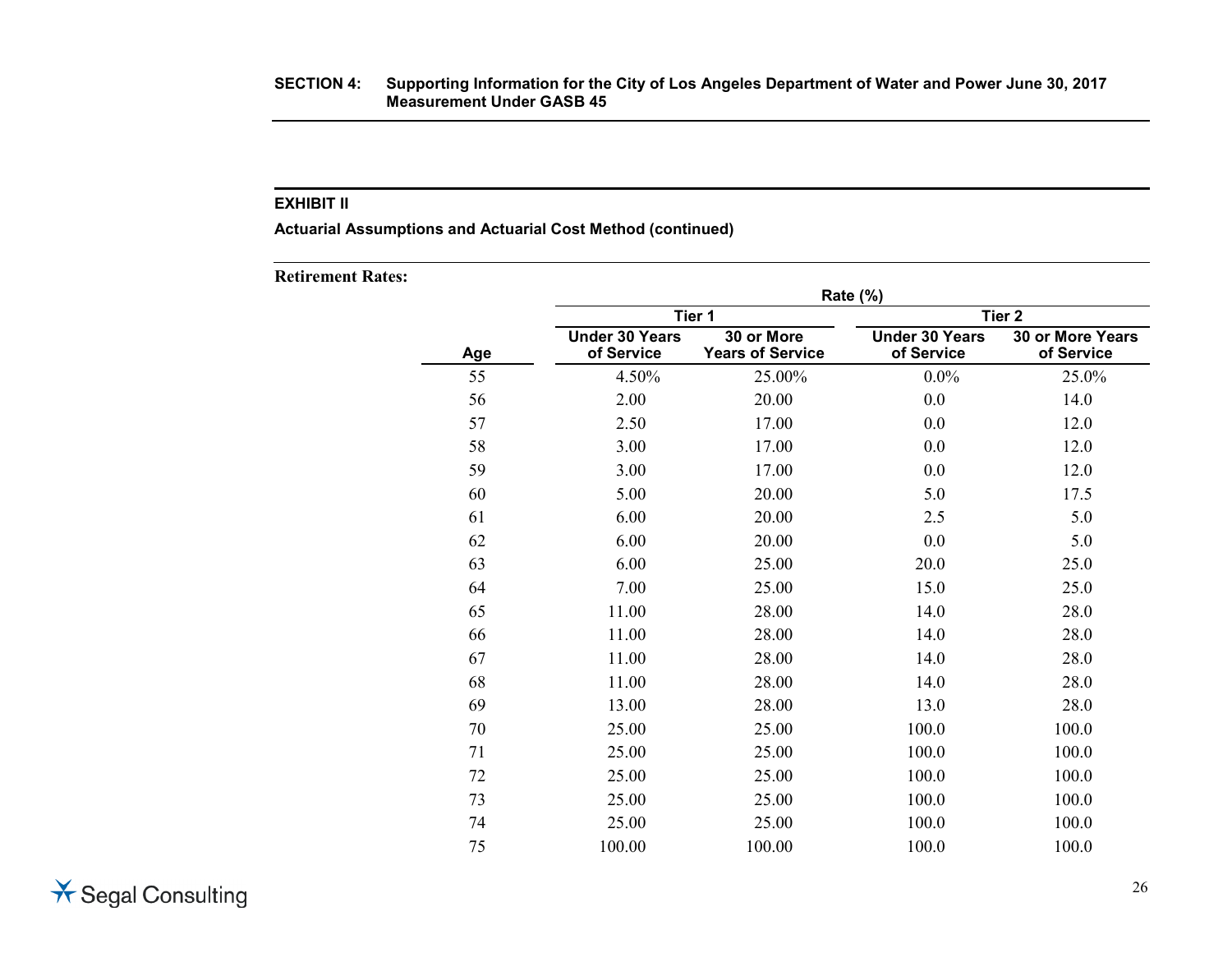**Actuarial Assumptions and Actuarial Cost Method (continued)**

| <b>Measurement Date:</b> | June 30, 2017                                                                                                                                    |
|--------------------------|--------------------------------------------------------------------------------------------------------------------------------------------------|
| <b>Discount Rate:</b>    | 7.25%, net of investment expenses.                                                                                                               |
| <b>Salary Increases:</b> | Annual Rate of Compensation Increase                                                                                                             |
|                          | Inflation: $3.00\%$ per year, plus "across the board" salary increases of 0.50% per year,<br>plus the following merit and promotional increases. |

| <b>Years of Service</b> | Increase |
|-------------------------|----------|
| Less than 1             | 6.50%    |
| 1                       | $6.00\%$ |
| 2                       | 5.50%    |
| 3                       | 4.50%    |
| 4                       | 3.00%    |
| 5                       | 2.00%    |
| 6                       | 1.50%    |
| 7                       | 1.40%    |
| 8                       | 1.30%    |
| 9                       | 1.20%    |
| $10 \& over$            | 1.00%    |

The merit and promotional increases are added to the sum of the inflationary and "across the board" salary increases.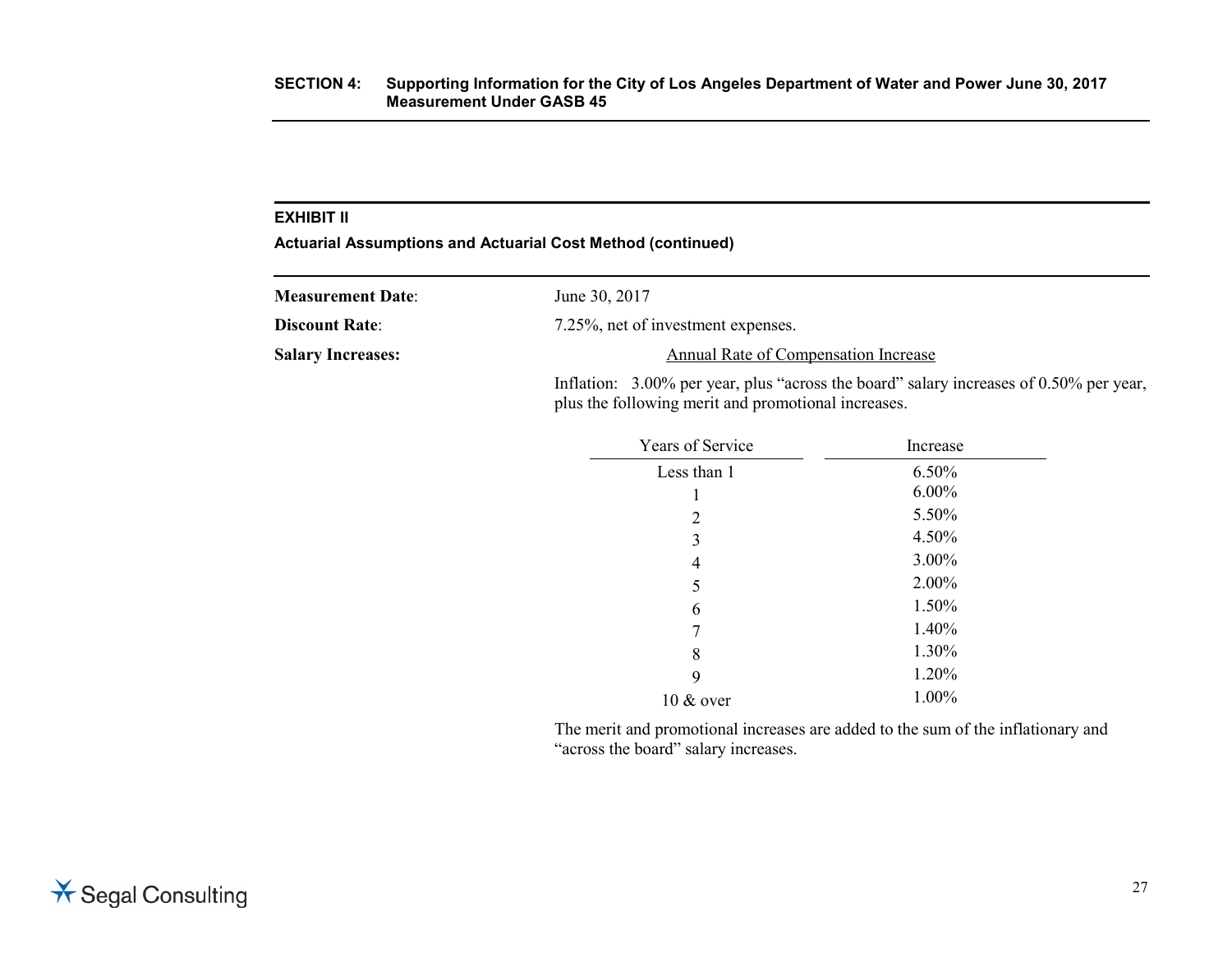**Actuarial Assumptions and Actuarial Cost Method (continued)**

#### **Per Capita Cost Development:**

The assumed per capita claims cost by age (and other demographic factors such as sex and family status) is the future per capita cost of providing postretirement health care benefits at each age. The factors on page 30 are applied to the premiums shown on pages 28 and 29 to calculate the age-based costs.

*Medical and Dental Annual Subsidy* Where known, actual subsidies provided in the data were used. For periods where subsidy is unknown, the average monthly retiree subsidies effective July 1, 2017 were assumed as shown below:

#### **Dental Premium Subsidy (For Single and Multi-Party, Tiers 1 and 2)**

|                       |                         | Premium             |
|-----------------------|-------------------------|---------------------|
| Carrier               | <b>Election Percent</b> | <b>Single Party</b> |
| United Concordia DHMO | 20%                     | \$18.90             |
| United Concordia PPO  | 65%                     | \$37.85             |
| <b>IBEW</b> Local 18  | 15%                     | \$117.90            |

The maximum monthly dental subsidy is \$37.85, except for Local 18 with a maximum of \$117.90.

Eligible spouses and survivors are not eligible for DWP dental subsidy.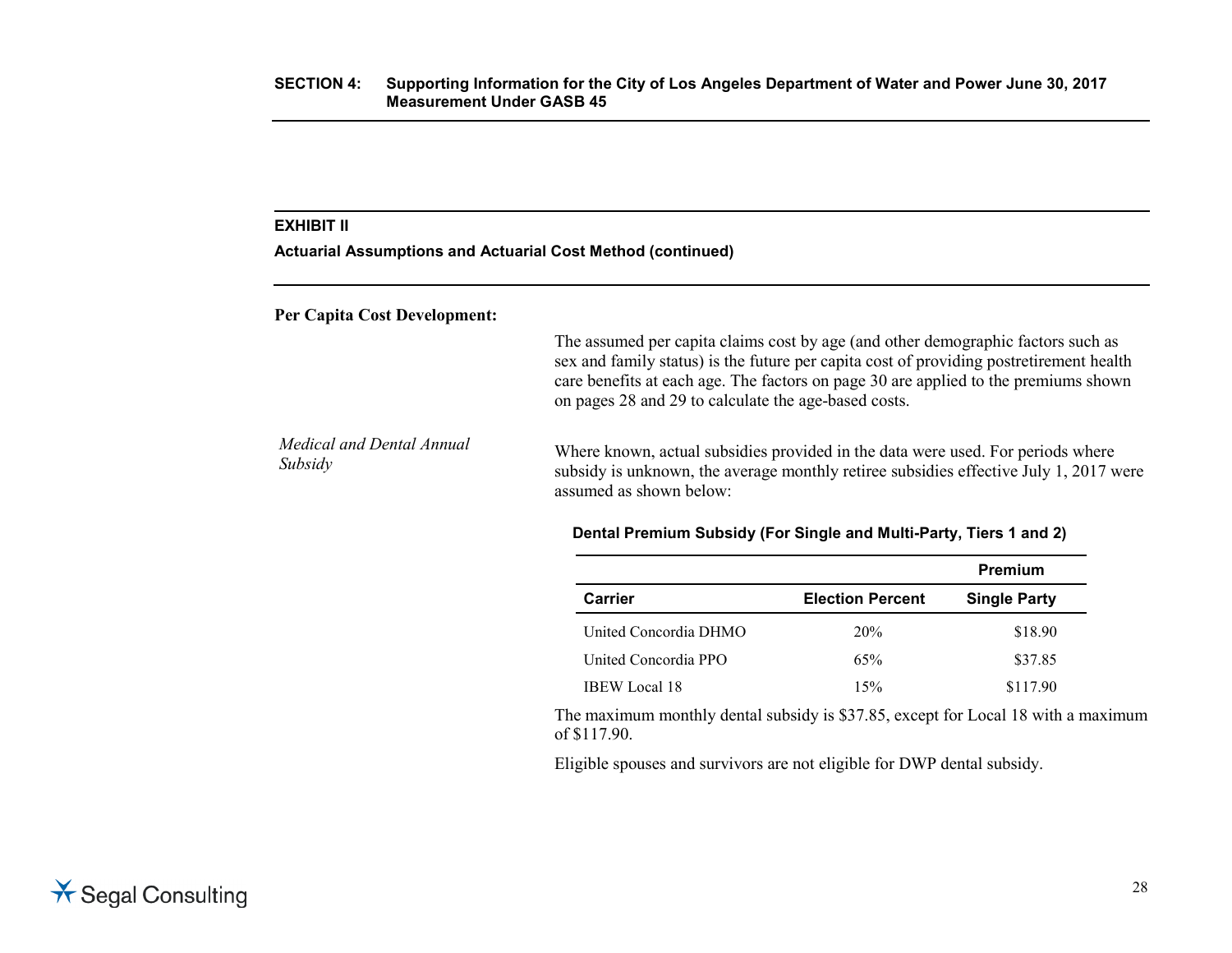#### **Actuarial Assumptions and Actuarial Cost Method (continued)**

For retirees in pay status, we use the relevant premiums provided on participant records. In cases where the carrier elections are unknown, we will assume the participant elects a carrier in the same proportion as current retirees in that group. The table below shows the assumed distribution of medical insurance carriers for retirees and the monthly premiums as of July 1, 2017.

| Under Age 65                |                                           |                                |                                        |  |
|-----------------------------|-------------------------------------------|--------------------------------|----------------------------------------|--|
| <b>Carrier</b>              | <b>Assumed</b><br><b>Election Percent</b> | <b>Single Party</b><br>Premium | <b>Participant +1</b><br>Both Under 65 |  |
| Kaiser                      | 55.0                                      | \$815.27                       | \$1,630.53                             |  |
| United Health Care Option A | 5.0                                       | 1,352.89                       | 2,705.85                               |  |
| Blue Cross HMO              | 20.0                                      | 1,469.31                       | 1,739.45                               |  |
| United Health Care HMO      | 5.0                                       | 1,348.09                       | 2,782.00                               |  |
| United Health Care Option B | 5.0                                       | 1,174.17                       | 2,348.39                               |  |
| Blue Cross PPO              | 5.0                                       | 1,660.14                       | 2,110.07                               |  |
| United Health Care Option C | 5.0                                       | 913.86                         | 1,827.75                               |  |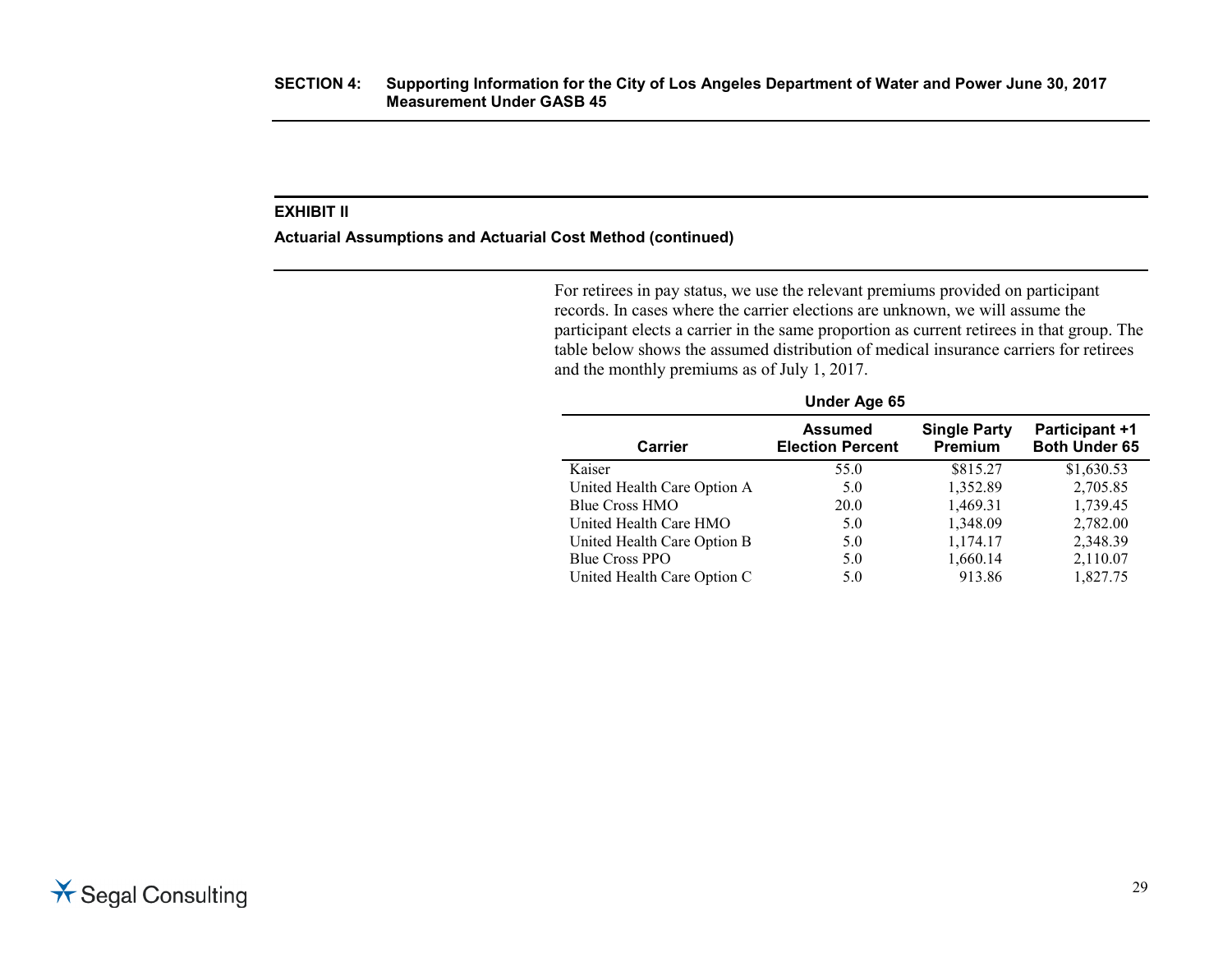**Actuarial Assumptions and Actuarial Cost Method (continued)**

| Age 65 and Older                         |                                           |                                       |                                       |
|------------------------------------------|-------------------------------------------|---------------------------------------|---------------------------------------|
| Carrier                                  | <b>Assumed</b><br><b>Election Percent</b> | <b>Single Party</b><br><b>Premium</b> | <b>Participant +1</b><br>Both Age 65+ |
| Kaiser Senior Advantage                  | 55.0                                      | \$330.11                              | \$660.22                              |
| United Health Care Option A              | 25.0                                      | 595.97                                | 1,191.94                              |
| United Health Care Medicare<br>Advantage | 10.0                                      | 462.91                                | 925.82                                |
| <b>Senior Dimensions</b>                 | 5.0                                       | 267.75                                | 535.50                                |
| <b>Blue Cross HMO</b>                    | 5.0                                       | 930.19                                | 1,506.49                              |
| Medicare Part B                          | 100                                       | \$134.00                              | \$268.00                              |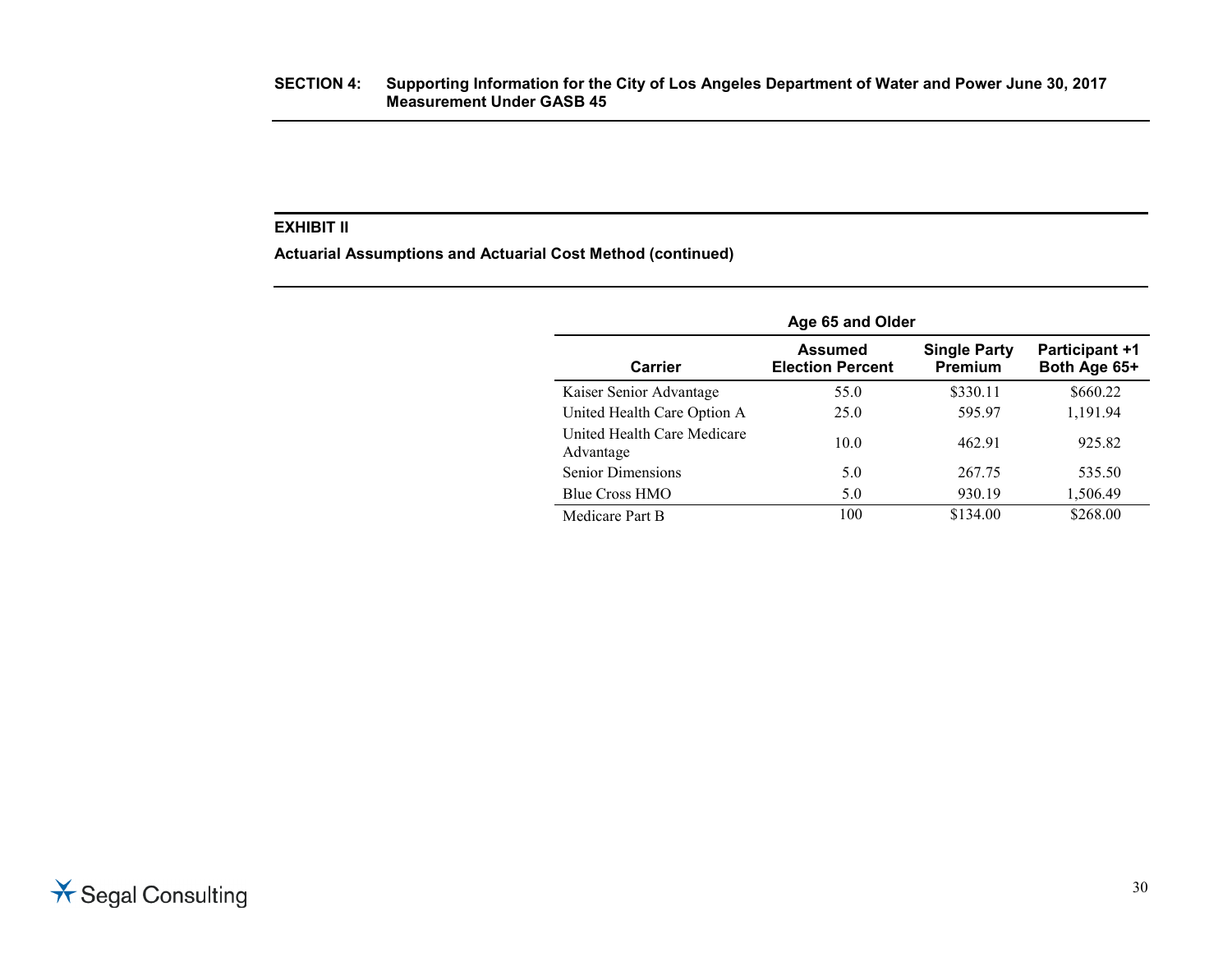**Actuarial Assumptions and Actuarial Cost Method (continued)**

|     |                | The per capita costs were then adjusted for age and gender using the below factors:<br>Applied to Per Capita Costs for under age 65 |             |               |
|-----|----------------|-------------------------------------------------------------------------------------------------------------------------------------|-------------|---------------|
|     | <b>Retiree</b> |                                                                                                                                     |             | <b>Spouse</b> |
| Age | Male           | <b>Female</b>                                                                                                                       | <b>Male</b> | <b>Female</b> |
| 55  | 0.9031         | 0.9324                                                                                                                              | 0.7107      | 0.8050        |
| 60  | 1.0725         | 1.0050                                                                                                                              | 0.9515      | 0.9337        |
| 64  | 1.2304         | 1.0661                                                                                                                              | 1.2011      | 1.0508        |

|       | <b>Retiree</b> |        |        | <b>Spouse</b> |
|-------|----------------|--------|--------|---------------|
| Age   | <b>Male</b>    | Female | Male   | <b>Female</b> |
| 65    | 0.9114         | 0.7747 | 0.9114 | 0.7747        |
| 70    | 1.0563         | 0.8349 | 1.0563 | 0.8349        |
| 75    | 1.1384         | 0.8987 | 1.1384 | 0.8987        |
| $80+$ | 1.2259         | 0.9688 | 1.2259 | 0.9688        |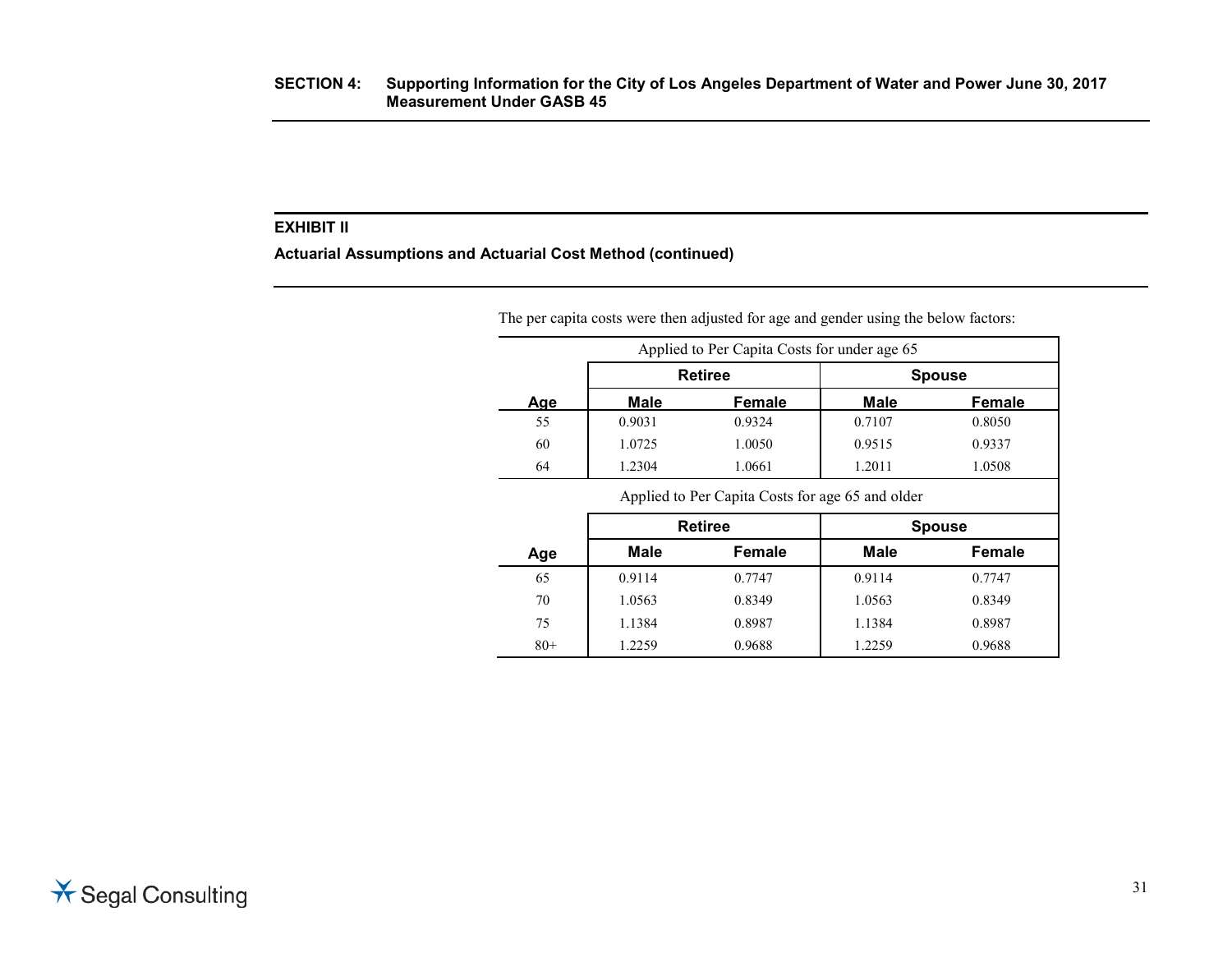**Actuarial Assumptions and Actuarial Cost Method (continued)**

**Health Care Cost Subsidy Trend Rates:**

Health care trend measures the anticipated overall rate at which health plan costs are expected to increase in future years. Trend rates are used to increase the premiums and the stated subsidies into the future. For example, the expected maximum monthly medical subsidy for a Tier 1 retiree with 30 years of service in the year July 1, 2018 through June 30, 2019 (set equal to the two-party, under-65 Kaiser premium) would be determined with the following formula:

 $[$1,631 \times (1 + 7.00\%)] = $1,745$ 

|                            | <b>Medical</b> |                 |                        |               |  |
|----------------------------|----------------|-----------------|------------------------|---------------|--|
| <b>Year Ending June 30</b> | Non-Medicare   | <b>Medicare</b> | <b>Medicare Part B</b> | <b>Dental</b> |  |
| 2018                       | 7.00%          | 6.50%           | 4.50%                  | 4.50%         |  |
| 2019                       | 6.75           | 6.25            | 4.50                   | 4.50          |  |
| 2020                       | 6.50           | 6.00            | 4.50                   | 4.50          |  |
| 2021                       | 6.25           | 5.75            | 4.50                   | 4.50          |  |
| 2022                       | 6.00           | 5.50            | 4.50                   | 4.50          |  |
| 2023                       | 5.75           | 5.25            | 4.50                   | 4.50          |  |
| 2024                       | 5.50           | 5.00            | 4.50                   | 4.50          |  |
| 2025                       | 5.25           | 4.75            | 4.50                   | 4.50          |  |
| 2026                       | 5.00           | 4.50            | 4.50                   | 4.50          |  |
| 2027                       | 4.75           | 4.50            | 4.50                   | 4.50          |  |
| 2028 & Later               | 4.50           | 4.50            | 4.50                   | 4.50          |  |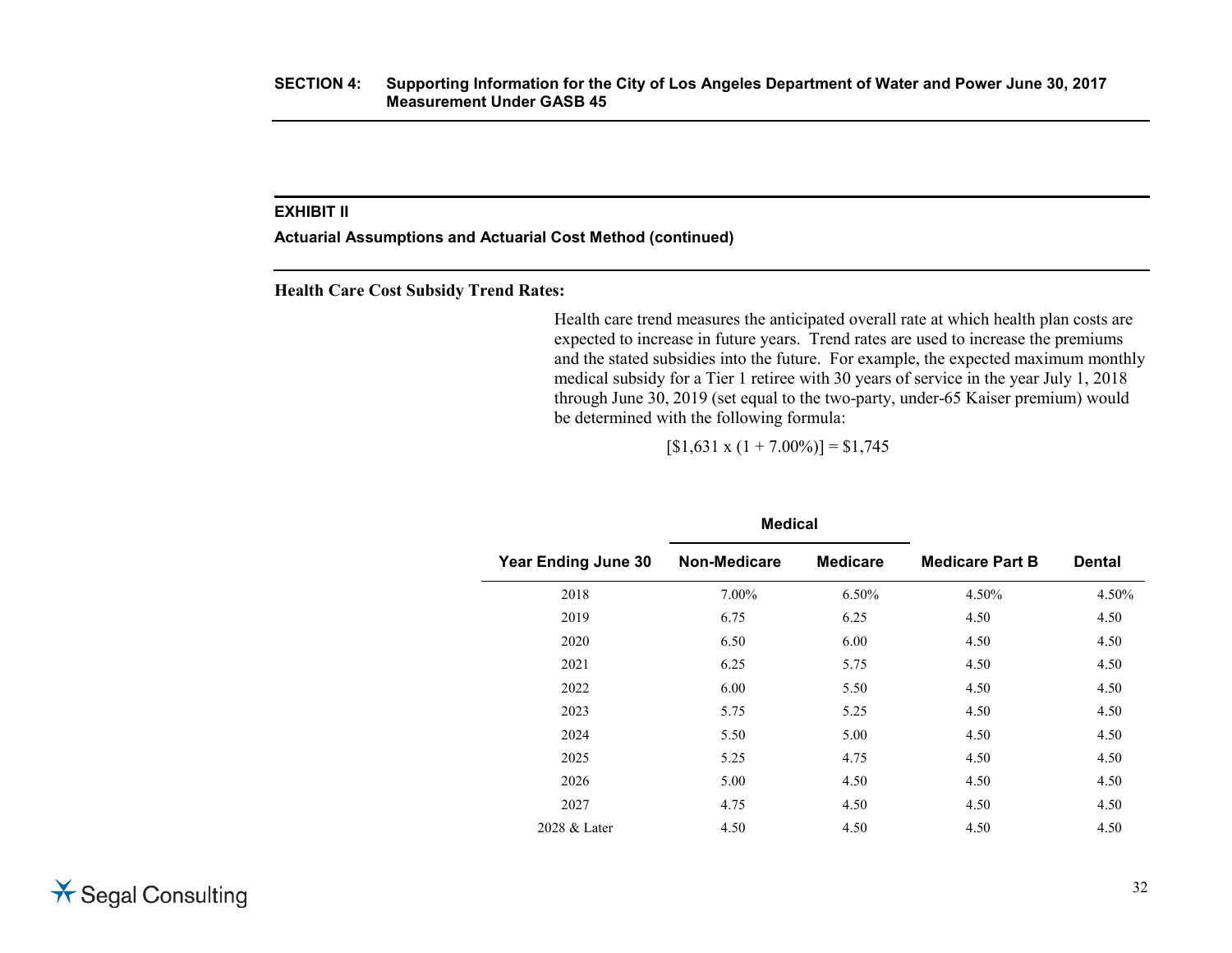**Actuarial Assumptions and Actuarial Cost Method (continued)**

| <b>Marital Status</b>            | Actives at the time of retirement: 75% of male employees and 40% of female<br>employees assumed to be married with coverage for spouse.                                                                                                              |
|----------------------------------|------------------------------------------------------------------------------------------------------------------------------------------------------------------------------------------------------------------------------------------------------|
|                                  | Retirees at the time of retirement: Actual data included in census.                                                                                                                                                                                  |
| <b>Spouse Age Difference</b>     | Husbands are assumed to be 2 years older than female members. Wives are assumed<br>to be 3 years younger than male members.                                                                                                                          |
| <b>Future Benefit Accruals:</b>  | 1.0 year of service per year.                                                                                                                                                                                                                        |
| <b>Other Government Service:</b> | Tier 1 members are assumed to purchase an additional 0.10 years of service per year.<br>Tier 2 members are assumed to purchase an additional 0.03 years of service per year.<br>These service purchases exclude those priced at full actuarial cost. |
| Participation                    | 97% of the current actives are assumed to enroll in medical coverage at retirement.                                                                                                                                                                  |
|                                  | 95% of the current actives are assumed to enroll in dental coverage at retirement.                                                                                                                                                                   |
| <b>Asset Valuation Method</b>    | Any actual investment gains and losses that are above or below the annual return<br>assumed in the valuation are recognized over 5-year periods.                                                                                                     |
| <b>Plan Design:</b>              | Development of plan liabilities was based on the substantive plan of benefits in effect<br>as described in Exhibit III.                                                                                                                              |
| <b>Administrative Expenses:</b>  | No administrative expenses were valued separately from the claim costs.                                                                                                                                                                              |
| <b>Implicit Subsidy:</b>         | None. Premiums paid by the retirees reflect rates underwritten for retirees only.                                                                                                                                                                    |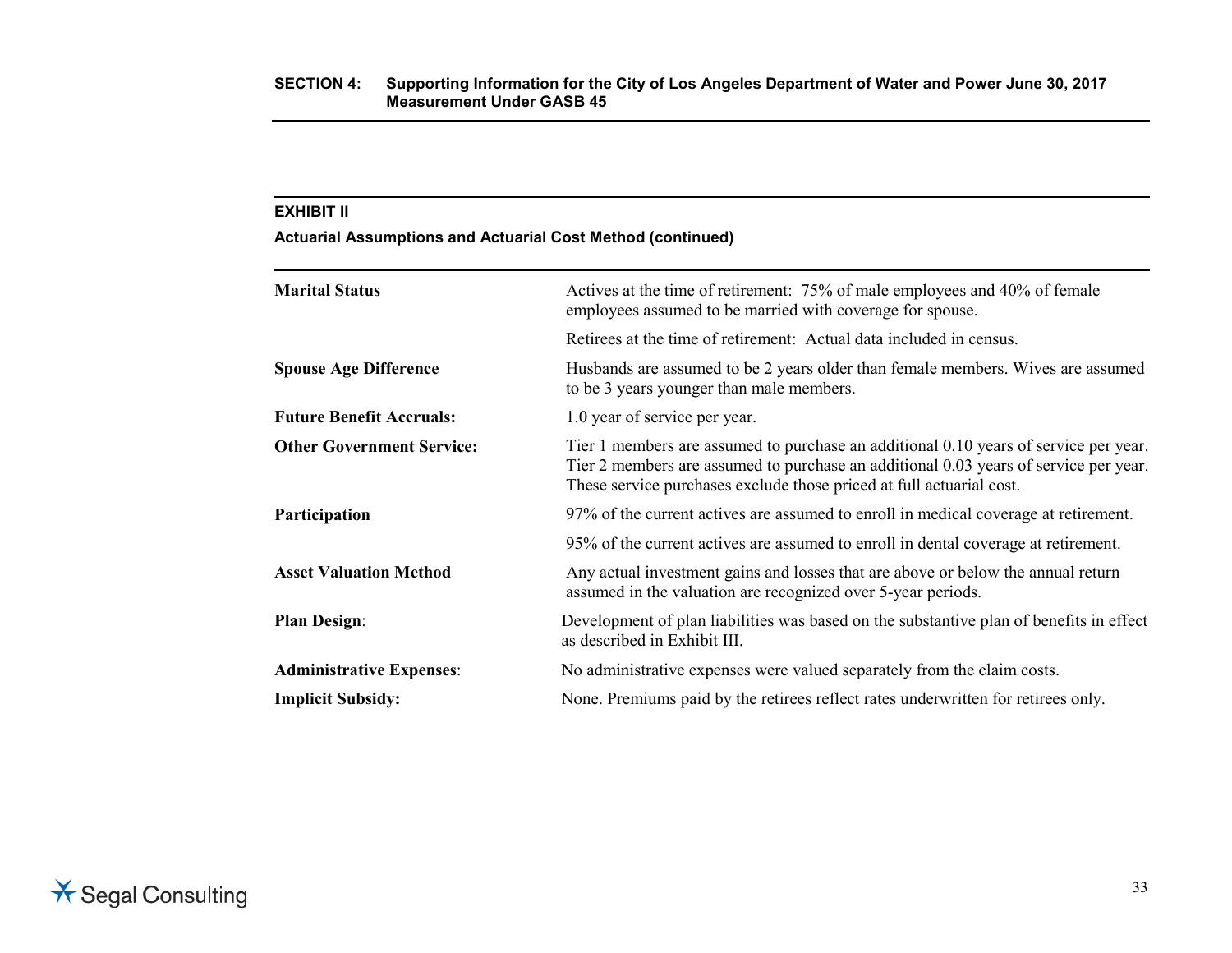| <b>Impact of Affordable Care Act:</b> | As directed by DWP, we have reflected in the current valuation the impact of potential<br>excise tax imposed by the Affordable Care Act (ACA), and related statutes.                                                                                                                                                                                                                                                                                                                                                                                                                                                                                                                                                                                                                                                                                                                                                                                                                                                                                                                                                                                                                                                                                                            |
|---------------------------------------|---------------------------------------------------------------------------------------------------------------------------------------------------------------------------------------------------------------------------------------------------------------------------------------------------------------------------------------------------------------------------------------------------------------------------------------------------------------------------------------------------------------------------------------------------------------------------------------------------------------------------------------------------------------------------------------------------------------------------------------------------------------------------------------------------------------------------------------------------------------------------------------------------------------------------------------------------------------------------------------------------------------------------------------------------------------------------------------------------------------------------------------------------------------------------------------------------------------------------------------------------------------------------------|
|                                       | In particular, it is our understanding that beginning in 2020 (deferred from 2018 when<br>thresholds begin), the legislation will impose a 40 percent excise tax on the cost of<br>health plans above a certain threshold. It is our further understanding that the<br>thresholds in 2018 for non-Medicare retirees aged 55 through 64 are \$11,850 for<br>single coverage and \$30,950 for family coverage as specified in the Health Care<br>Reform. For all other retirees the thresholds in 2018 are \$10,200 for single coverage<br>and \$27,500 for family coverage. ACA allows the higher thresholds also to be used<br>for any member "who participates in a plan sponsored by an employer the majority of<br>whose employees covered by the plan are engaged in a high-risk profession or<br>employed to repair or install electrical or telecommunication lines." We did not have<br>the data available to identify such members in the current valuation, and so have not<br>applied these higher thresholds except for members aged 55 through 64 (to whom the<br>higher thresholds apply regardless of risk-type profession classification). If such data<br>is provided by DWP, we can reflect this lower the excise tax calculation in our future<br>valuations. |
|                                       | The thresholds in 2019 are indexed and for the purpose of this valuation, they are<br>assumed to increase by 4.00% (i.e., 1% over the assumed 3.00% CPI assumption used<br>in the retirement valuation) over those in 2018. After 2019, the thresholds are assumed<br>to increase by 3.00% (assumed CPI inflation) per year. In this valuation, we have                                                                                                                                                                                                                                                                                                                                                                                                                                                                                                                                                                                                                                                                                                                                                                                                                                                                                                                         |

the health care cost expected to be paid by each party.

allocated the excise tax between the Plan and the retiree, based on the proportion of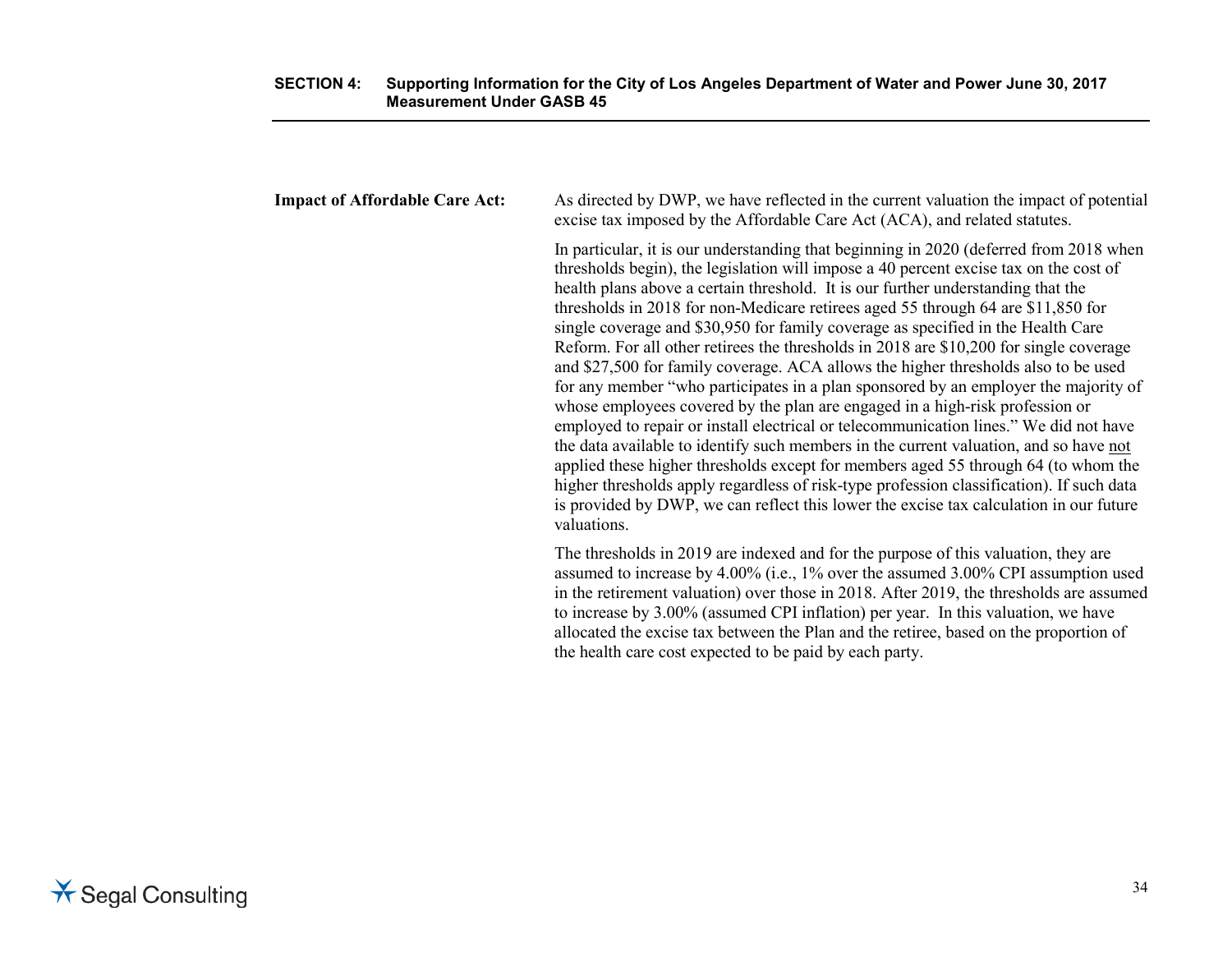#### **SECTION 4: Supporting Information for the City of Los Angeles Department of Water and Power June 30, 2017 Measurement Under GASB 45**

| <b>Assumption Changes Since Prior</b><br><b>Valuation:</b> |   | The following assumptions were changed since the prior valuation:                                         |
|------------------------------------------------------------|---|-----------------------------------------------------------------------------------------------------------|
|                                                            | ≻ | Updated spouse age difference assumption.                                                                 |
|                                                            | ≻ | Updated per capita costs.                                                                                 |
|                                                            | ≻ | Updated the first year medical trend, with separate rates for non-Medicare and<br>Medicare medical plans. |
|                                                            | ≻ | Decreased dental, Medicare Part B subsidy and ultimate medical plan trend from<br>$5.00\%$ to 4.50%.      |
|                                                            | ➤ | Medical carrier election assumptions were updated.                                                        |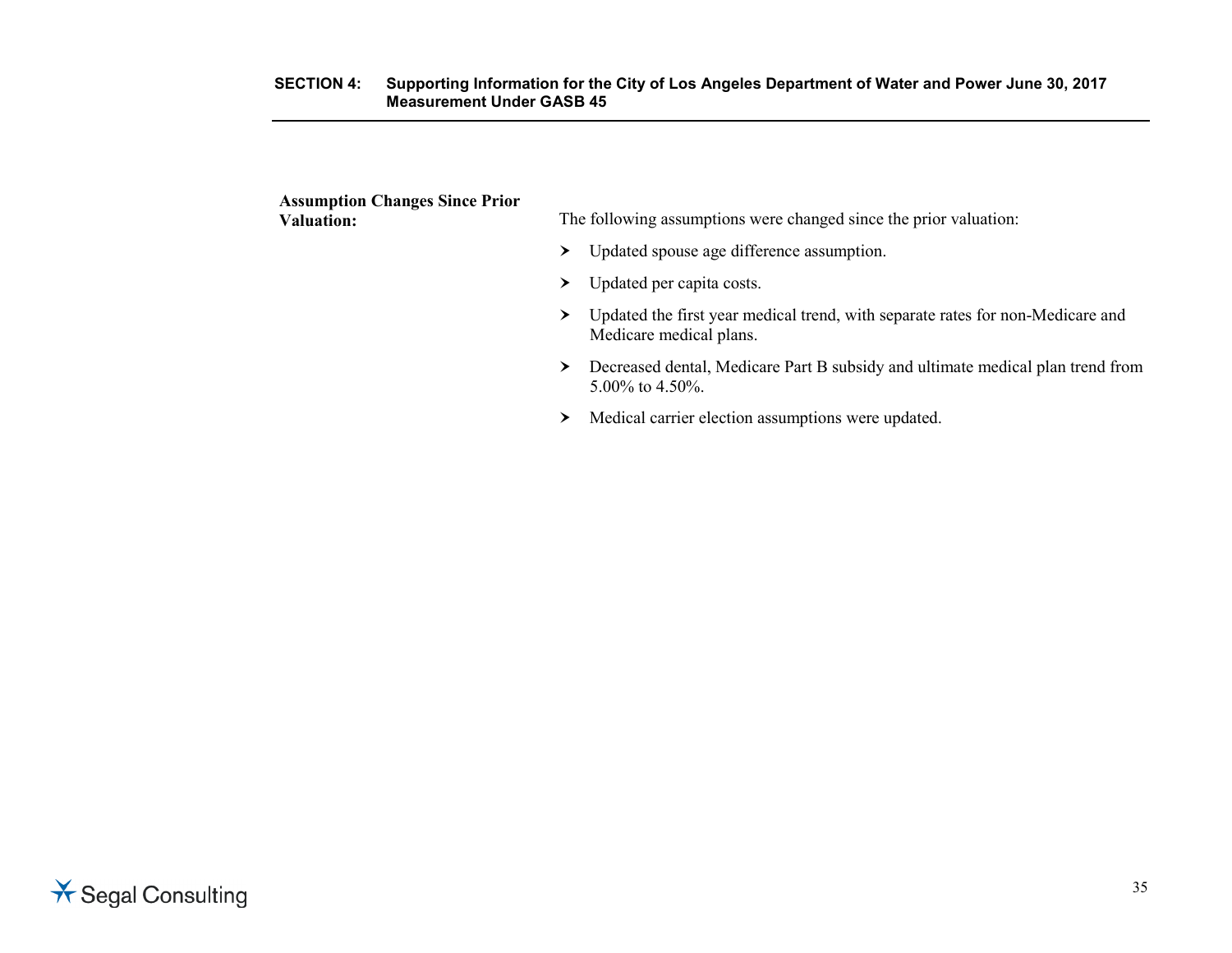#### **Summary of Plan**

This exhibit summarizes the major benefit provisions as included in the valuation. To the best of our knowledge, the summary represents the substantive plans as of the measurement date. It is not intended to be, nor should it be interpreted as, a complete statement of all benefit provisions.

| Eligibility:               | A retiree who was an employee of DWP immediately prior to retirement and is<br>receiving a monthly allowance under DWP's retirement plan is eligible for the<br>subsidy.                   |  |  |
|----------------------------|--------------------------------------------------------------------------------------------------------------------------------------------------------------------------------------------|--|--|
| Tier 1                     | All members hired before January 1, 2014.                                                                                                                                                  |  |  |
| Tier 2                     | All members hired on or after January 1, 2014.                                                                                                                                             |  |  |
| Age & Service Requirement: | Eligible for minimum pension from the Retirement Plan as follows:                                                                                                                          |  |  |
| Tier 1                     | Age 60 with 5 years of Department service; or                                                                                                                                              |  |  |
|                            | Age 55 with 10 years of Department service in the last 12 years; or                                                                                                                        |  |  |
|                            | Any age with 30 years of Department service; or                                                                                                                                            |  |  |
|                            | Receiving permanent total disability benefits from the Plan.                                                                                                                               |  |  |
|                            | To be eligible, the employee must have worked or been paid disability four of<br>Note:<br>the last five years immediately preceding eligibility to retire, or while eligible<br>to retire. |  |  |
| Tier 2                     | Age 60 with 10 years of Qualifying service; or                                                                                                                                             |  |  |
|                            | Age 55 with 30 years of Qualifying service; or                                                                                                                                             |  |  |
|                            | Any age with 30 years of Qualifying service.                                                                                                                                               |  |  |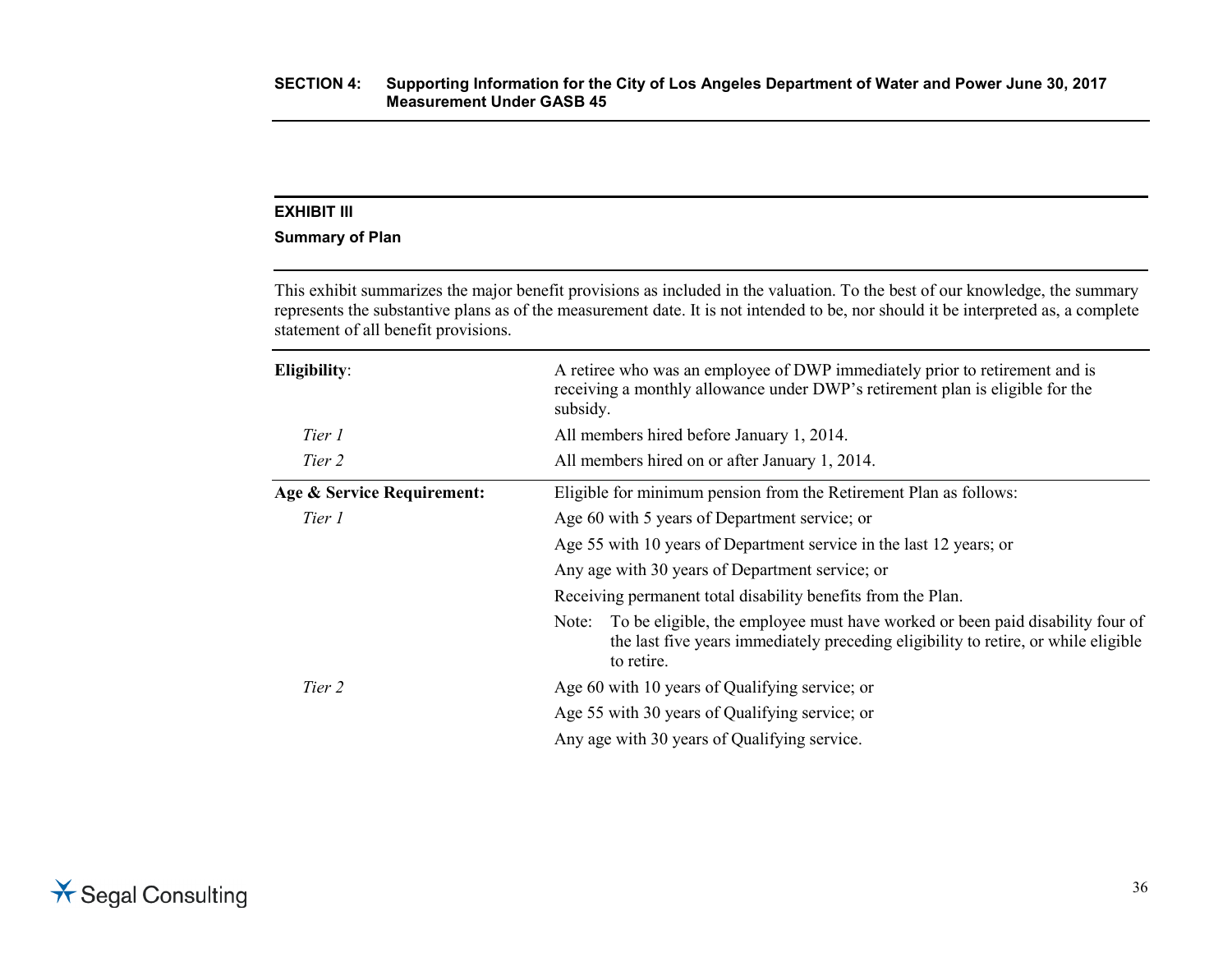| <b>Benefit Types:</b> | The DWP subsidy is computed by a formula related to years of qualifying service and<br>attained age at retirement. The actual years of qualifying service are rounded either up<br>or down to the nearest integer value. |
|-----------------------|--------------------------------------------------------------------------------------------------------------------------------------------------------------------------------------------------------------------------|
|                       | The subsidy limit is applied to the combined medical carrier and Medicare Part B<br>premium, but not the dental premium.                                                                                                 |

#### *Tier 1*

|                          | <b>Years of Service</b> |       |       |         |         |
|--------------------------|-------------------------|-------|-------|---------|---------|
| <b>Age at Retirement</b> | 10                      | 15    | 20    | 25      | 30      |
| 55                       | \$326                   | \$652 | \$978 | \$1,304 | \$1,631 |
| 56                       | 332                     | 664   | 996   | 1,328   | 1,631   |
| 57                       | 338                     | 676   | 1,014 | 1,352   | 1,631   |
| 58                       | 344                     | 688   | 1,032 | 1,376   | 1,631   |
| 59                       | 350                     | 700   | 1.049 | 1,399   | 1,631   |
| 60                       | 356                     | 712   | 1,067 | 1,423   | 1,631   |
| 61                       | 362                     | 723   | 1,085 | 1.447   | 1,631   |
| 62                       | 368                     | 735   | 1,103 | 1,470   | 1,631   |
| 63                       | 374                     | 747   | 1,121 | 1,494   | 1,631   |
| 64                       | 379                     | 759   | 1,138 | 1,518   | 1,631   |
| 65                       | 385                     | 771   | 1,156 | 1,542   | 1,631   |

*Tier 2*

|                          | <b>Years of Service</b> |       |       |       |       |
|--------------------------|-------------------------|-------|-------|-------|-------|
| <b>Age at Retirement</b> | 10                      | 15    | 20    | 25    | 30    |
| 55                       | \$163                   | \$326 | \$489 | \$652 | \$815 |
| 56                       | 166                     | 332   | 498   | 664   | 815   |
| 57                       | 169                     | 338   | 507   | 676   | 815   |
| 58                       | 172                     | 344   | 516   | 688   | 815   |
| 59                       | 175                     | 350   | 525   | 700   | 815   |
| 60                       | 178                     | 356   | 534   | 711   | 815   |
| 61                       | 181                     | 362   | 543   | 723   | 815   |
| 62                       | 184                     | 368   | 551   | 735   | 815   |
| 63                       | 187                     | 374   | 560   | 747   | 815   |
| 64                       | 190                     | 379   | 569   | 759   | 815   |
| 65                       | 193                     | 385   | 578   | 771   | 815   |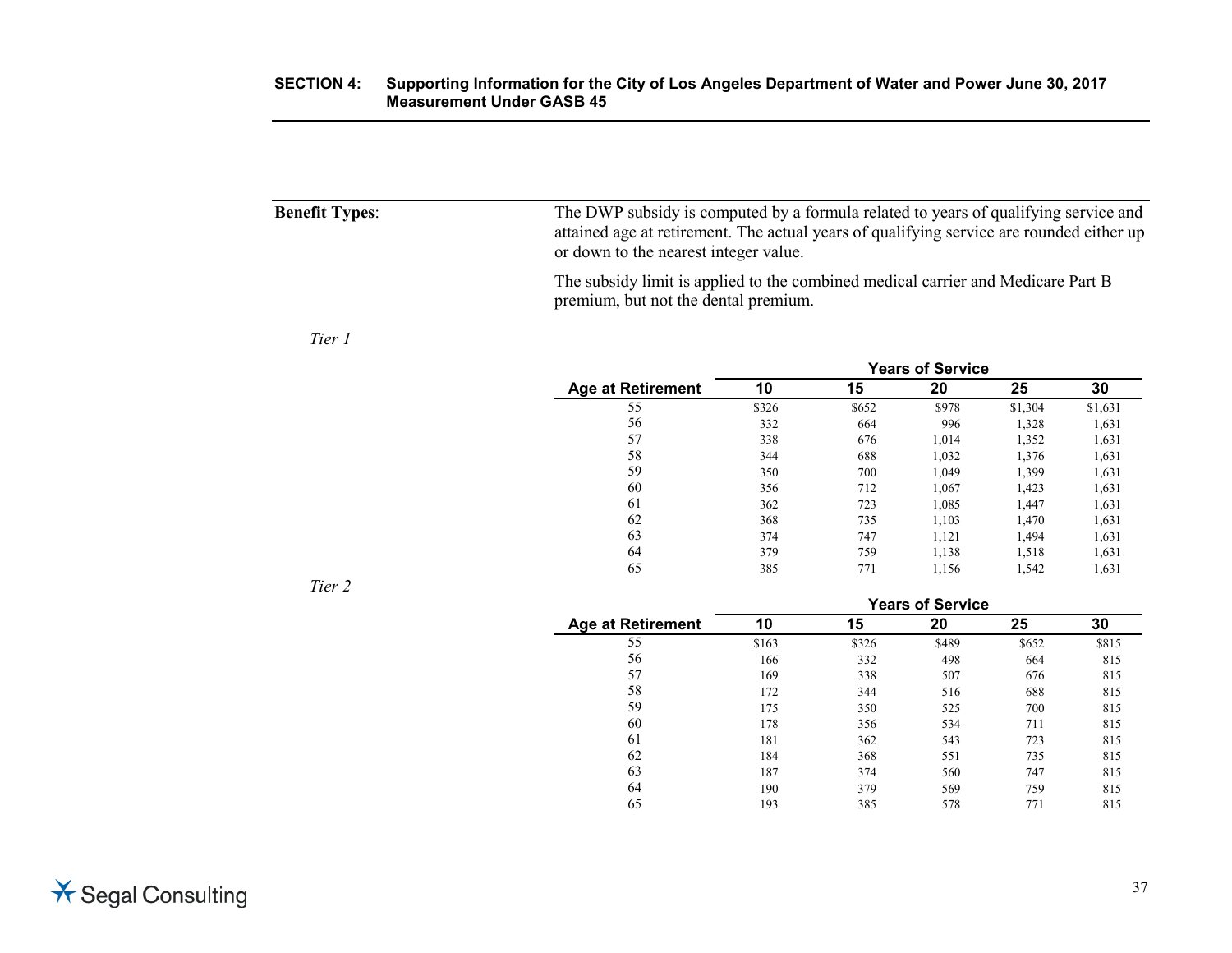#### **SECTION 4: Supporting Information for the City of Los Angeles Department of Water and Power June 30, 2017 Measurement Under GASB 45**

|                               | As shown, the maximum possible subsidy is \$1,631 and \$815 for Tier 1 and 2,<br>respectively. Subsidies may increase until age at retirement reaches 69.                                                                                                                                                                                                                                                                          |
|-------------------------------|------------------------------------------------------------------------------------------------------------------------------------------------------------------------------------------------------------------------------------------------------------------------------------------------------------------------------------------------------------------------------------------------------------------------------------|
| <b>Dependent Coverage:</b>    | Dependent spouses are eligible for the DWP medical subsidy coverage. Surviving<br>spouses are eligible to receive the DWP medical subsidy that would have been given<br>to the deceased employee or retiree if still living, and only if the surviving spouse was<br>enrolled in the deceased members' plan at the time of the members' death. Surviving<br>spouses and dependent spouses are not eligible for the dental subsidy. |
| <b>Retiree Contributions:</b> | To the extent the DWP subsidies are less than the medical or dental premiums, the<br>retiree contributes the cost difference.                                                                                                                                                                                                                                                                                                      |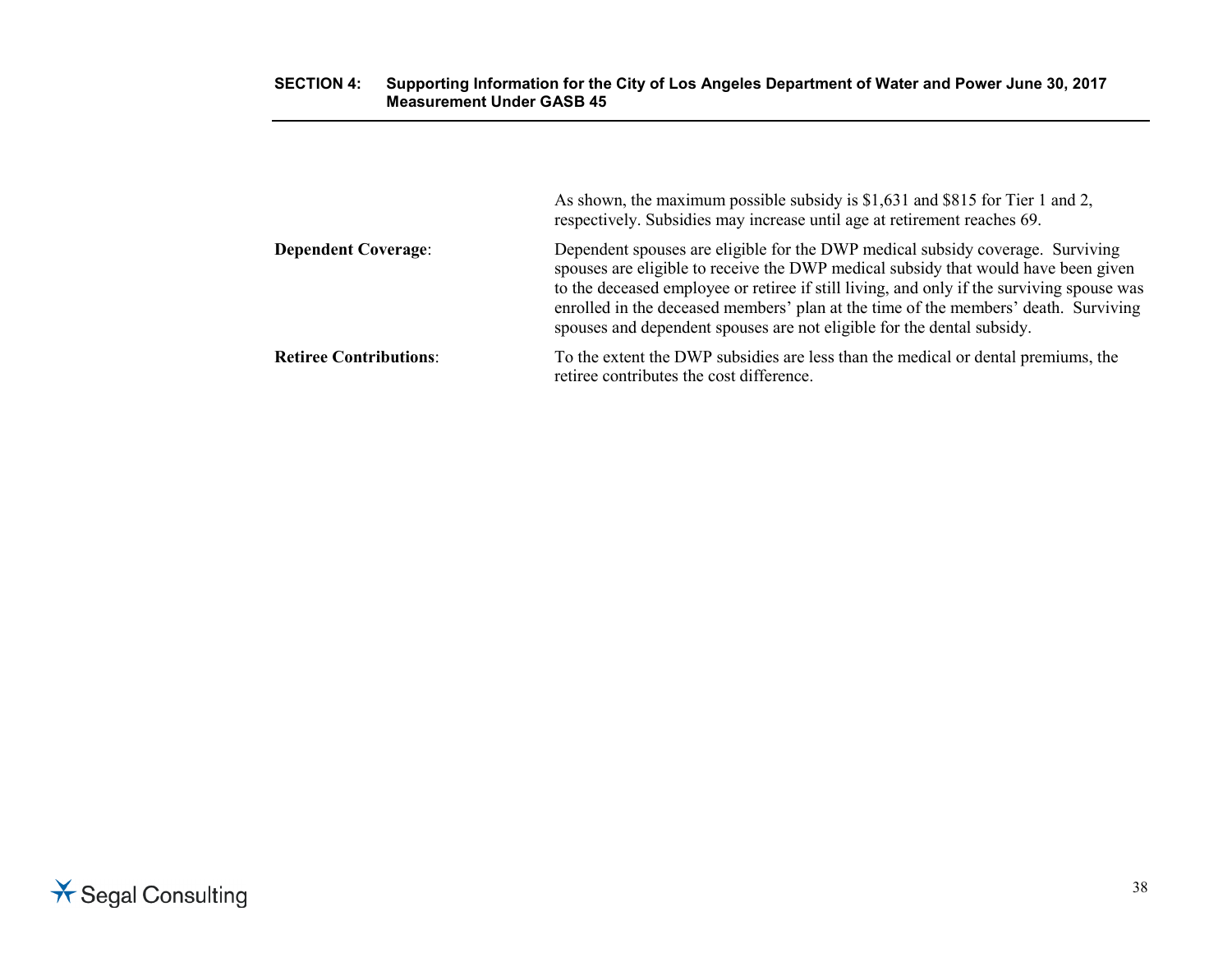### **EXHIBIT IV**

# **Definitions of Terms**

The following list defines certain technical terms for the convenience of the reader:

| <b>Assumptions or Actuarial</b><br><b>Assumptions:</b>                      |                                                                                                                                                                                                                                                    | The estimates on which the cost of the Plan is calculated including:                                                                                                                                                                                        |  |
|-----------------------------------------------------------------------------|----------------------------------------------------------------------------------------------------------------------------------------------------------------------------------------------------------------------------------------------------|-------------------------------------------------------------------------------------------------------------------------------------------------------------------------------------------------------------------------------------------------------------|--|
|                                                                             | (a)                                                                                                                                                                                                                                                | Investment return — the rate of investment yield that the Plan will earn over<br>the long-term future;                                                                                                                                                      |  |
|                                                                             | (b)                                                                                                                                                                                                                                                | Mortality rates — the death rates of employees and pensioners; life<br>expectancy is based on these rates;                                                                                                                                                  |  |
|                                                                             | (c)                                                                                                                                                                                                                                                | Retirement rates — the rate or probability of retirement at a given age;                                                                                                                                                                                    |  |
|                                                                             | (d)                                                                                                                                                                                                                                                | <u>Turnover rates</u> — the rates at which employees of various ages are expected<br>to leave employment for reasons other than death, disability, or retirement.                                                                                           |  |
| <b>Actuarial Present Value of Total</b><br><b>Projected Benefits (APB):</b> | Present value of all future benefit payments for current retirees and active employees<br>taking into account assumptions about demographics, turnover, mortality, disability,<br>retirement, health care trends, and other actuarial assumptions. |                                                                                                                                                                                                                                                             |  |
| <b>Normal Cost:</b>                                                         | The amount of contributions required to fund the benefit allocated to the current year<br>of service.                                                                                                                                              |                                                                                                                                                                                                                                                             |  |
| <b>Actuarial Accrued Liability</b><br><b>For Actives:</b>                   | The equivalent of the accumulated normal costs allocated to the years before the<br>valuation date.                                                                                                                                                |                                                                                                                                                                                                                                                             |  |
| <b>Actuarial Accrued Liability</b><br><b>For Retirees:</b>                  |                                                                                                                                                                                                                                                    | The single sum value of lifetime benefits to existing retirees. This sum takes account<br>of life expectancies appropriate to the ages of the retirees and of the interest which the<br>sum is expected to earn before it is entirely paid out in benefits. |  |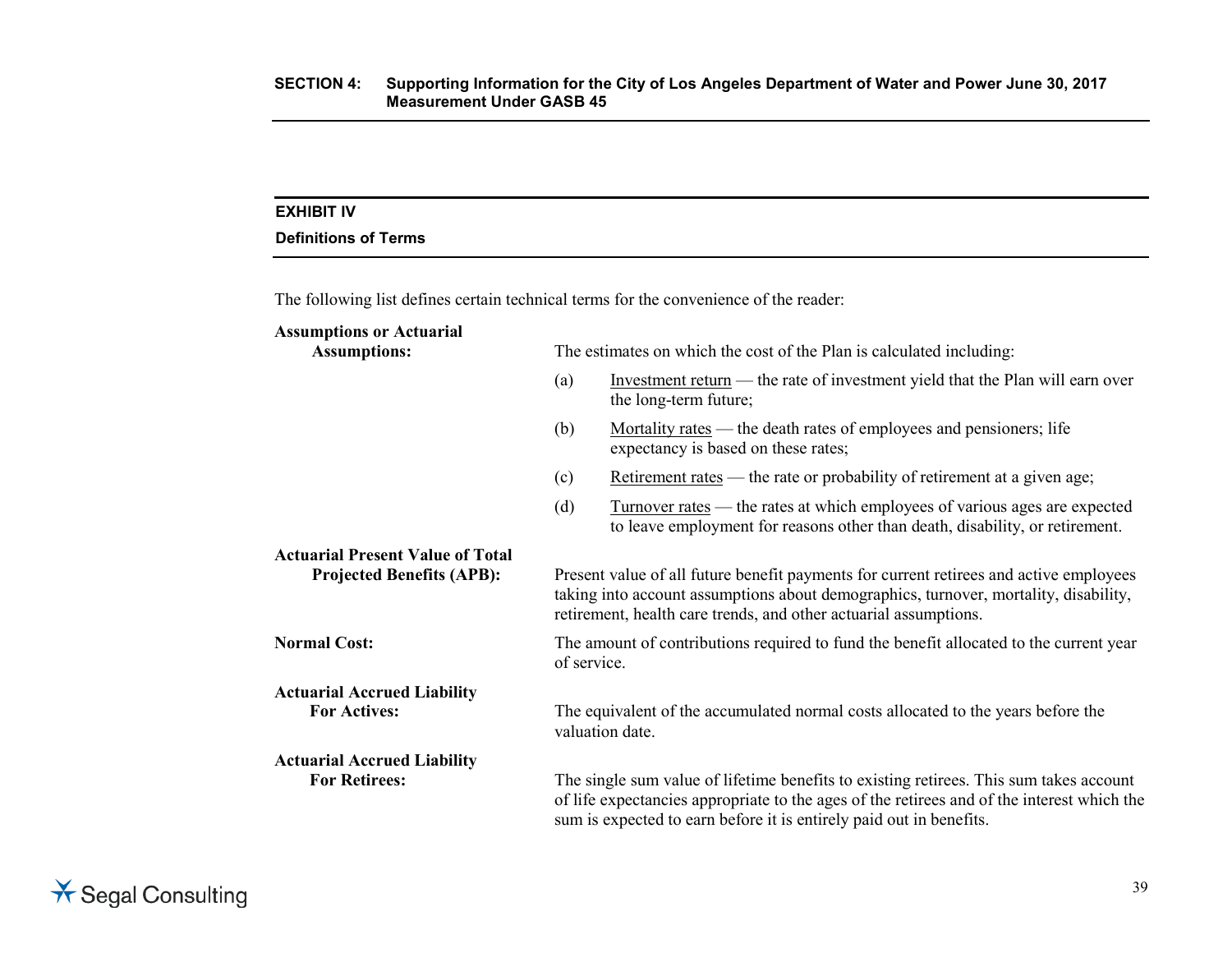| <b>Actuarial Value of Assets (AVA):</b>                                    | The value of assets used by the actuary in the valuation. These may be at market value<br>or some other method used to smooth variations in market value from one valuation to<br>the next.                                                                                                                                                                                                                                                                                                                                         |
|----------------------------------------------------------------------------|-------------------------------------------------------------------------------------------------------------------------------------------------------------------------------------------------------------------------------------------------------------------------------------------------------------------------------------------------------------------------------------------------------------------------------------------------------------------------------------------------------------------------------------|
| <b>Funded Ratio:</b>                                                       | The ratio AVA/AAL.                                                                                                                                                                                                                                                                                                                                                                                                                                                                                                                  |
| <b>Unfunded Actuarial Accrued</b><br>Liability (UAAL):                     | The extent to which the actuarial accrued liability of the Plan exceeds the assets of the<br>Plan. There is a wide range of approaches to paying off the unfunded actuarial accrued<br>liability, from meeting the interest accrual only to amortizing it over a specific period<br>of time.                                                                                                                                                                                                                                        |
| <b>Amortization of the Unfunded</b><br><b>Actuarial Accrued Liability:</b> | Payments made over a period of years equal in value to the Plan's unfunded actuarial<br>accrued liability.                                                                                                                                                                                                                                                                                                                                                                                                                          |
| <b>Investment Return (discount rate):</b>                                  | The rate of earnings of the Plan from its investments, including interest, dividends and<br>capital gain and loss adjustments, computed as a percentage of the average value of<br>the fund. For actuarial purposes, the investment return often reflects a smoothing of<br>the capital gains and losses to avoid significant swings in the value of assets from one<br>year to the next. If the plan is funded on a pay-as-you-go basis, the discount rate is<br>tied to the expected rate of return on day-to-day employer funds. |
| <b>Covered Payroll:</b>                                                    | Annual reported salaries for all active participants on the valuation date.                                                                                                                                                                                                                                                                                                                                                                                                                                                         |
| <b>ARC</b> as a Percentage of Covered<br>Payroll:                          | The ratio of the Annual Required contribution to covered payroll.                                                                                                                                                                                                                                                                                                                                                                                                                                                                   |
| <b>Health Care Cost Trend Rates:</b>                                       | The annual rate of increase in net claims costs per individual benefiting from the Plan.                                                                                                                                                                                                                                                                                                                                                                                                                                            |
| <b>Annual Required</b><br><b>Contribution (ARC):</b>                       | The ARC is equal to the sum of the normal cost and the amortization of the unfunded<br>actuarial accrued liability.                                                                                                                                                                                                                                                                                                                                                                                                                 |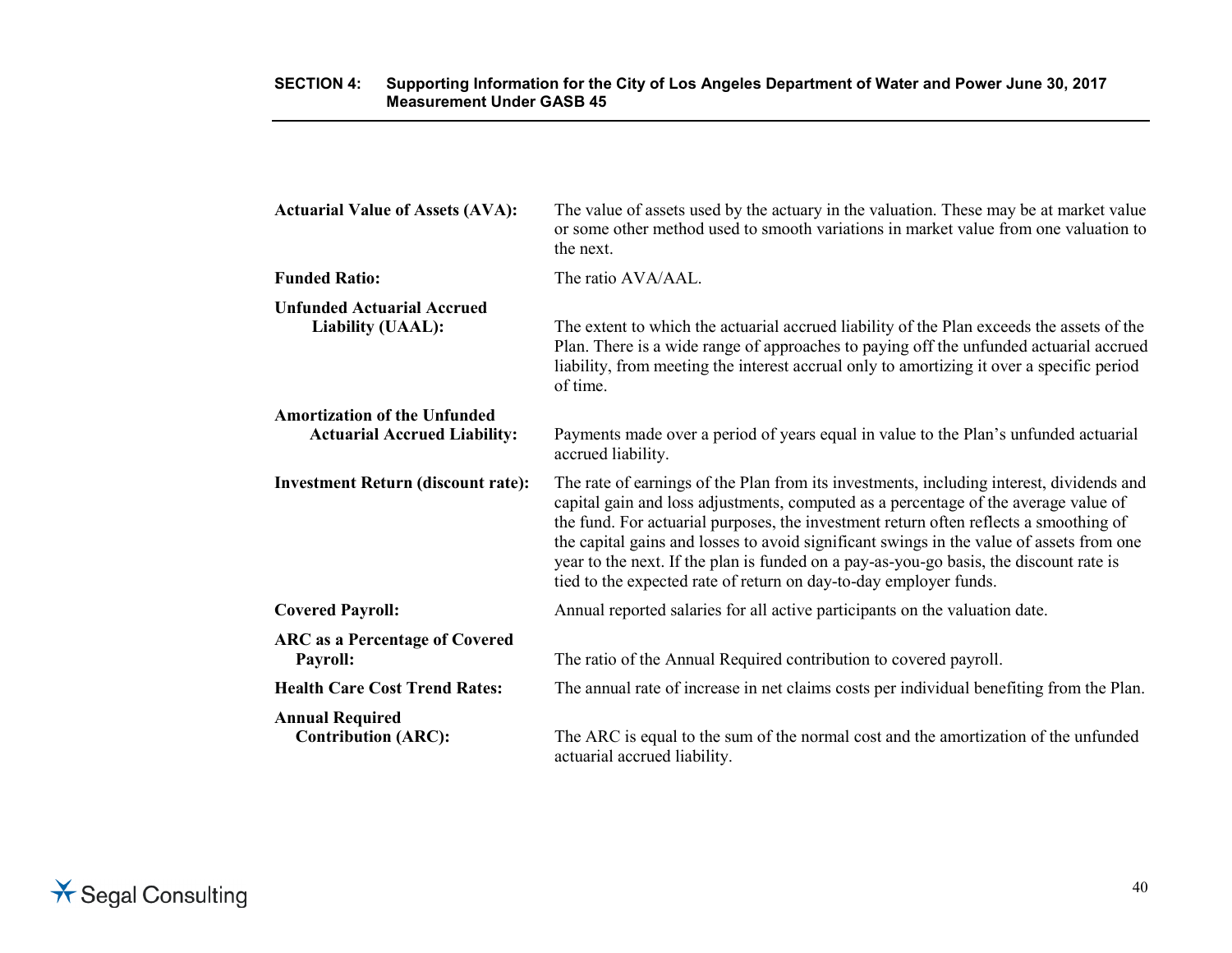#### **SECTION 4: Supporting Information for the City of Los Angeles Department of Water and Power June 30, 2017 Measurement Under GASB 45**

**Net OPEB Obligation (NOO):** The NOO is the cumulative difference between the ARC and actual contributions made. If the plan is not pre-funded, the actual contribution would be equal to the annual benefit payments less retiree contributions. There are additional adjustments in the NOO calculations to adjust for timing differences between cash and accrual accounting, and to prevent double counting of OPEB plan costs.

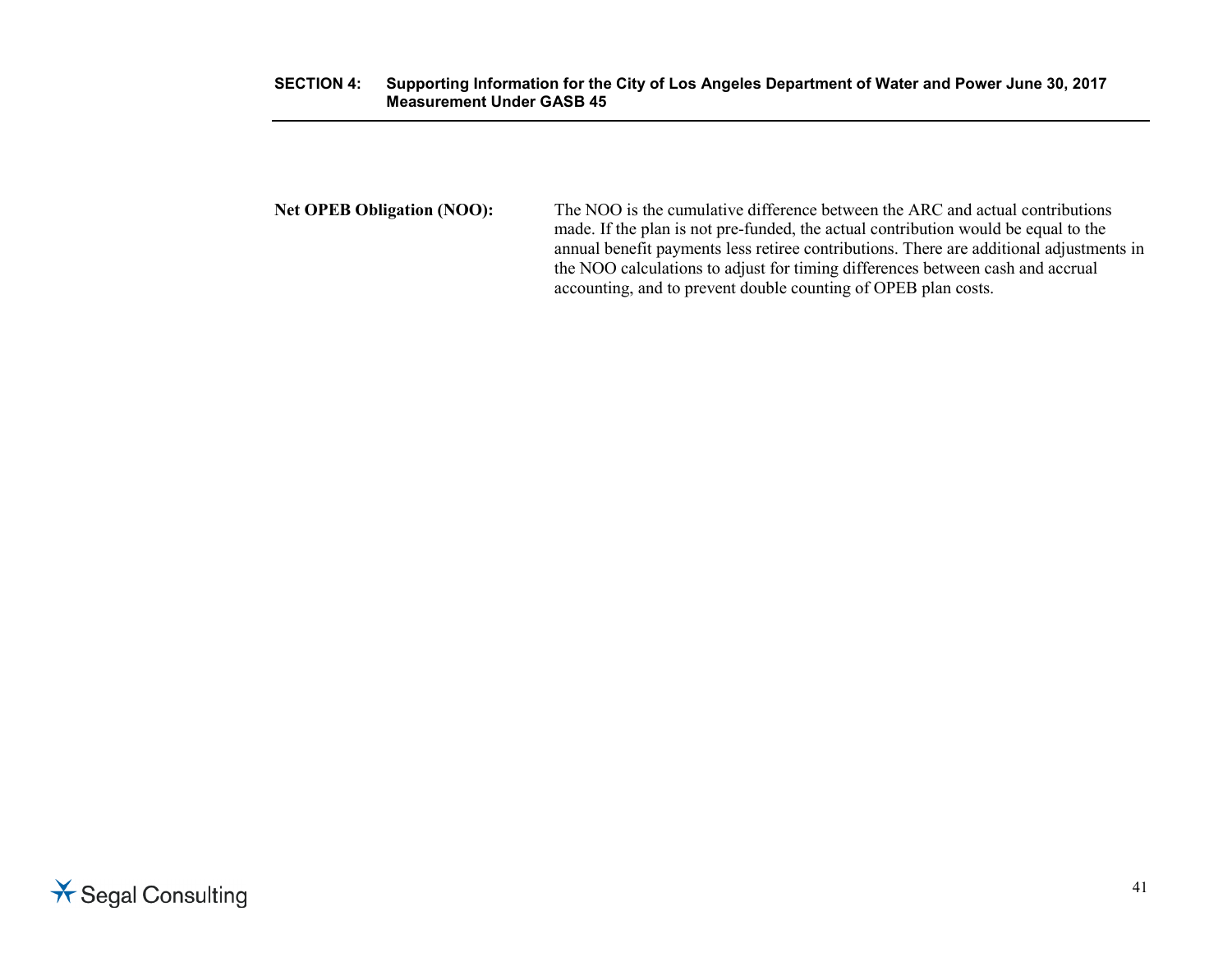#### **EXHIBIT V**

#### **Accounting Requirements**

The Governmental Accounting Standards Board (GASB) issued Statement Number 45 *– Accounting and Financial Reporting by Employers for Postemployment Benefits Other Than Pensions.* Under this statement, all state and local government entities that provide other post employment benefits (OPEB) are required to report the cost of these benefits on their financial statements. The accounting standards supplement cash accounting, under which the expense for postemployment benefits is equal to benefit and administrative costs paid on behalf of retirees and their dependents (*i.e.*, a pay-as-you-go basis).

The statement covers postemployment benefits of health, prescription drug, dental, vision and life insurance coverage for retirees; long-term care coverage, life insurance and death benefits that are *not* offered as part of a pension plan; and long-term disability insurance for employees. The benefits valued in this report are limited to those described in Exhibit III of Section 4, which are based on those provided under the terms of the substantive plan in effect at the time of the valuation and on the pattern of sharing costs between the employer and plan members. The projection of benefits is not limited by legal or contractual limits on funding the plan unless those limits clearly translate into benefit limits on the substantive plan being valued.

The standards introduce an accrual-basis accounting requirement, thereby recognizing the employer cost of postemployment benefits over an employee's career. The standards also introduce a consistent accounting requirement for both pension and non-pension benefits.

The total cost of providing postemployment benefits is projected, taking into account assumptions about demographics, turnover, mortality, disability, retirement, health care trends, and other actuarial assumptions. These assumptions are summarized in Exhibit II of Section 4. This amount is then discounted to determine the actuarial present value of the total projected benefits (APB). The actuarial accrued liability (AAL) is the portion of the present value of the total projected benefits allocated to years of employment prior to the measurement date. The unfunded actuarial accrued liability (UAAL) is the difference between the AAL and actuarial value of assets in the Plan.

Once the UAAL is determined, the Annual Required Contribution (ARC) is determined as the normal cost (the APB allocated to the current year of service) and the amortization of the UAAL. This ARC is compared to actual contributions made and any difference is reported as the Net OPEB Obligation (NOO). In addition, Required Supplementary Information (RSI) must be reported, including historical information about the UAAL and the progress in funding the Plan. Exhibit IV of Section 4 contain a definition of terms.